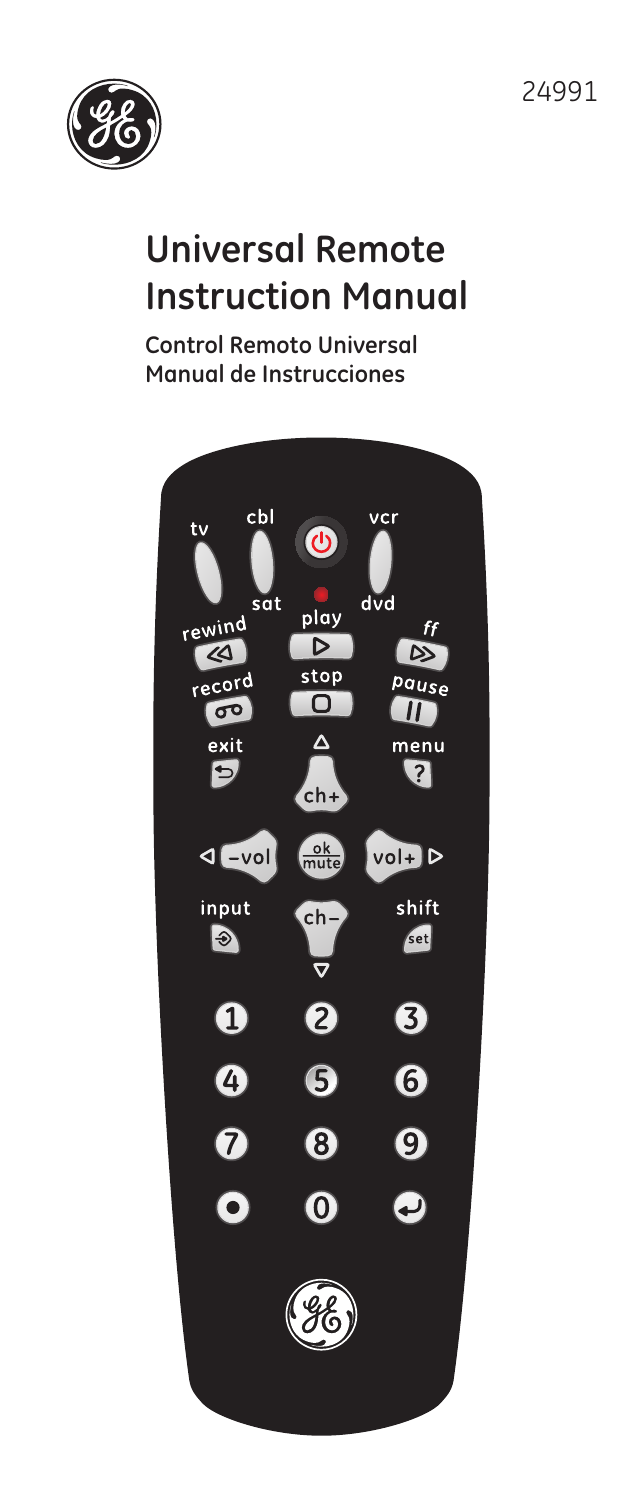## **Table of Contents**

Congratulations on your purchase of the GE Universal Remote Control. The GE Universal Remote Control is one of the most easy to use remote controls available today. With the GE Universal Remote Control, juggling multiple remote controls is a thing of the past! Your GE Universal Remote Control controls multiple devices, including the most popular brands of TV, VCR, DVD, CBL, and SAT. The GE Universal Remote Control is easy to use, easy to program, and it gives you total control—at the touch of your fingertips!

### **IMPORTANT: SAVE THIS MANUAL AND CODE LIST FOR FUTURE REFERENCE**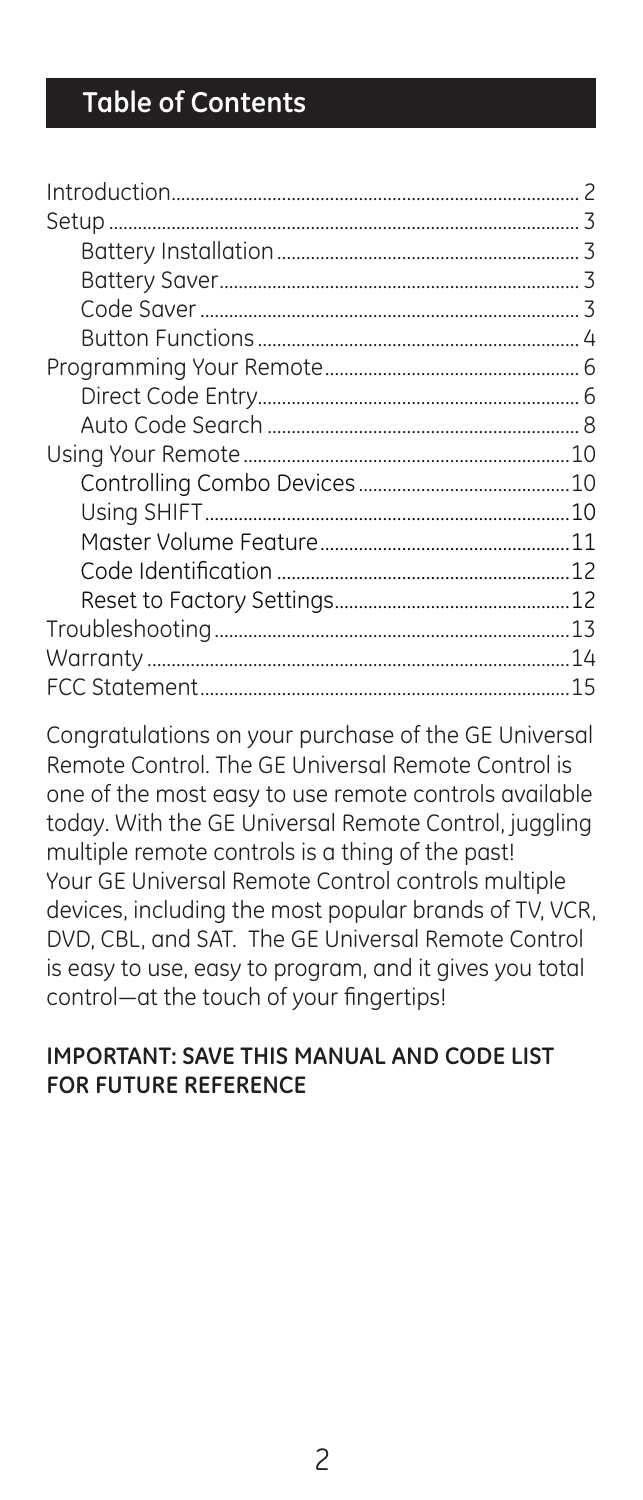## **Setup**

Your universal remote requires two (2) AAA Alkaline batteries (not included).

## **To Install the Batteries**

- 1. On the back of the remote, push down on the tab and lift the cover off.
- 2. Match the (+) and (-) marks on the batteries to the (+) and (-) marks inside the battery compartment, then insert two (2) AAA Alkaline batteries. Be sure to use fresh batteries.
- 3. Press the battery cover back into place.

*NOTE: If your remote stops operating properly, replace the batteries with new ones. The remote will retain the codes you have programmed for up to 10 minutes after the batteries are removed.*

## **Battery Precautions**

- Do not mix old and new batteries.
- Do not mix alkaline, standard (carbon-zinc), or rechargeable (Ni-Cd, Ni-MH, etc.) batteries.
- Always remove old, weak or worn-out batteries promptly and recycle or dispose of them in accordance with local and national regulations.

## **Battery Saver**

Your remote automatically turns off if the buttons are depressed more than 8 seconds. This will save your batteries should your remote get stuck in a place where the buttons remain depressed (e.g., between the sofa cushions).

## **Code Saver**

You will have up to 10 minutes to change the batteries in your remote without losing codes you have programmed. However, do not press any buttons until batteries are installed in the remote. If buttons are pressed without batteries in the remote, all codes will be lost.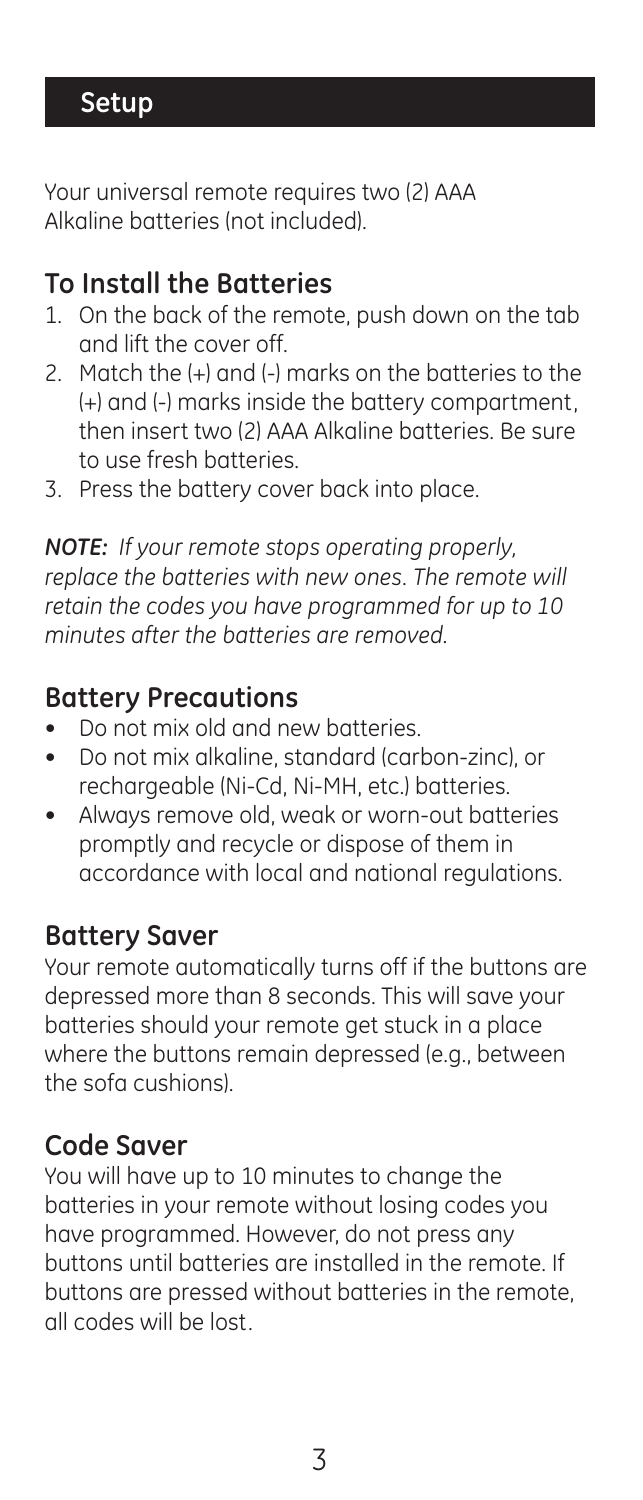## **Button Functions**



digital channels, e.g., 2.3.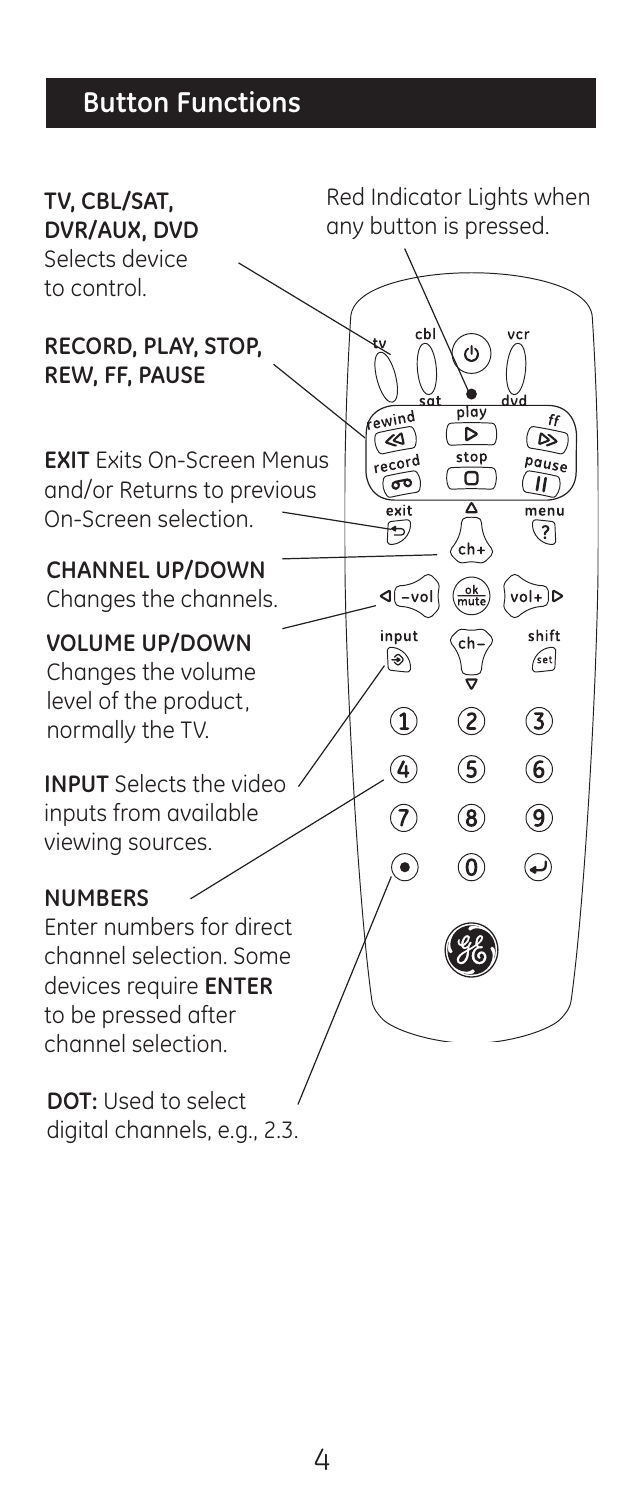## **Button Functions, cont.**

**ON•OFF** Turns devices On or Off. play  $\overline{\mathcal{A}}$ Þ  $\alpha$ stop record pause о ೲ  $\circled{1}$ exit menu G .? .<br>ch  $\sqrt{-\text{vol}}$  $\frac{6k}{m}$  $vol+D$ input shift  $\sqrt{\text{set}}$ ◉  $\bigcirc$  $\circled{2}$  $\circled{3}$  $\overline{4}$  $\circledast$  $\circledS$  $\widehat{a}$  $\circledcirc$  $\circled{8}$  $\odot$  $\circledcirc$ ↩

**MUTE** Turns off the TV sound while the picture remains. **OK** Selects menu items for the device you are controlling.

**INFO** Displays/selects on-screen channel information. **MENU** Press and release **SHIFT/SETUP** then **MENU/ INFO** to display the Menu on the TV. See "Using **SHIFT** for Menu and Navigation" description on Page 10 for more information.

**SETUP** Used to setup the remote, and for code search function. **SHIFT** Press and release to access buttons labeled in reverse print (OK, MENU, EXIT). See "Using **SHIFT** for Menu and Navigation" description on Page 10 for more information.

#### **ENTER**

For some TV models, used after direct channel number entry to immediately change to the selected channel.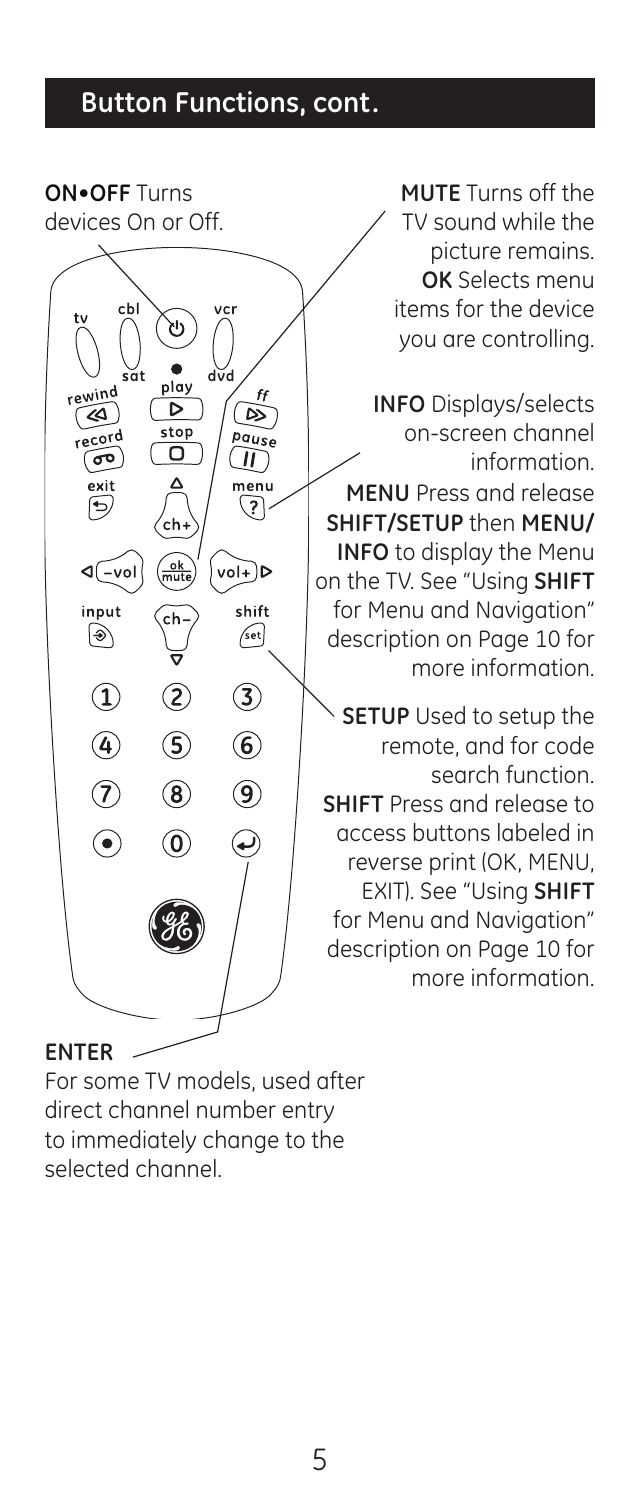## **Programming Your Remote**

Your GE universal remote control is designed to control multiple audio/video devices such as TV, DVD, DVR, satellite, cable and audio using only one remote. To use this remote, you will need to program it to control the devices of your choice. There are two ways to program the remote - direct code entry or auto code search.

## **Direct Code Entry (Recommended)**

- 1. Locate the Remote Code List provided in this manual. Find the **DEVICE CATEGORY** you wish to program (for example **TV, DVD, CBL/SAT, DVR/ AUX**) and then find the **BRAND** of that device. Circle all the codes under that brand. Example: For a GE TV, locate the TV code section then circle all of the GE TV codes.
- 2. Manually turn on the device you wish to control.
- 3. Press and hold the **SETUP** button until the red indicator light stays on (approximately 4 seconds) and then release the **SETUP** button.



5. Enter the first 4-digit code previously found in the code list using the number buttons on the remote. If the code entered is a valid code, the red indicator light will turn off. If the code entered is not a valid code, the red indicator light will flash and remain on allowing you to re-enter the code.

*Note: If no buttons are pressed for 10 seconds, the remote will exit the SETUP mode and you will have to start over.*

6





 $\circledcirc$ 

 $\circledS$  $\circledS$ 

 $(8)$  $\circledcirc$  $\circledcirc$ 

 $(3)$ 

 $\Omega$  $\circledA$  $(7)$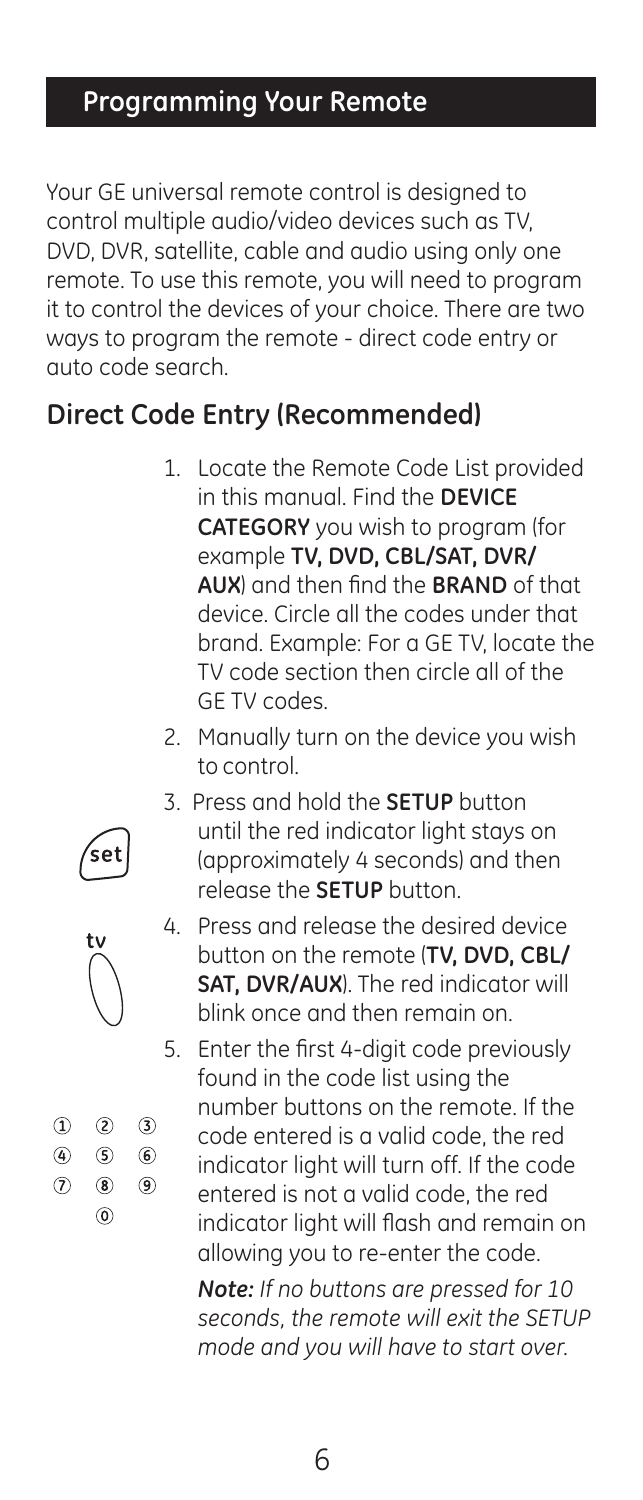## **Programming Your Remote, cont.**



- 6. Point the remote at the device. Press the **POWER** button—if the device turns off, no further programming is required for that device. If the device does not turn off, return to step 3 and use the next code found in the code list. Continue this process until a code for your device is found.
- 7. Repeat this process for each device (for example **TV, DVD, CBL/SAT, DVR/ AUX**) in your home entertainment system you wish to control. Three devices can be programmed.

### **Programming Notes**

- If your device does not respond to the remote after trying all codes listed or your brand is not listed in the code list, use the Auto Code Search method to program your remote.
- Sometimes the first code that "works" with your device may operate only a few functions of your device. There may be another code in the code list that performs more functions. Try other codes from the code list for more functionality.
- With the Direct Code Entry method, you can program any device button to control any device in your home entertainment system. For example, you can use the **DVR/AUX** device button to control an audio receiver or a DVD, VCR, satellite device, etc.
- For combination devices, you may have to enter a code for each device. For example, for a VCR/DVD device, you may have to enter a code for the DVD under the **DVD** button and enter a code for the VCR using a different device button on the remote.
- Write down the code found to operate your device for future reference.

7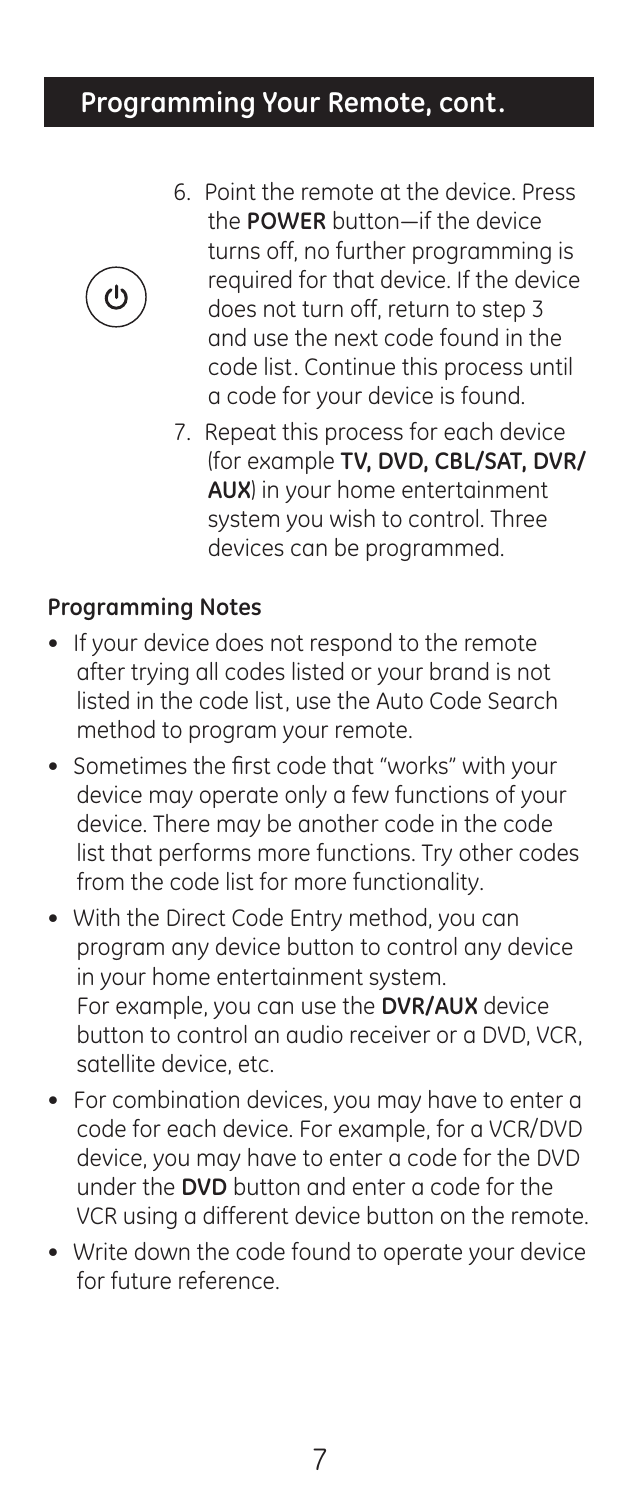## **Programming Your Remote, cont.**

## **Auto Code Search**

The Auto Code Search searches automatically through all of the codes stored in this remote. Read all the following steps prior to starting the auto search as you will need to be prepared to lock-in the proper code when found.

- 1. Manually turn on the device you wish to control.
- 2. Press and hold the **SETUP** button until the red indicator light stays on (approximately 4 seconds) and then release the button.
- 3. Press and release the desired device button on the remote (**TV, DVD, CBL/ SAT, DVR/AUX**). The red indicator will blink once and then remain on.
- 4. Point the remote at the device and press and release the **POWER** button (for TV) or **PLAY** button (for DVD, VCR, etc.) to start the search. The red indicator will flash (approximately every 2 seconds) as the remote searches. *Note: The remote must be pointed at the device for the duration of this search.*
- 

้set

- 
- 5. Place your finger on the **#1** button so you are prepared to lock-in the code.
- 6. When the device shuts off or begins playing, press the **#1** button to lock-in the code. The red indicator light will turn off. *Note: You have approximately two seconds after the device shuts off or begins playing to lock-in the code.*
- 7. Point the remote at the device and check to see if the remote operates the device as desired. If it does, no further programming is required for that device. If it does not, return to step 2 and start the auto search again.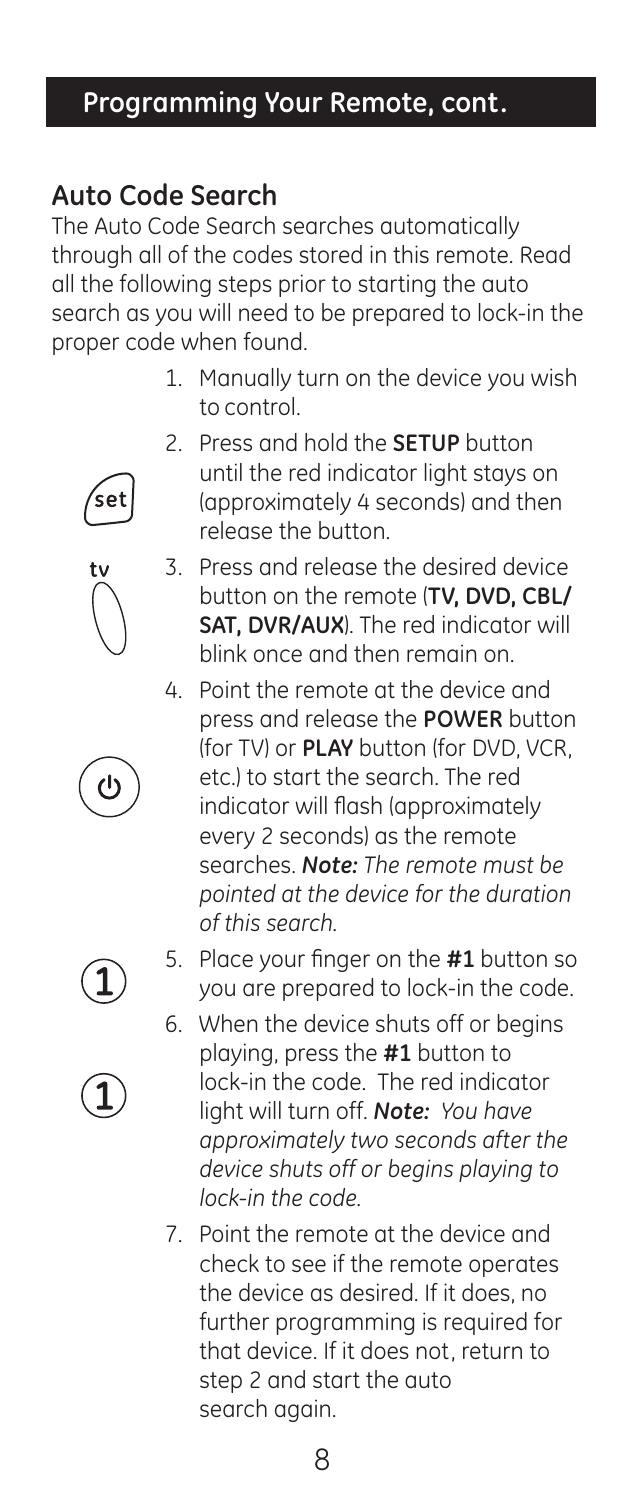## **Programming Your Remote, cont.**

8. Repeat this process for each device (for example TV, DVD, SAT, AUX) in your home entertainment system you wish to control. Three devices can be programmed.

### **Programming Notes**

- This process may take several minutes as the remote contains many codes.
- When using the Auto Code Search programming method, the device button corresponding to the type of device you want to control must be selected (for example, the **TV** device button must be selected in step 3 if you want to control a TV, the **DVD** device button for a DVD player, etc.)
- The **SETUP** button can be used during the search process to reverse the direction of the search of the remote codes. For example, if you miss the code for your device and the remote is continuing to search (as indicated by the blinking red light), press the **SETUP** button and the code search will reverse direction and return to the code.
- Sometimes the first code that "works" with your device may operate only a few functions of your device. There may be another code in the code list that performs more functions. Continue the auto code search as directed above until the best code is found.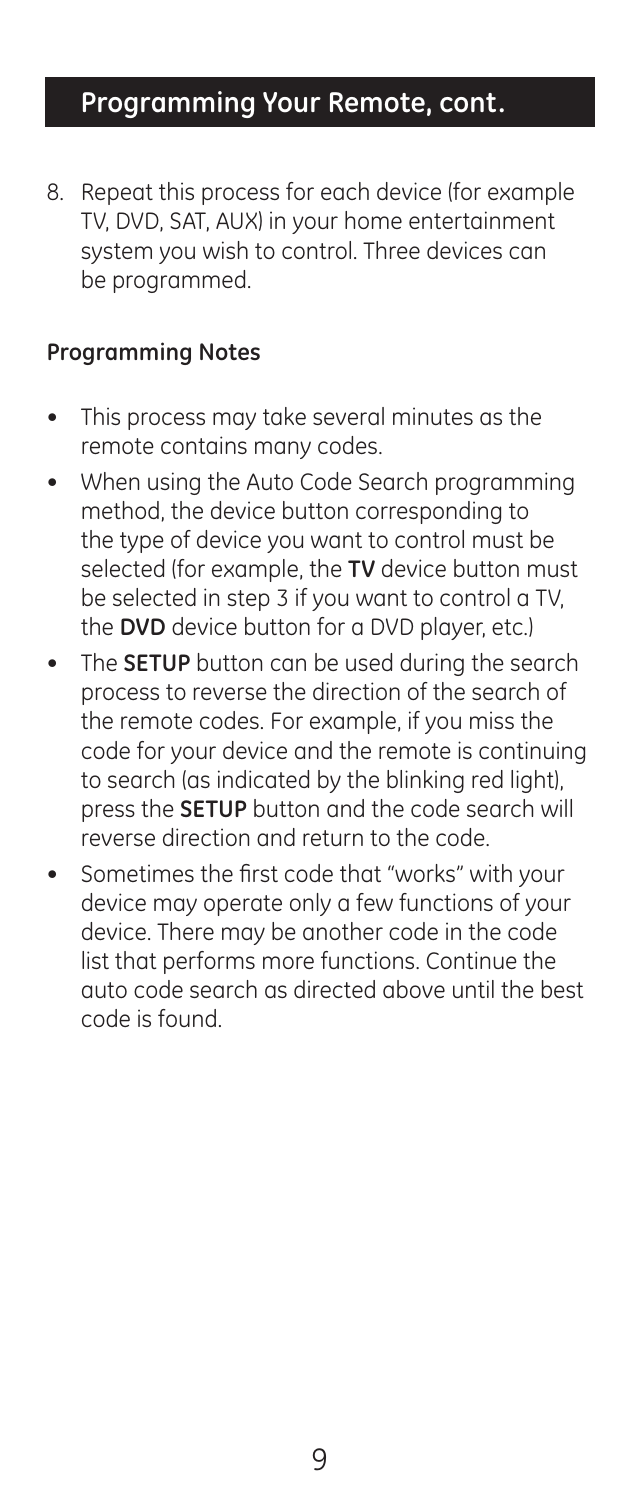## **Controlling Combo Devices**

Some Combo devices (e.g. TV/VCR, TV/DVD, DVD/ VCR, etc.) will require you to set up two different Mode buttons to control both parts of the Combo device. For example, if you have a TV/DVD Combo, you might need to set up one code under the **TV** button to control the TV part AND a separate code (under any other Mode button) to control the DVD part.

## **Using SHIFT for Menu and Navigation**

The **SHIFT** button allows access to more than one function for certain buttons.

Use the **SHIFT/SETUP** button prior to accessing the **MENU**, **OK**, **EXIT** and Navigation functions, for example:

| For MENU, press and release<br>SHIFT/SETUP then INFO/MENU.                                                        | shift<br>set  | menu         |
|-------------------------------------------------------------------------------------------------------------------|---------------|--------------|
| For OK, press and release<br>SHIFT/SETUP then MUTE/OK.                                                            | shift<br>'set |              |
| For EXIT, press and release<br>SHIFT/SETUP then LAST/EXIT.                                                        | shift<br>′set | exit         |
| For Up, Down, Left or Right Navigation,<br>press and release SHIFT/SETUP<br>followed by the respective Channel or |               | shift<br>set |





 $\begin{matrix}\n\langle ch_{+}\rangle \\
\langle ch_{+}\rangle\n\end{matrix}$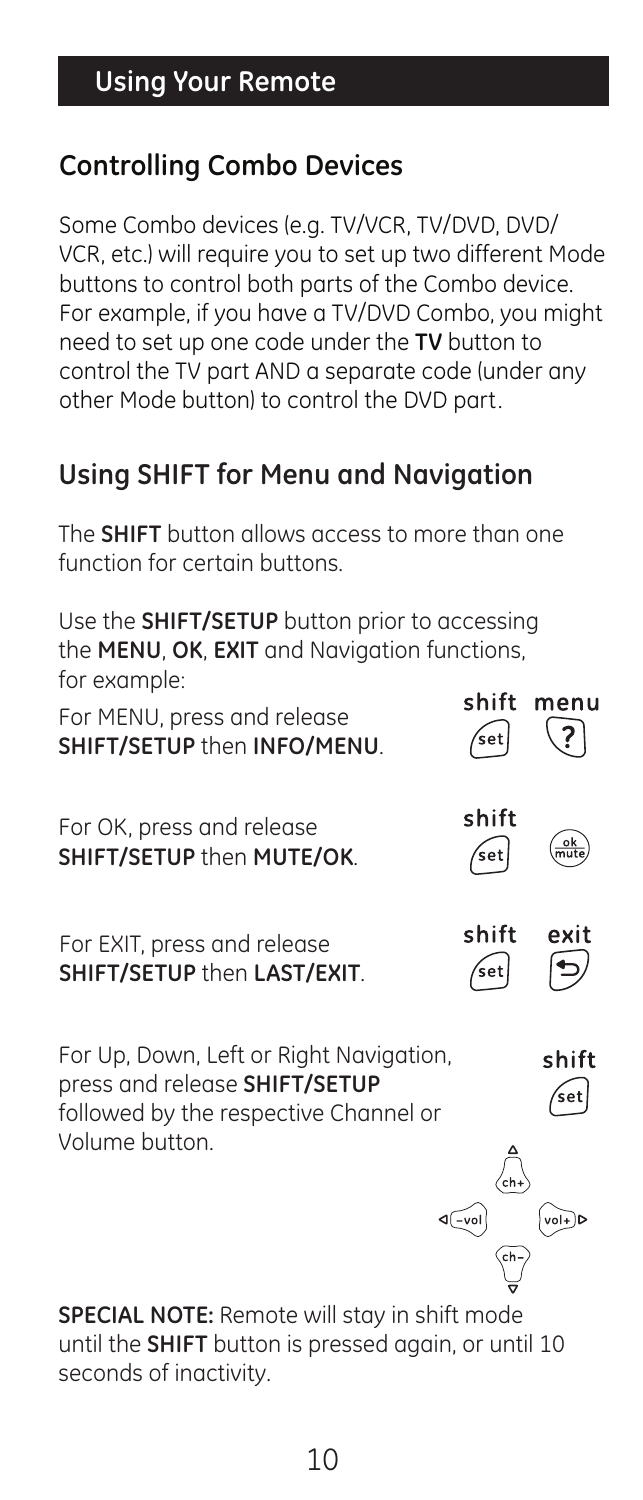## **Using Your Remote, cont.**

## **Master Volume Feature**

The Master Volume Feature allows you to select a single device (TV or audio receiver) that the volume control always controls. For example, the remote can be in TV mode while the volume buttons control the volume on your audio receiver instead of your TV.

## **Enabling the Master Volume Feature**





- 2. Press and release desired device button (**TV, DVD, SAT, AUX**) for the device you wish to setup to control the volume.
- 3. Press and release the **MUTE** button.
- 4. Press and release the **VOL** button. The red indicator will blink twice and then go off.

To test the feature put the remote in another mode such as the TV mode if you programmed the audio receiver to be the Master Volume Device. Point the remote at the audio receiver, press and hold either the **VOL** or the **VOL** button. If the audio receiver volume changes then the remote is programmed correctly. If the TV volume changes and not the audio receiver, you will have to repeat the steps above and test again.

## **Disabling the Master Volume Feature**



1. Press and hold the **SETUP** button until the red indicator stays on (approximately 4 seconds) and then release the button.



2. Press and release the device button (**TV, DVD, SAT, AUX**) which is programmed to control the Master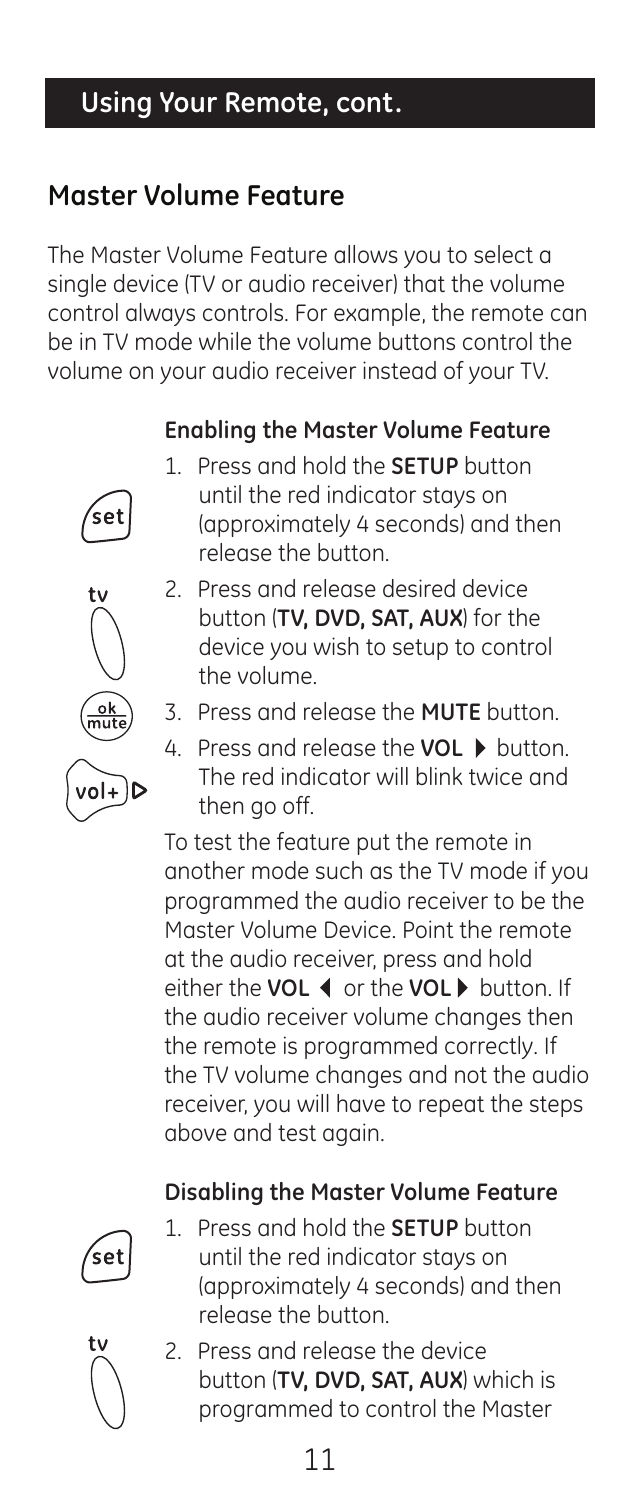## **Using Your Remote, cont.**

Volume Feature.

- 3. Press and release the **MUTE** button.
- 



4. Press and release the **VOL 4 button**. The red indicator light will blink twice and go off.

## **Code Identification**

- 1. Press and hold the **SETUP** button until the red indicator stays on (approximately 4 seconds) and then release the button.
- 2. Press and release the desired device button (**TV, DVD, CBL/SAT, DVR/AUX**) you would like the code for.
- 3. Press and release **ENTER** button.
- 4. Press and release the **#1** button.
	- Count the number of times the remote light flashes. This is the number corresponding to the first digit of the code. Repeat the process by pressing the **#2, #3** and **#4** buttons for the remaining digits.
- 5. Press and release **ENTER** button to exit this mode.

## **Reset to Factory Settings**

- 1. Press and hold the **SETUP** button until the red indicator stays on (approximately 4 seconds) and then release the button.
- 2. Press and release the **MUTE** button.
- 3. Press and release the number **#0** button. The red indicator light will flash twice.

 $\circled{1}$  $^{\circ}$ 

 $(7)$  $(8)$  $\circledcirc$  $\circledcirc$ 

 $(2)$  $(3)$ 

 $\circledS$  $<sup>6</sup>$ </sup>





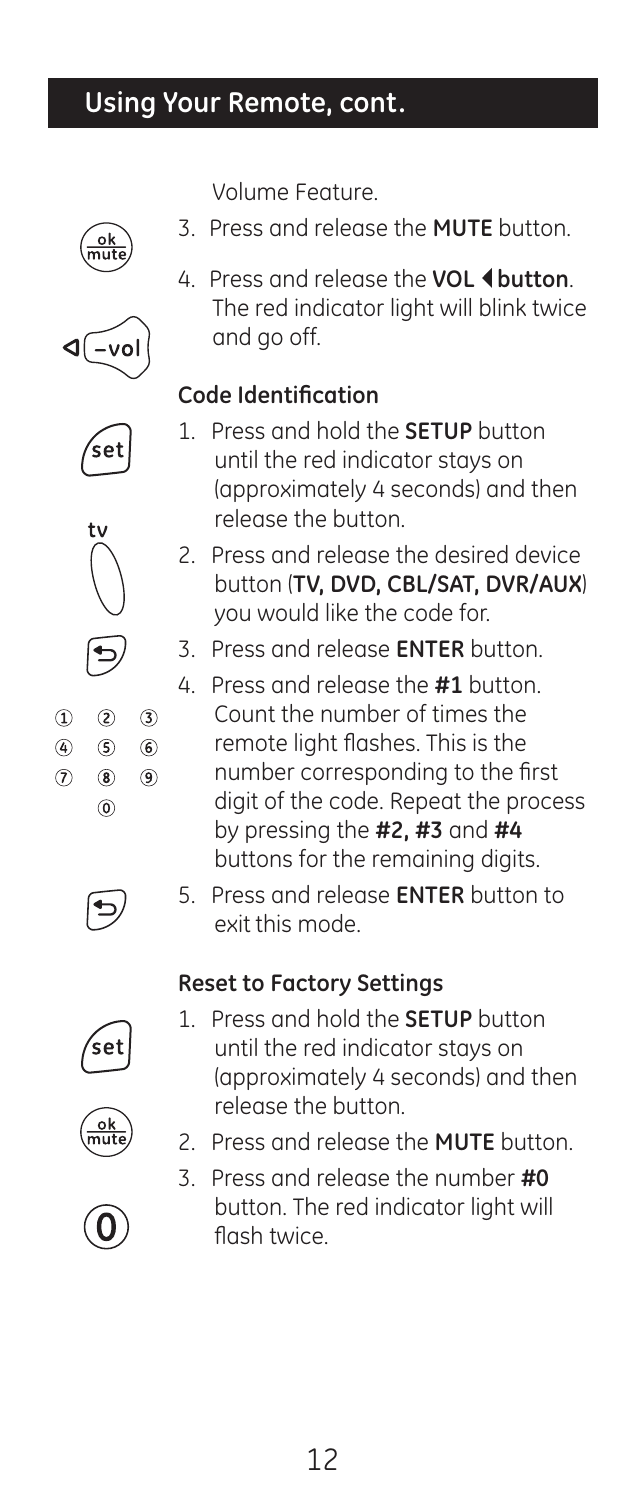### **Remote does not operate your device.**

- Press the device button of the device you want to control.
- Program the remote with a new code.
- Install new batteries. (You might have to reprogram your remote after installing new batteries.)
- Remote may not be compatible with your device.

### **Remote does not operate some features of your device.**

- Sometimes a particular code might operate some features but not all. Try programing remote with a new code.
- Remote may not be able to operate all features of your device or button names might be different than your device.

## **Red Indicator blinks and stays on after you program a product code.**

- Remote did not accept the code.
- Try to program the code again or try a different code.

### **Remote Code is not available for a combo device (e.g. TV/VCR)**

See section for controlling combo devices.

### **Remote buttons are not operating properly**

Check to ensure the remote is not in shift mode. Press and release the **SETUP/SHIFT** button and see if the remote buttons operate properly. If this does not help, press and release the **SHIFT/SETUP** button again to exit the shift mode.

## **For additional troubleshooting information please visit www.jascoproducts.com**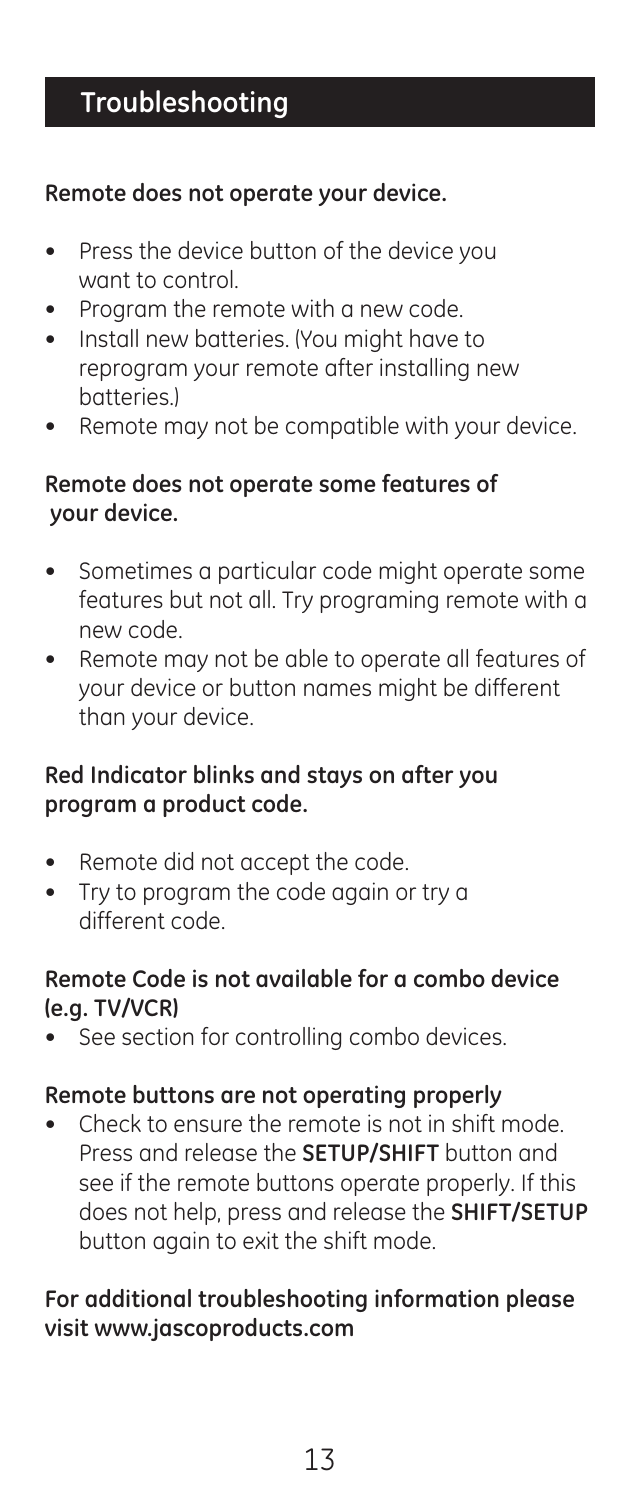## **90 Day Limited Warranty**

Jasco Products Company warrants this product to be free from manufacturing defects for a period of ninety days from the original date of consumer purchase. This warranty is limited to the repair or replacement of this product only and does not extend to consequential or incidental damage to other products that may be used with this unit. This warranty is in lieu of all other warranties express or implied. Some states do not allow limitations on how long an implied warranty lasts or permit the exclusion or limitation of incidental or consequential damages, so the above limitations may not apply to you. This warranty gives you specific rights, and you may also have other rights which vary from state to state. If unit should prove defective within the warranty period, return prepaid with dated proof of purchase to:

Jasco Products Company 10 East Memorial Road Oklahoma City, OK 73114 www.jascoproducts.com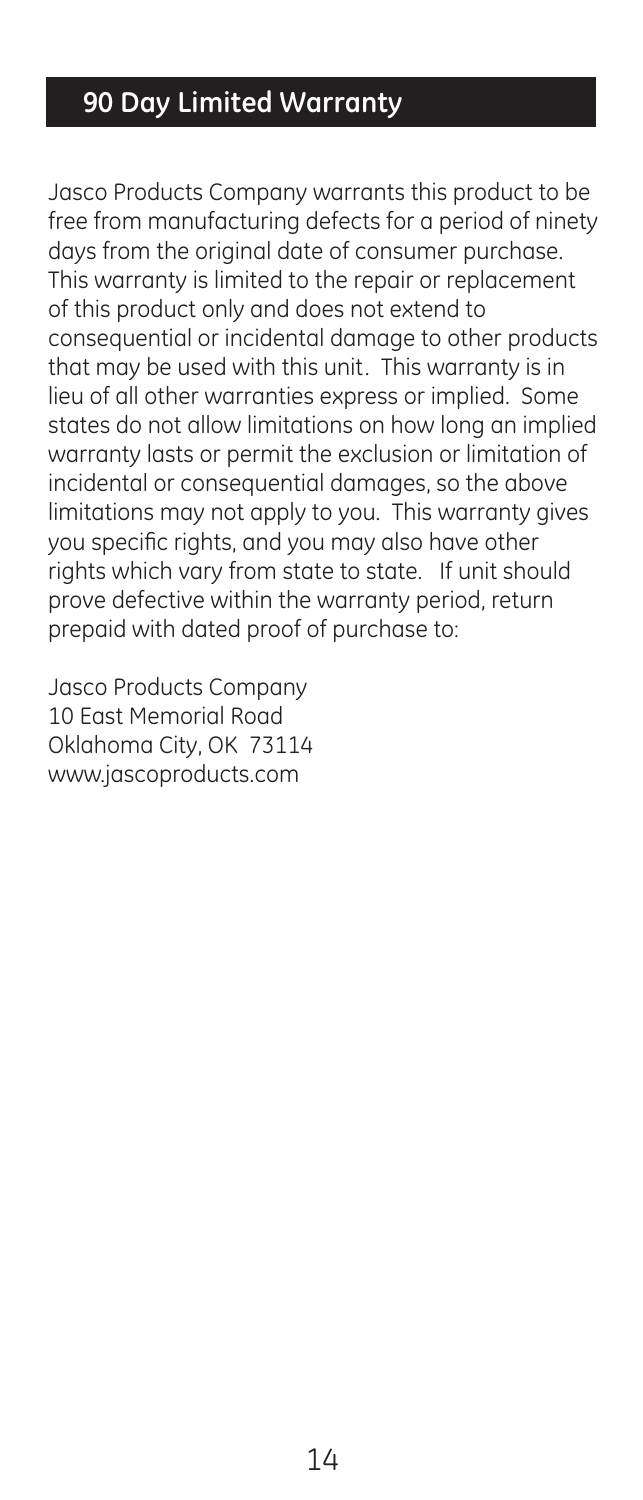This device complies with part 15 of the FCC rules. Operation is subject to the following two conditions: (1) this device may not cause harmful interference, and (2) this device must accept any interference received, including interference that may cause undesired operation.

FCC NOTE: The manufacturer is not responsible for any radio or TV interference caused by unauthorized modifications to this equipment. Such modifications could void the user's authority to operate the equipment.

NOTE: This equipment has been tested and found to comply with the limits for a Class B digital device, pursuant to Part 15 of the FCC Rules. These limits are designed to provide reasonable protection against harmful interference in a residential installation. This equipment generates, uses and can radiate radio frequency energy and, if not installed and used in accordance with the instructions may cause harmful interference to radio communications. However, there is no guarantee that interference will not occur in a particular installation. If this equipment does cause harmful interference to radio or television reception, which can be determined by turning the equipment off and on, the user is encourage to try to correct the interference by one or more of the following measures:

- Reorient or relocate the receiving antenna.
- Increase the separation between the equipment and receiver.
- Connect the equipment into an outlet on a circuit different from that to which the receiver is connected.
- Consult the dealer or an experienced radio/TV technician for help.

This Class B digital apparatus complies with Canadian ICES-003.

Cet appareil numérique de la classe B est conforme á la norme NMB-003 du Canada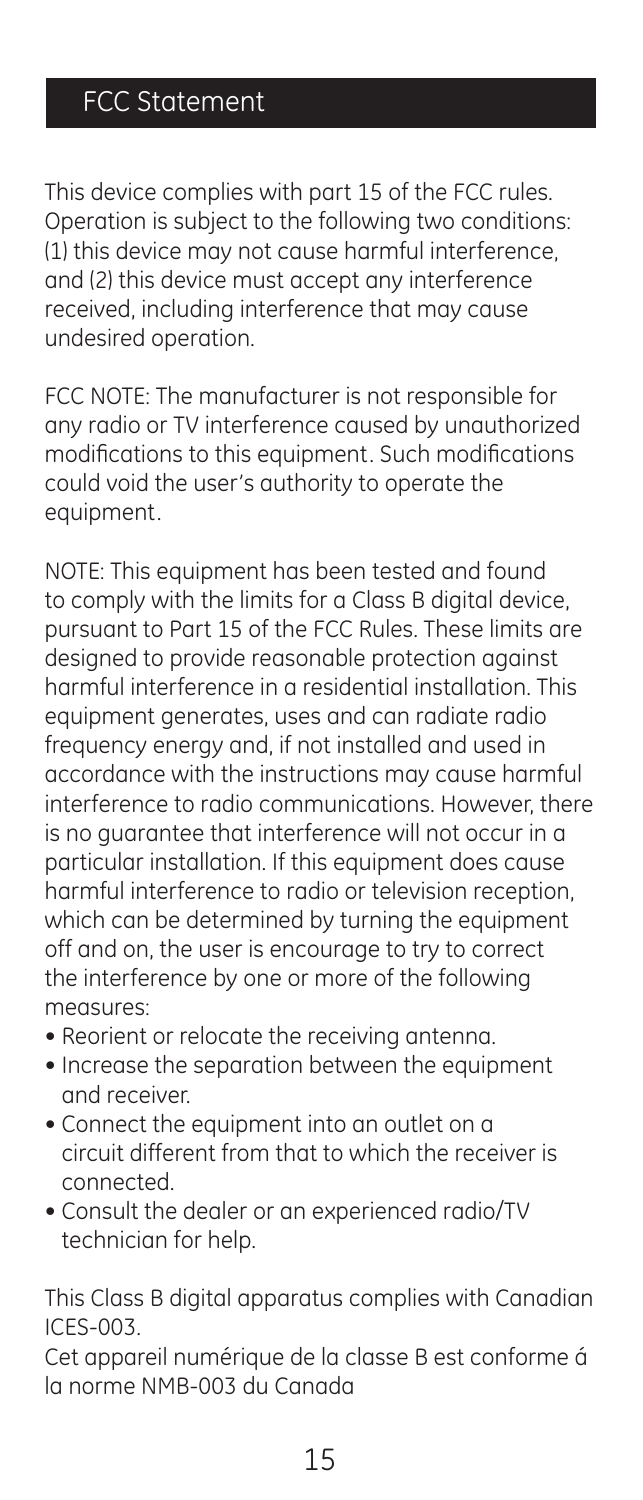|                                      | 16 |
|--------------------------------------|----|
|                                      |    |
|                                      |    |
|                                      |    |
|                                      |    |
|                                      |    |
|                                      |    |
|                                      |    |
|                                      |    |
|                                      |    |
|                                      |    |
|                                      |    |
|                                      |    |
|                                      |    |
|                                      |    |
| Para Restablecer las Configuraciones |    |
|                                      |    |
|                                      |    |
|                                      |    |
|                                      |    |
|                                      |    |

Felicitaciones por adquirir el control remoto universal GE. El control remoto universal GE es uno de los más fáciles de usar hoy en día. Con el control remoto universal GE, ¡el uso de varios controles remotos es cosa del pasado! Su control remoto universal GE controla varios dispositivos, incluidas las marcas más populares de televisores, videograbadoras, DVD, cable y satélite. El control remoto universal GE es fácil de usar, fácil de programar y le da control total: ¡con el simple toque de sus dedos!

### **IMPORTANTE: GUARDE ESTE MANUAL Y LA LISTA DE CÓDIGOS PARA CONSULTARLOS EN EL FUTURO**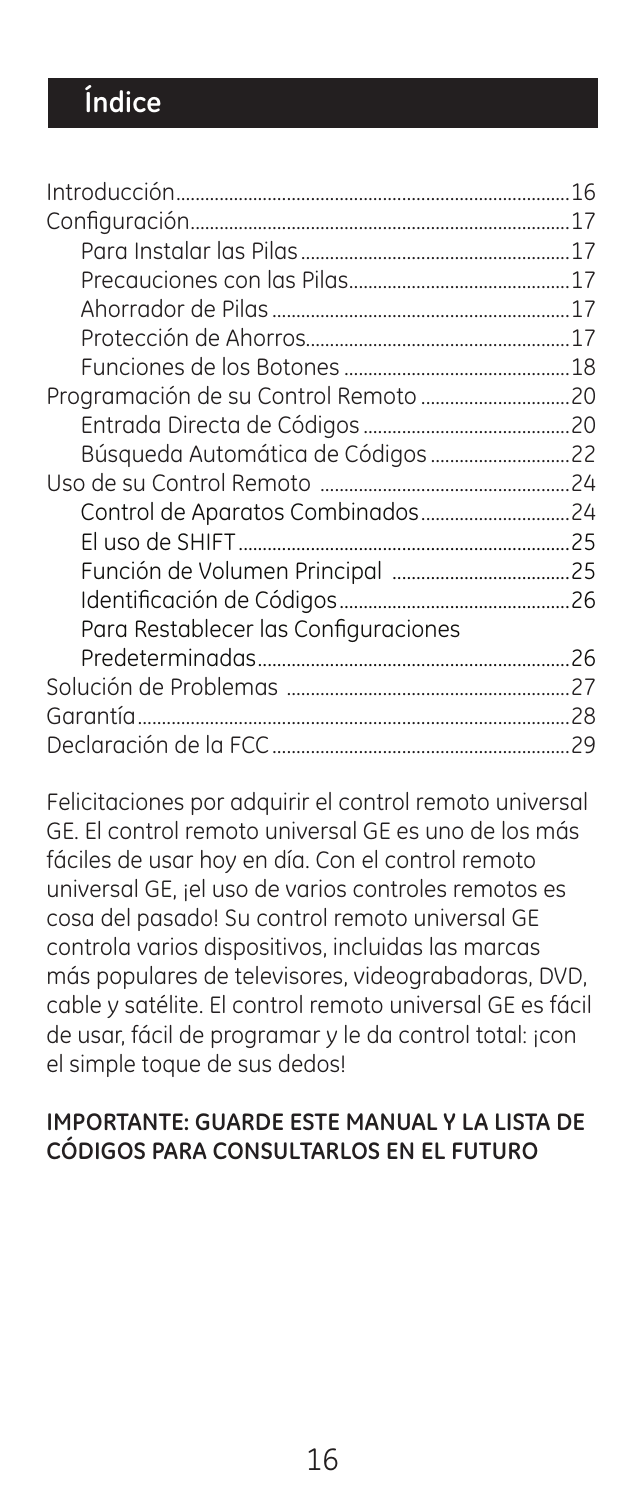Su control remoto universal necesita dos (2) pilas alcalinas tamaño AAA (no se incluyen).

### **Para Instalar las Pilas**

- 1. Presione la pestaña y levante la tapa en la parte posterior del control remoto.
- 2. Inserte dos (2) pilas alcalinas tamaño AAA, de manera que las marcas (+) y (-) de las pilas coincidan con las marcas (+) y (-) en el interior del compartimiento de las pilas. Asegúrese de usar pilas nuevas.
- 3. Presione la tapa del compartimiento de las pilas en su lugar.

### *NOTA: Si su control remoto deja de funcionar*

*correctamente, reemplace las pilas por otras nuevas. El control remoto conservará los códigos que ha programado durante un máximo de 10 minutos después de retirar las pilas.*

## **Precauciones con las Pilas**

- No use pilas nuevas con pilas usadas.
- No use pilas alcalinas con pilas estándar (carbono-zinc) o con pilas recargables (Ni-Cd, Ni-MH, etc.).
- Siempre quite las baterías viejas, débiles o descargadas con prontitud y recíclelas o deséchelas de acuerdo con las regulaciones locales y nacionales.

### **Ahorrador de Pilas**

Su control remoto se apaga automáticamente si los botones se presionan durante más de 8 segundos. Esto le ahorrará las pilas si el control remoto se permanece en un lugar donde los botones quedan presionados (por ejemplo, entre los cojines del sofá).

### **Protección de Ahorros**

Usted tendrá hasta 10 minutos para cambiar las pilas del control remoto sin perder los códigos que haya programado. Sin embargo, no presione ningún botón hasta que haya instalado las pilas nuevas en el control remoto. Si presiona los botones sin haber instalado las pilas en el control remoto, se perderán todos los códigos.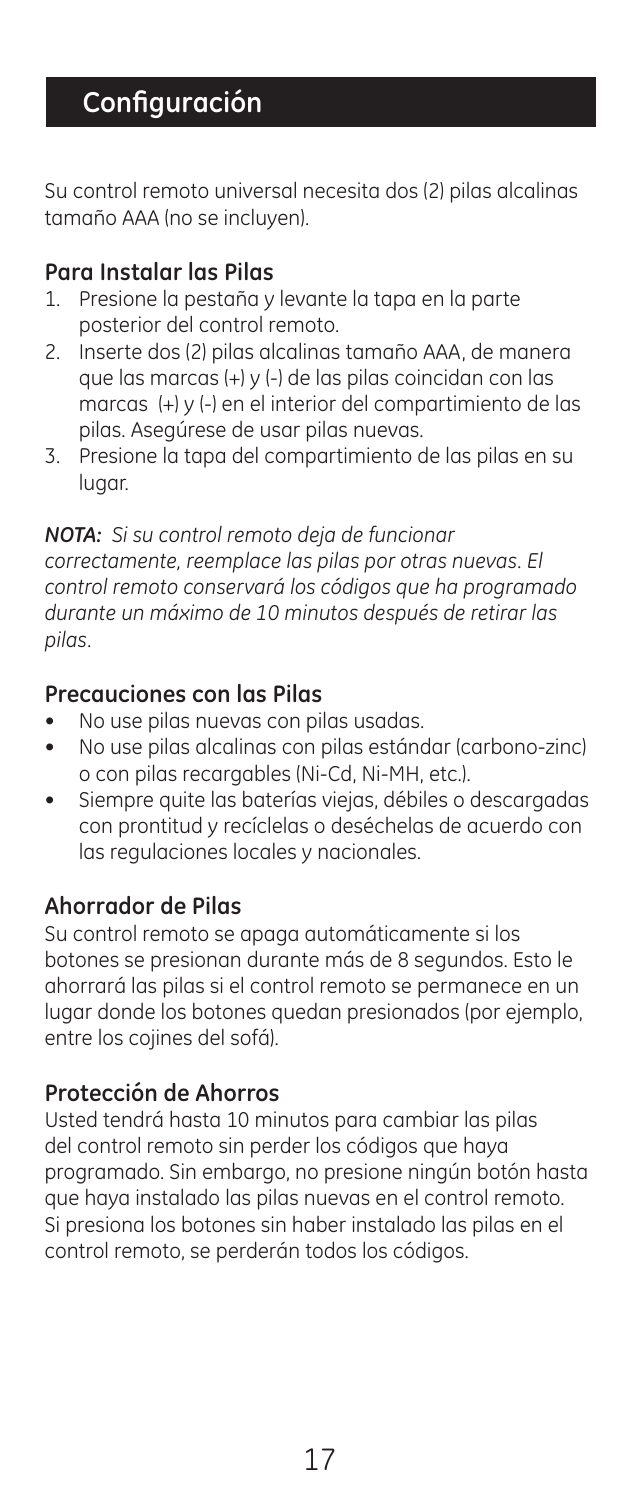# **Funciones de los Botones**

| TV, CBL/SAT,<br>DVR/AUX, DVD<br>Selecciona el dispositivo que                                                   | El indicador rojo se ilumina |                               | cuando se presiona<br>cualquier botón. |  |
|-----------------------------------------------------------------------------------------------------------------|------------------------------|-------------------------------|----------------------------------------|--|
| se va a controlar.<br>RECORD, PLAY, STOP,                                                                       | cbl                          | Φ                             | vcr                                    |  |
| REW, FF, PAUSE                                                                                                  | sāt<br>fewind<br>«           | play<br>⊳                     | ff<br>▷                                |  |
| <b>EXIT</b> Sale de los menús en<br>pantalla y/o regresa a la<br>selección anterior en pantalla.                | record<br>ത<br>exit          | stop<br>о<br>Δ                | Pause<br>"<br>menu<br>$\overline{?}$   |  |
| <b>CHANNEL ARRIBA/ABAJO</b><br>Cambia los canales.                                                              | ⊲(–vol                       | .<br>ch+<br>$\frac{ok}{mute}$ | $vol + D$                              |  |
| <b>VOLUME ARRIBA/ABAJO</b><br>Cambia el nivel de volumen<br>del producto, normalmente el                        | input<br>◈                   | ch                            | shift<br>/set                          |  |
| del televisor.                                                                                                  | $\widehat{\mathbf{1}}$<br>Ð  | T<br>5                        | 3<br>$\circledast$                     |  |
| <b>INPUT</b> Selecciona las entradas<br>de video de las fuentes de<br>visualización disponibles.                | T                            | $\circledR$                   | $^\circledR$                           |  |
| <b>NÚMEROS</b><br>Introduzca números para la<br>selección directa de canales.<br>Algunos dispositivos necesitan | Ó                            | ⊙                             | ₽                                      |  |
| que se presione <b>ENTER</b> después<br>de la selección del canal.                                              |                              |                               |                                        |  |
| <b>DOT</b> Se utiliza para<br>seleccionar los canales                                                           |                              |                               |                                        |  |

digitales, por ejemplo: 2.3.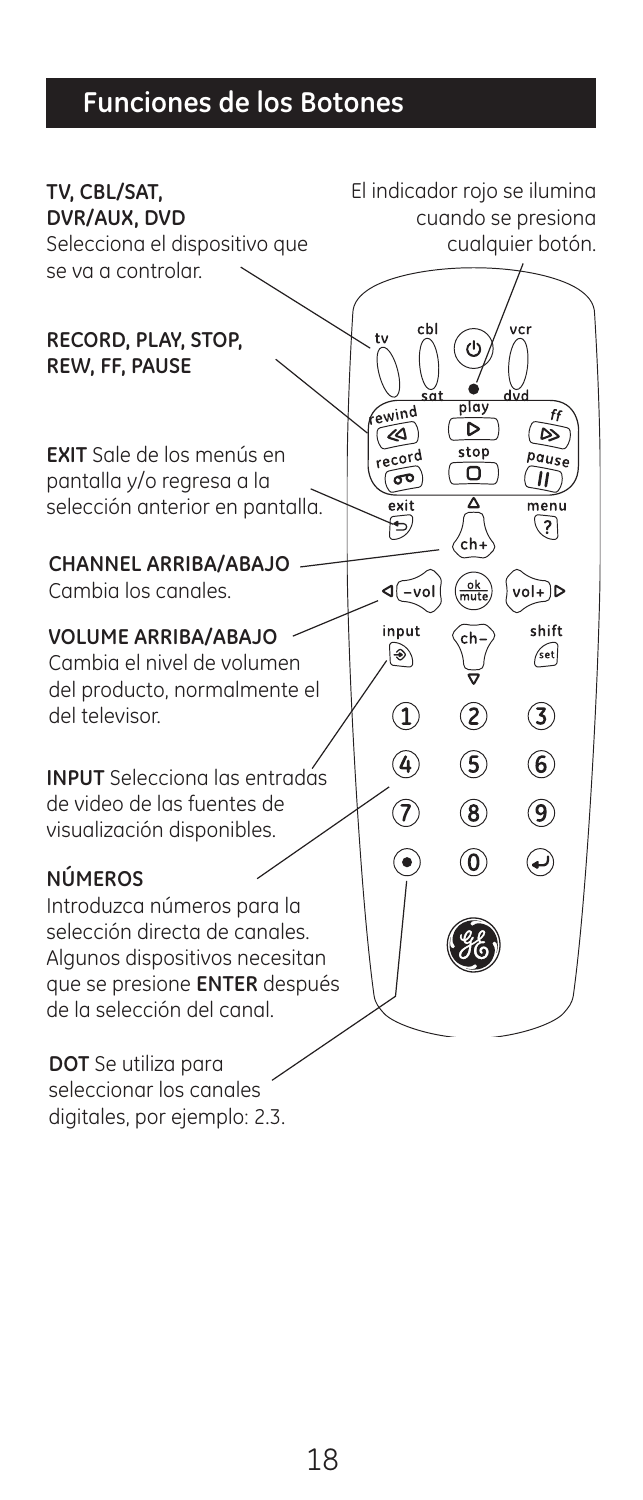## **Funciones de los Botones, continuación**

**ON•OFF** Enciende y apaga dispositivos.



**MUTE** Apaga el sonido del televisor mientras que la imagen continúa. **OK** Selecciona los elementos del menú para el dispositivo que está controlando.

**INFO** Muestra/selecciona la información del canal en pantalla. **MENU** Presione y suelte **SHIFT/SETUP** luego **MENU/ INFO** para mostrar el menú en el televisor. Consulte más información en la descripción "El uso de **SHIFT** para menú y navegación" de la página 25.

**SETUP** Se utiliza para configurar el control remoto y para la función de búsqueda de códigos. **SHIFT** Presione y suelte para acceder a los botones con nombres en impresión inversa (OK, MENU, EXIT). Consulte más información en la descripción "El uso de **SHIFT** para menú y navegación" de la página 25.

### **ENTER**

En algunos modelos de televisores, se utiliza después de la entrada directa del número del canal para cambiar inmediatamente al canal seleccionado.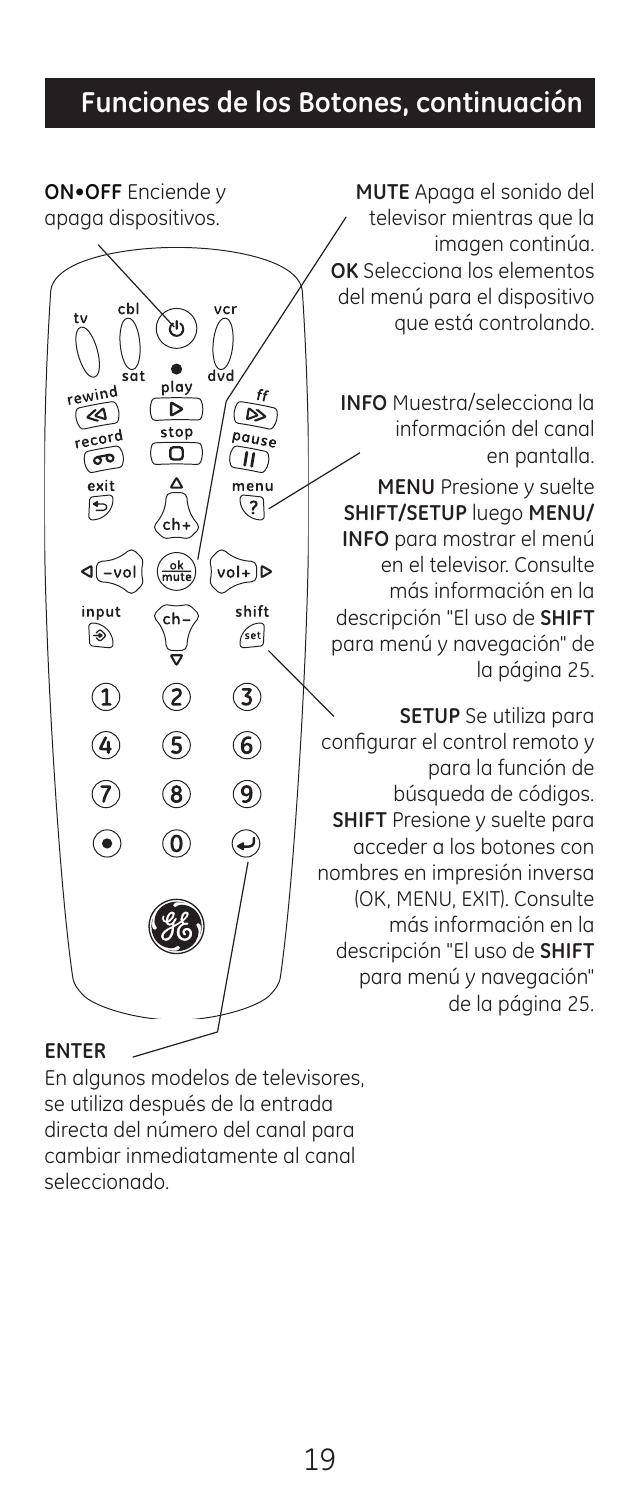## **Programación de su Control Remoto**

Su control remoto universal GE está diseñado para controlar múltiples dispositivos de audio/video como televisores, DVD, videograbadoras digitales, aparatos de satélite, cable y audio con un solo control remoto. Para utilizar este control remoto, tendrá que programarlo para que controle los dispositivos de su elección. Hay dos maneras de programar el control remoto: entrada directa de códigos y búsqueda automática de códigos.

### **Entrada Directa de Códigos (se Recomienda)**

- 1. Localice la lista de códigos para controles remotos que viene en este manual. Busque la **CATEGORÍA DE DISPOSITIVOS** que desea programar (por ejemplo **TV, DVD, CBL/SAT, DVR/AUX**) y luego encuentre la **MARCA** de dicho dispositivo. Encierre dentro de círculos todos los códigos de esa marca. Por ejemplo: Para un televisor GE, busque la sección de códigos de televisores, luego encierre dentro de círculos todos los códigos para televisores GE.
- 2. Encienda manualmente el dispositivo que desea controlar.
- 3. Mantenga presionado el botón **SETUP** hasta que el indicador rojo permanezca encendido (aproximadamente 4 segundos) y luego suelte el botón **SETUP**.
- 4. Presione y suelte el botón del dispositivo deseado en el control remoto (**TV, DVD, CBL/SAT, DVR/AUX**). El indicador rojo parpadeará una vez y luego permanecerá encendido.

5. Introduzca el primer código de 4 dígitos que encontró en la lista de códigos mediante los botones numéricos en el control remoto. Si el código introducido es válido, el indicador rojo se apagará. Si el código introducido no es válido, el indicador rojo parpadeará y permanecerá encendido, permitiéndole introducir otro código.

*Nota: Si no presiona ningún botón durante 10 segundos, el control remoto saldrá del modo de configuración y tendrá que comenzar de nuevo.*

20





 $(2)$  $(3)$ 

 $\circ$  $\circledcirc$ 

 $(8)$  $(9)$  $\circledcirc$ 

 $^{\circ}$  $\overline{a}$  $\circledR$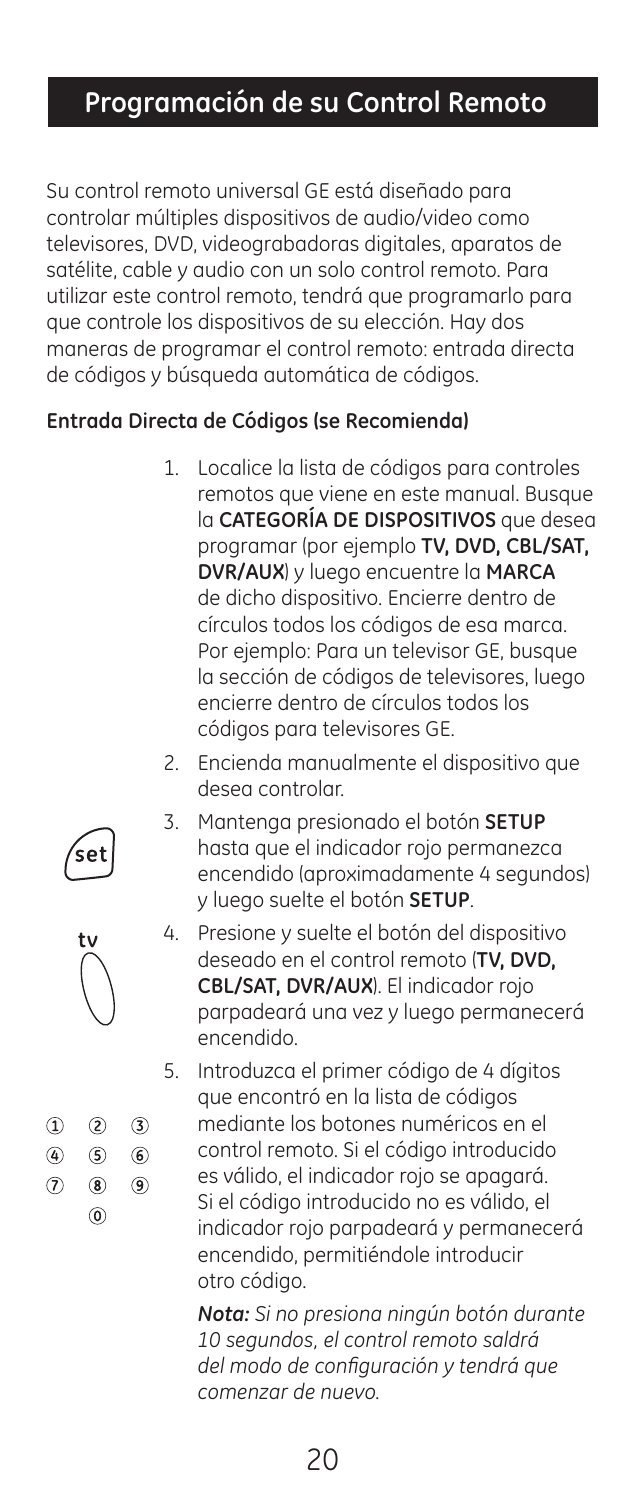## **Programación de su Control Remoto, cont.**



- 6. Apunte al dispositivo con el control remoto. Presione el botón de encendido y apagado (**ON – OFF**). Si el dispositivo se apaga, el dispositivo no necesita más programación. Si el dispositivo no se apaga, regrese al paso 3 y utilice el código siguiente de la lista de códigos. Continúe este proceso hasta que encuentre un código válido para el dispositivo.
- 7. Repita este proceso con cada dispositivo (por ejemplo **TV, DVD, CBL/SAT, DVR/ AUX**) en su sistema de entretenimiento doméstico que desea controlar. Se pueden programar tres dispositivos.

#### **Notas Sobre la Programación**

- Si el dispositivo no responde al control remoto después de probar todos los códigos de la lista o si su marca no aparece en la lista de códigos, utilice el método de búsqueda automática de códigos para programar el control remoto.
- A veces, el primer código que "funciona" con un dispositivo sólo podrá utilizar algunas funciones de su dispositivo. Puede que otro código de la lista de códigos realice más funciones. Pruebe otros códigos de la lista de códigos hasta encontrar una mayor funcionalidad.
- Con el método de entrada directa de códigos, puede programar cualquier botón de dispositivo para controlar cualquier dispositivo de su sistema de entretenimiento doméstico. Por ejemplo, puede usar el botón de dispositivo **DVR/AUX** para controlar un receptor de audio o un DVD, una videograbadora, equipo de satélite, etc.
- Para aparatos combinados, puede que tenga que introducir un código para cada dispositivo. Por ejemplo, para un dispositivo de videograbadora/DVD, puede que tenga que introducir un código para el DVD en el botón **DVD** e introducir un código para la videograbadora en un botón de dispositivo diferente en el control remoto.
- Escriba el código encontrado que funciona en el dispositivo para consultarlo en el futuro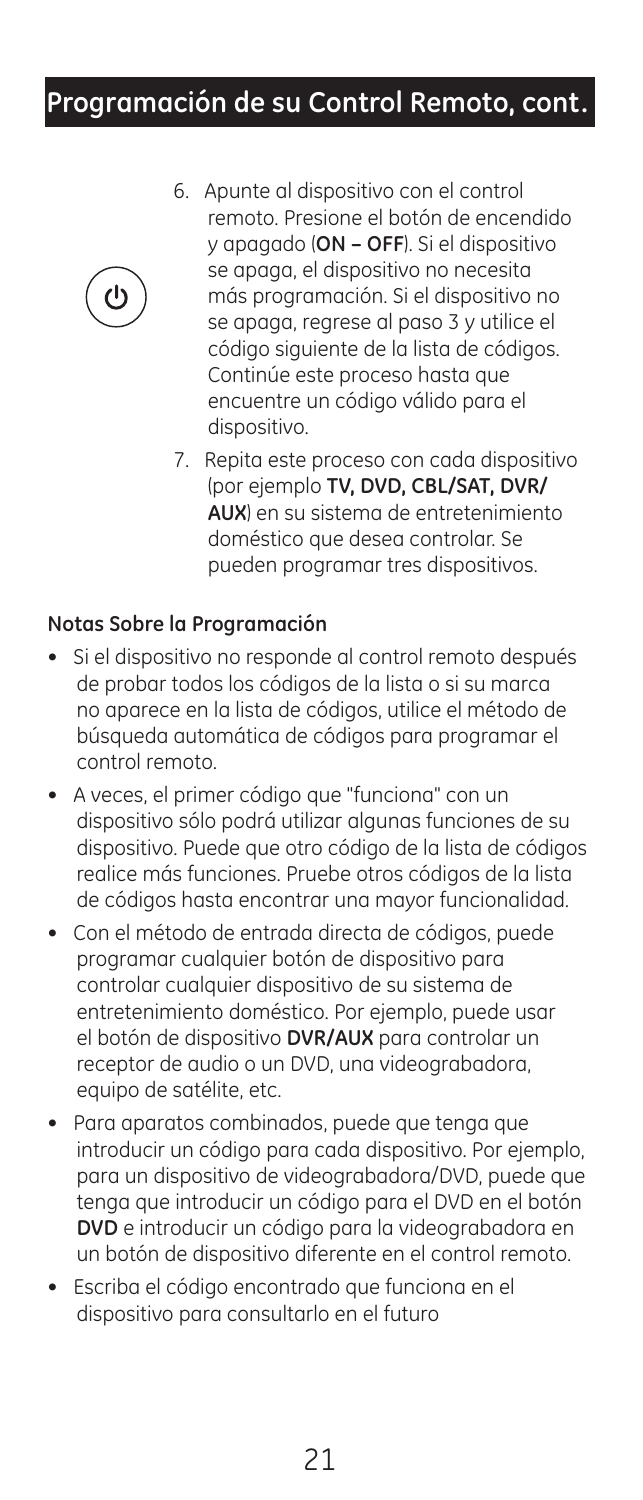## **Programación de su control remoto, cont.**

### **Búsqueda Automática de Códigos**

.<br>set

La búsqueda automática de códigos busca automáticamente en todos los códigos almacenados en el control remoto. Antes de comenzar la búsqueda automática, lea todos los pasos siguientes, ya que tendrá que estar preparado para bloquear el código válido cuando lo encuentre.

- 1. Encienda manualmente el dispositivo que desea controlar.
- 2. Mantenga presionado el botón **SETUP** hasta que el indicador rojo permanezca encendido (aproximadamente 4 segundos) y luego suelte el botón.
- 3. Presione y suelte el botón de dispositivo deseado en el control remoto (**TV, DVD, CBL/SAT, DVR/AUX**). El indicador rojo parpadeará una vez y luego permanecerá encendido.
- 4. Apunte al dispositivo con el control remoto y presione y suelte el botón de encendido y apagado (**ON - OFF**), para televisor, o el botón **PLAY**, para DVD, videograbadora, etc., para iniciar la búsqueda. El indicador rojo parpadeará (aproximadamente cada 2 segundos) mientras el control remoto está buscando. Nota: El mando a distancia hay que señalar en el dispositivo para la duración de esta búsqueda.



- 6. Cuando el dispositivo se apague o inicie la reproducción, presione el botón **# 1** para bloquear el código. El indicador rojo se apagará. *Nota: Usted tendrá aproximadamente dos segundos después de que el dispositivo se apague o inicie la reproducción para bloquear el código.*
- 7. Apunte al dispositivo con el control remoto y compruebe si el control remoto controla el dispositivo que desea. Si lo hace, el dispositivo ya no necesita más programación. Si no lo controla, regrese al paso 2 y comience la búsqueda automática de nuevo.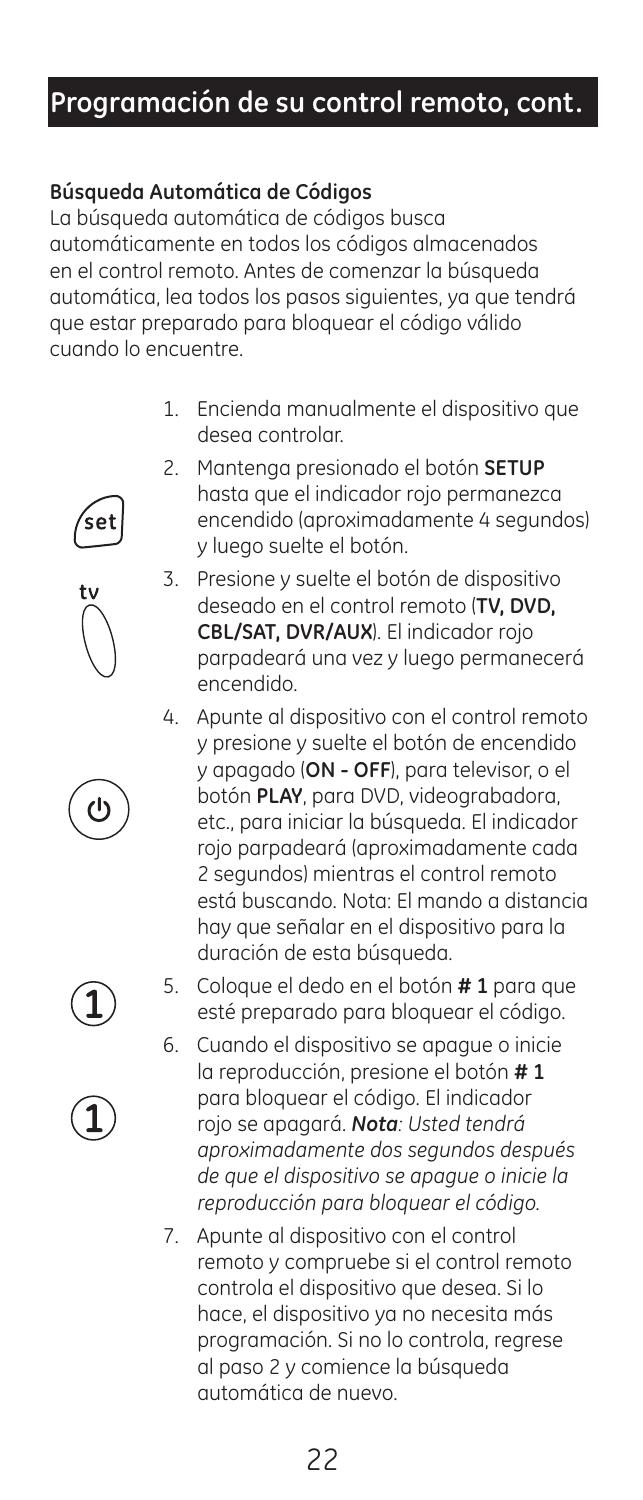## **Programación de su control remoto, cont.**

8. Repita este proceso con cada dispositivo (por ejemplo TV, DVD, SAT, AUX) de su sistema de entretenimiento doméstico que desea controlar. Se pueden programar tres dispositivos.

#### **Notas Sobre la Programación**

- Este proceso puede tardar varios minutos por cuanto el control remoto contiene muchos códigos.
- Al utilizar el método de programación de búsqueda automática de códigos, el botón de dispositivo que corresponde al tipo de dispositivo que desea controlar debe estar seleccionado (por ejemplo, el botón de dispositivo **TV** debe seleccionarse en el paso 3 si desea controlar un televisor, el botón de dispositivo **DVD** para un reproductor de DVD, etc.).
- El botón **SETUP** se puede utilizar durante el proceso de búsqueda para invertir la dirección de la búsqueda de los códigos del control remoto. Por ejemplo, si pasa por alto el código para su dispositivo y el control remoto sigue buscando (lo indica el parpadeo de la luz roja), presione el botón **SETUP** y la búsqueda de códigos invertirá la dirección y regresará al código.
- A veces, el primer código que "funciona" para el dispositivo sólo podrá utilizar algunas funciones de su dispositivo. Puede que otro código de la lista de códigos realice más funciones. Continúe la búsqueda automática de códigos como se indicó anteriormente hasta que encuentre el mejor código.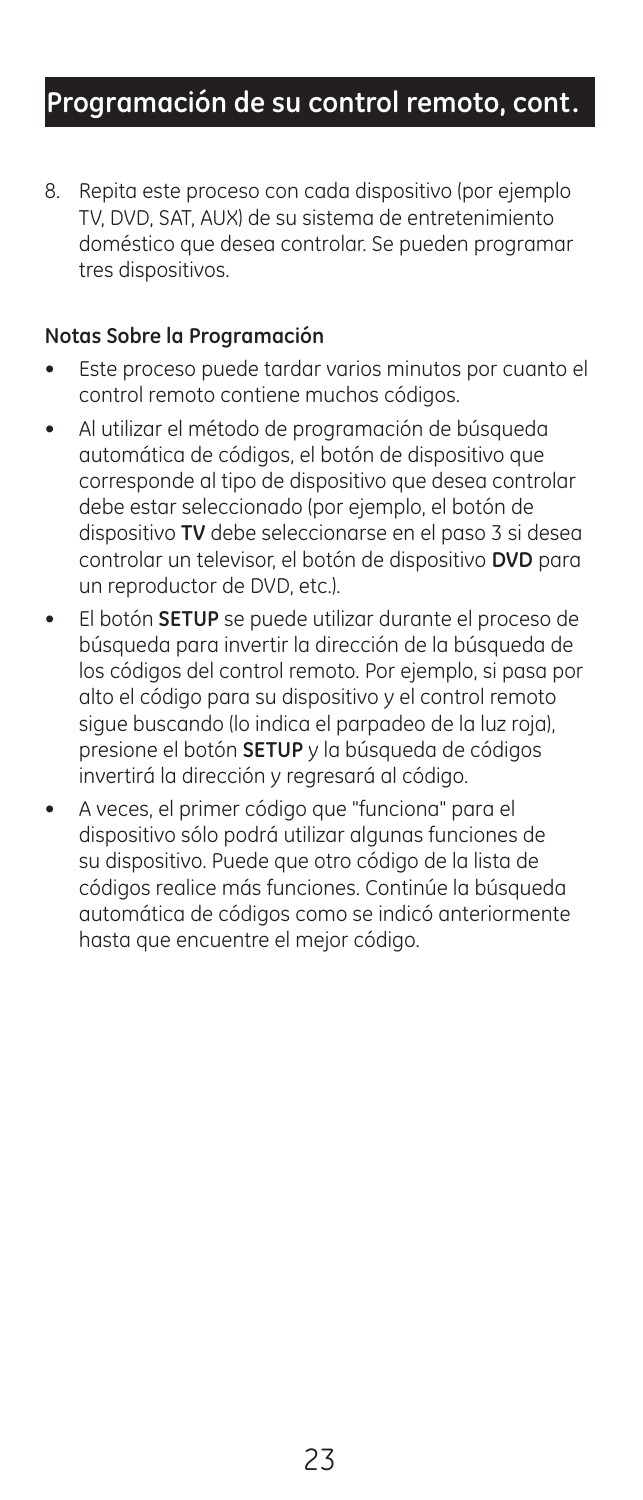## **Uso de su Control Remoto**

#### **Control de Aparatos Combinados**

Algunos dispositivos combinados (por ejemplo, televisor/ videograbadora, televisor/DVD, DVD/videograbadora, etc.) necesitarán la configuración de dos botones de modo diferentes para el control de las dos partes del aparato combinados. Por ejemplo, si usted tiene una combinación de televisor/DVD, puede que tenga que configurar un código en el botón **TV** para controlar la parte de televisión y un código separado (en cualquier otro botón de modo) para controlar la parte del reproductor de DVD.

#### **El uso de SHIFT para Menú y Navegación**

El botón **SHIFT** permite el acceso a más de una función de algunos botones.

Use el botón **SHIFT/SETUP** antes de acceder a las funciones de **MENU, OK, EXIT** y de navegación. Por ejemplo:

| Para MENU, presione y suelte<br>SHIFT/SETUP, luego INFO/MENU.                                                                                                                                     | shift<br>.<br>set | menu         |
|---------------------------------------------------------------------------------------------------------------------------------------------------------------------------------------------------|-------------------|--------------|
| Para OK, presione y suelte<br>SHIFT/SETUP, luego MUTE/OK.                                                                                                                                         | shift<br>.<br>set |              |
| Para EXIT, presione y suelte<br>SHIFT/SETUP, luego PREV.CH/EXIT.                                                                                                                                  | shift<br>′set     | exit         |
| Por la navegación hacia arriba, abajo,<br>izquierda o derecha, presione y suelte<br>SHIFT/SETUP seguido por el botón del canal<br>o volumen correspondiente.                                      |                   | shift<br>sei |
| <b>NOTA ESPECIAL: El control</b><br>remoto permanecerá en el<br>modo de función dual hasta<br>que se presione nuevamente<br>el botón SHIFT o hasta que transcurran 10<br>segundos de inactividad. |                   |              |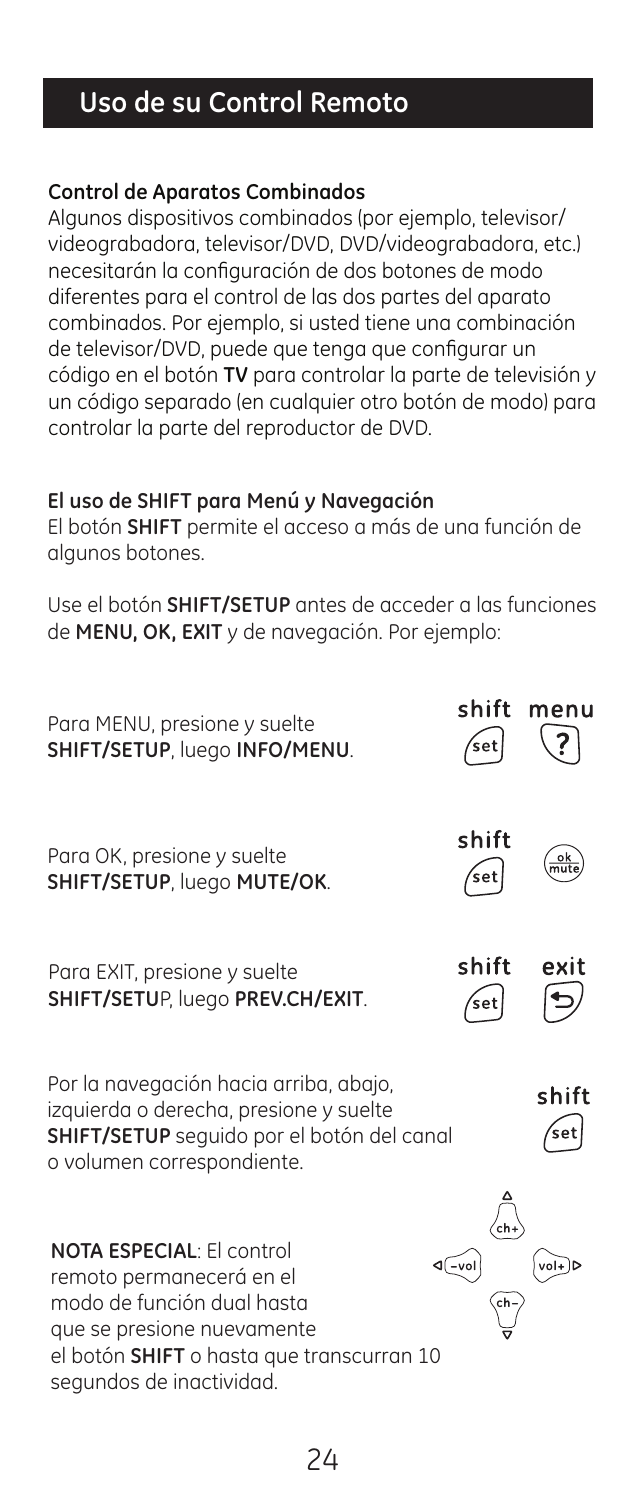## **Uso de su Control Remoto, continuación**

#### **Función de Volumen Principal**

La función de volumen principal le permite seleccionar un único dispositivo (televisor o receptor de audio) que el control de volumen siempre controlará. Por ejemplo, el control remoto puede estar en el modo de TV mientras que los botones de volumen controlan el volumen del receptor de audio en lugar del de su televisor.

#### **Para Habilitar la Función de Volumen Principal**



1. Mantenga presionado el botón **SETUP** hasta que el indicador rojo permanezca encendido (aproximadamente 4 segundos) y luego suelte el botón.



- 2. Presione y suelte el botón de dispositivo deseado (**TV, DVD, SAT, AUX**) para el dispositivo que desea configurar para controlar el volumen.
- 3. Presione y suelte el botón **MUTE**.
- 4. Presione y suelte el botón **VOL** . El indicador rojo parpadeará dos veces y después se apagará.

Para poner a prueba la función, ponga el control remoto en otro modo, como el de TV, si programó el receptor de audio como dispositivo de volumen principal. Apunte al receptor de audio con el control remoto, mantenga presionado el botón VOL<sup>1</sup> o el botón VOL<sup>.</sup> Si el volumen del receptor de audio cambia, entonces el control remoto está programado correctamente. Si el volumen del televisor cambia y no el del receptor de audio, tendrá que repetir los pasos anteriores y poner a prueba de nuevo.

### **Para Desactivar la Función de Volumen Principal**



1. Mantenga presionado el botón **SETUP** hasta que el indicador rojo permanezca encendido (aproximadamente 4 segundos) y luego suelte el botón.



- 2. Presione y suelte el botón de dispositivo (**TV, DVD, SAT, AUX**) que está programado para controlar la función de volumen principal.
- 3. Presione y suelte el botón MUTE.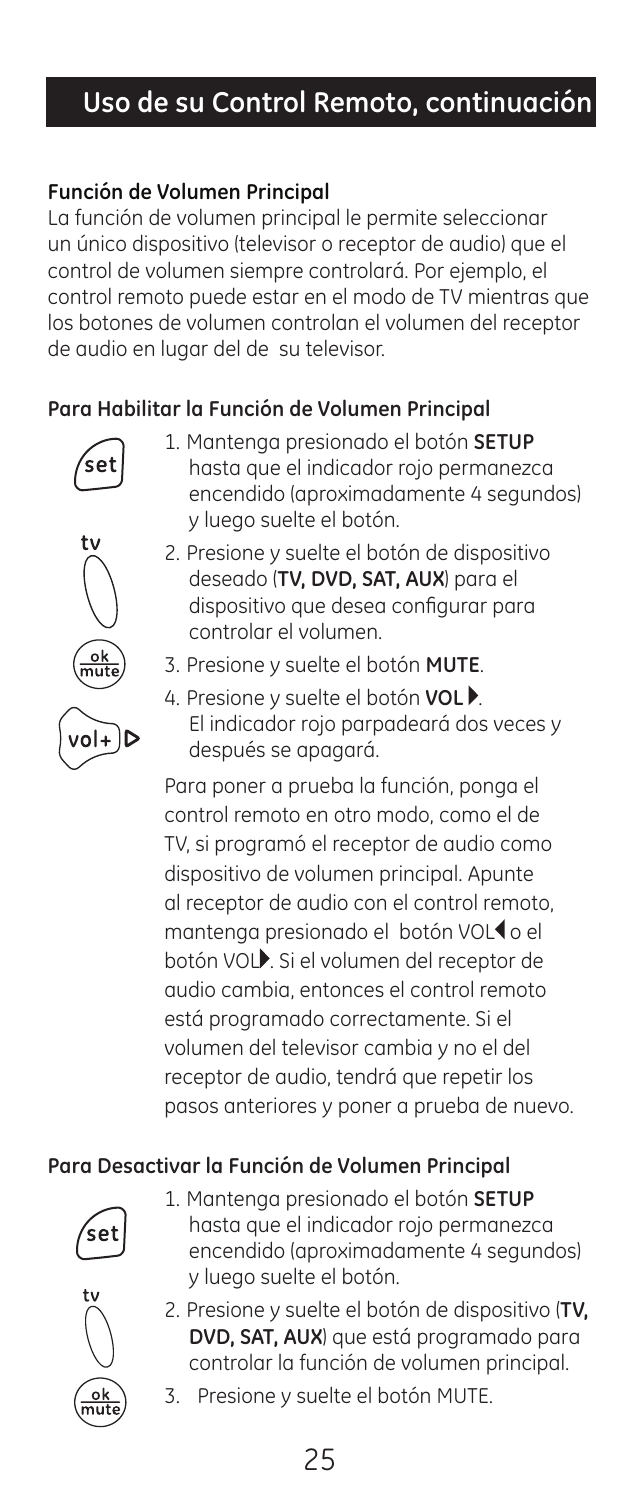## **Uso de su Control Remoto, continuación**



set

4. Presione y suelte el botón VOL<sup>4</sup>. El indicador rojo parpadeará dos veces y se apagará.

### **Identificación de códigos**



- 2. Presione y suelte el botón de dispositivo deseado (**TV, DVD, CBL/SAT, DVR/AUX**) para el que le gustaría el código.
- 3. Presione y suelte el botón **ENTER**.
- 4. Presione y suelte el botón **# 1**. Cuente el número de veces que parpadea la luz del control remoto. Este es el número que corresponde al primer dígito del código. Repita el proceso presionando los botones **# 2, # 3** y **# 4** para los dígitos restantes.

 $\circledcirc$ 

 $\Omega$ 

 $\circledA$  $\circledS$ 

 $\circledR$  $(8)$ 

> 5. Presione y suelte el botón **ENTER** para salir de este modo.

#### **Para Restablecer las Configuración Predeterminadas**



1. Mantenga presionado el botón **SETUP** hasta que el indicador rojo permanezca encendido (aproximadamente 4 segundos) y luego suelte el botón.



- 2. Presione y suelte el botón **MUTE**.
- 3. Presione y suelte el botón de número **# 0**. El indicador rojo parpadeará dos veces.



 $(3)$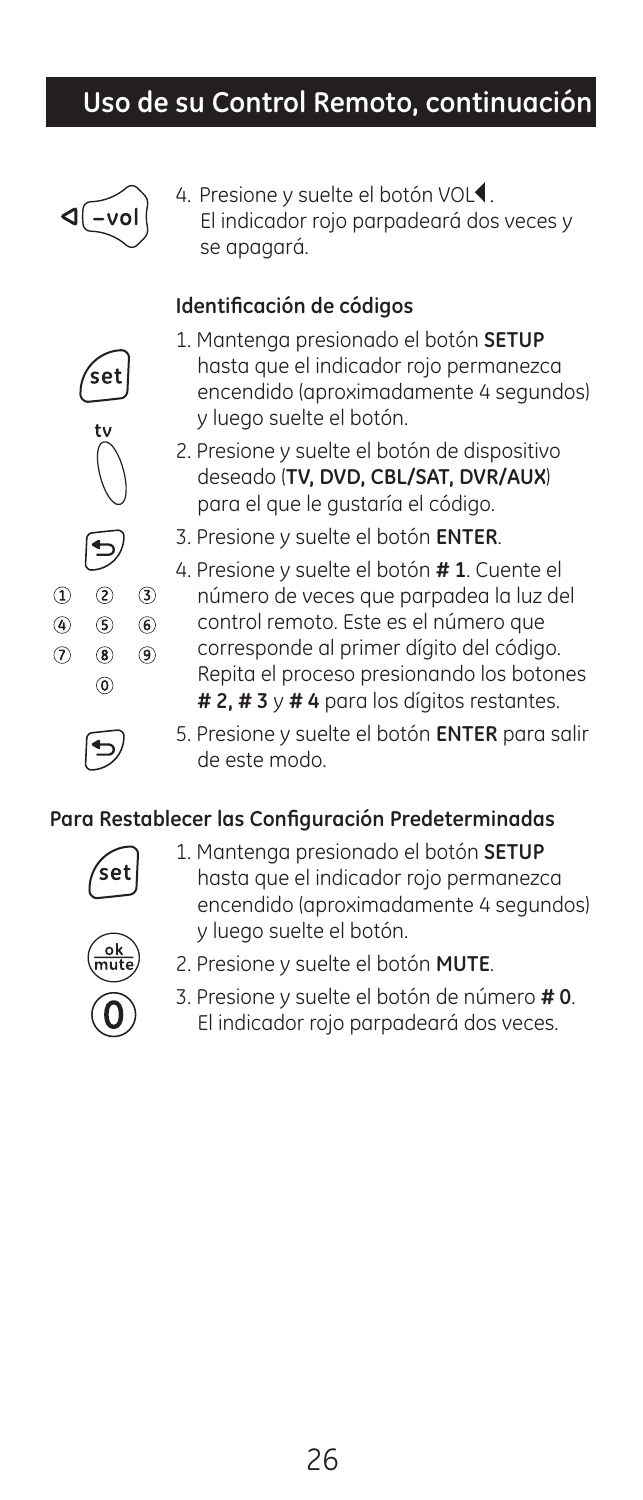## **Solución de Problemas**

#### **El control remoto no controla el dispositivo.**

- Presione el botón de dispositivo del dispositivo que desea controlar.
- Programe el control remoto con un código nuevo.
- Instale pilas nuevas. (Puede que tenga que volver a programar el control remoto después de instalar pilas nuevas.)
- Puede que el control remoto no sea compatible con el dispositivo.

#### **El control remoto no controla algunas funciones del dispositivo.**

- A veces un código particular podría utilizar algunas funciones pero no todas. Trate de programar el control remoto con otro código.
- Puede que el control remoto no controle todas las funciones de su dispositivo o que los nombres de los botones sean diferentes a los de su dispositivo

### **El indicador rojo parpadea y permanece encendido después de programar un código de producto.**

- El control remoto no aceptó el código.
- Trate de programar el código nuevamente o pruebe otro código.

#### **El código del control remoto no está disponible para un aparato combinado (por ejemplo, televisor / videograbadora)**

• Consulte la sección para controlar aparatos combinados

#### **Los botones del control remoto no funcionan correctamente**

• Compruebe que el control remoto no esté en modo de función dual (se ha presionado el botón (**SETUP/ SHIFT**). Presione y suelte nuevamente el botón **SETUP/ SHIFT** y vea si los botones del control remoto funcionan correctamente. Si esto no resuelve el problema, presione y suelte el botón **SHIFT/SETUP** para salir del modo de función alternativa.

**Para recibir más información sobre solución de problemas, por favor visite www.jascoproducts.com**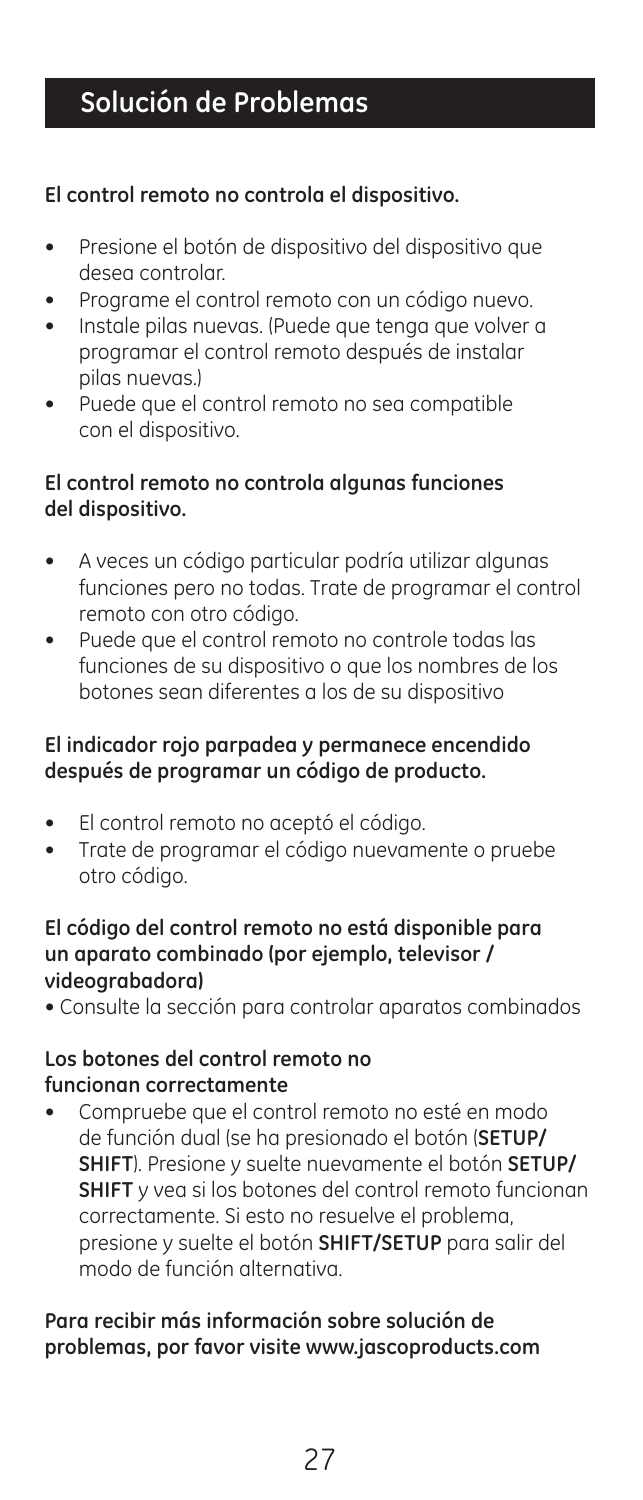## **Garantía Limitada de 90 Días**

Jasco Products Company garantiza que este producto está libre de defectos de fabricación durante un periodo de noventa días a partir de la fecha original de compra por el consumidor. Esta garantía se limita a la reparación o sustitución de este producto solamente y no se extiende a daños incidentales o derivados a otros productos que se usen con esta unidad. Esta garantía remplaza a todas las demás garantías expresas o implícitas. Algunos estados no permiten limitaciones en cuanto a la duración de garantías implícitas ni la exclusión o limitación de daños incidentales o derivados; por lo tanto, puede que las anteriores limitaciones no se apliquen en su caso. Esta garantía le otorga a usted derechos específicos y otros derechos que puede tener según el estado en que reside. Si comprueba que la unidad es defectuosa dentro del periodo de garantía, devuélvala con porte prepagado y prueba de compra con fecha a:

Jasco Products Company 10 East Memorial Road Oklahoma City, OK 73114 www.jascoproducts.com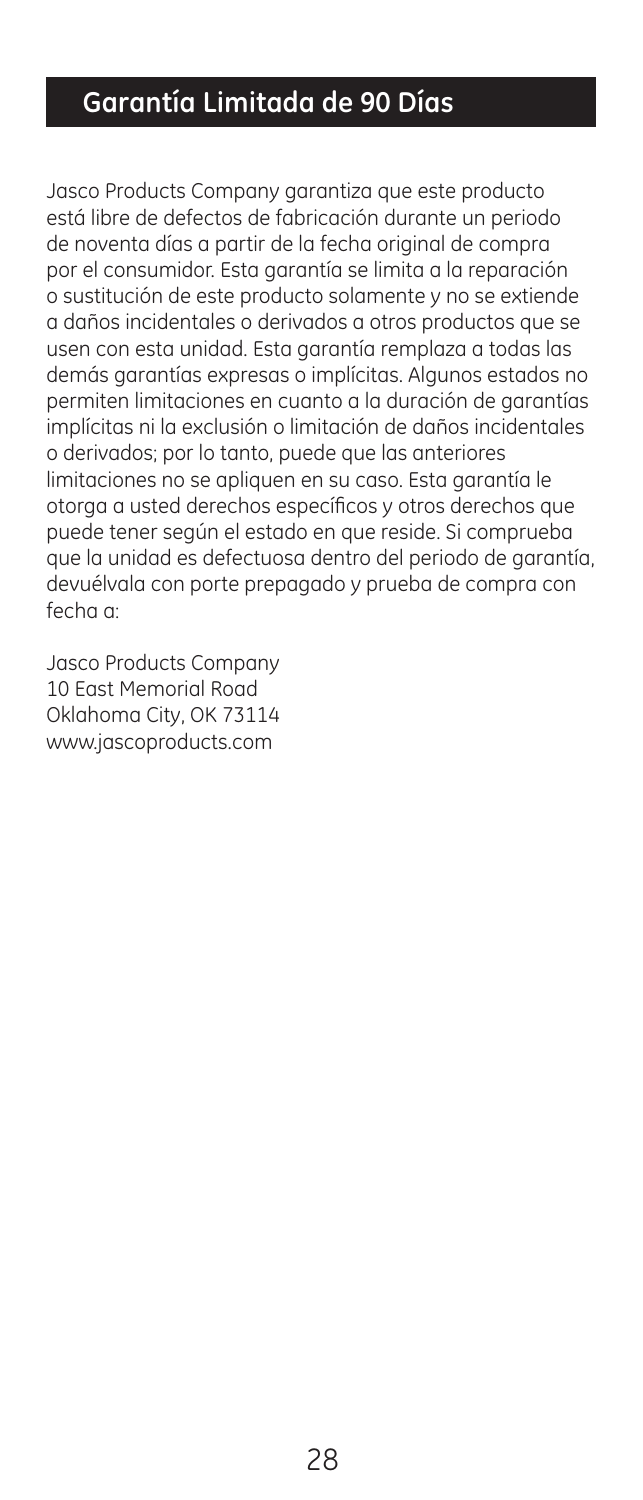## Declaración de la FCC

Este dispositivo cumple con el artículo 15 de las normas de la Federal Communications Commission (FCC, comisión federal de comunicaciones de EE. UU.). Su funcionamiento está sujeto a las siguientes dos condiciones: (1) este dispositivo no puede causar interferencias perjudiciales, y (2) este dispositivo debe aceptar las interferencias recibidas, incluidas las interferencias que puedan provocar un funcionamiento no deseado.

NOTA DE LA FCC: El fabricante no es responsable de las interferencias de radio o televisión ocasionadas por modificaciones no autorizadas a este equipo. Tales modificaciones pueden anular la autoridad del usuario para poner en funcionamiento el equipo.

NOTA: Este equipo ha sido probado y cumple con los límites para dispositivos digitales de Clase B, de conformidad con el artículo 15 de las normas de la FCC. Estos límites están diseñados para proporcionar una protección razonable contra interferencias perjudiciales en instalaciones residenciales. Este equipo genera, utiliza y puede irradiar energía de radiofrecuencia y, si no se instala y utiliza de acuerdo con las instrucciones, puede causar interferencias perjudiciales a las radiocomunicaciones. Sin embargo, no hay garantía de que no se produzcan interferencias en una instalación en particular. Si este equipo causa interferencias perjudiciales en la recepción de radio o televisión, lo cual se puede determinar apagando y encendiendo el equipo, se le recomienda al usuario que intente corregir las interferencias mediante una o más de las siguientes medidas:

- Reoriente o reubique la antena receptora.
- Aumente la distancia entre el equipo y el receptor.
- Conecte el equipo a un tomacorriente de un circuito diferente al que está conectado el receptor.
- Consulte al distribuidor o a un técnico experto en radio o televisión para obtener ayuda.

Este aparato digital de clase B cumple con la norma canadiense ICES-003.

Cet appareil numérique de la classe B est conforme á la norme la NMB-003 du Canada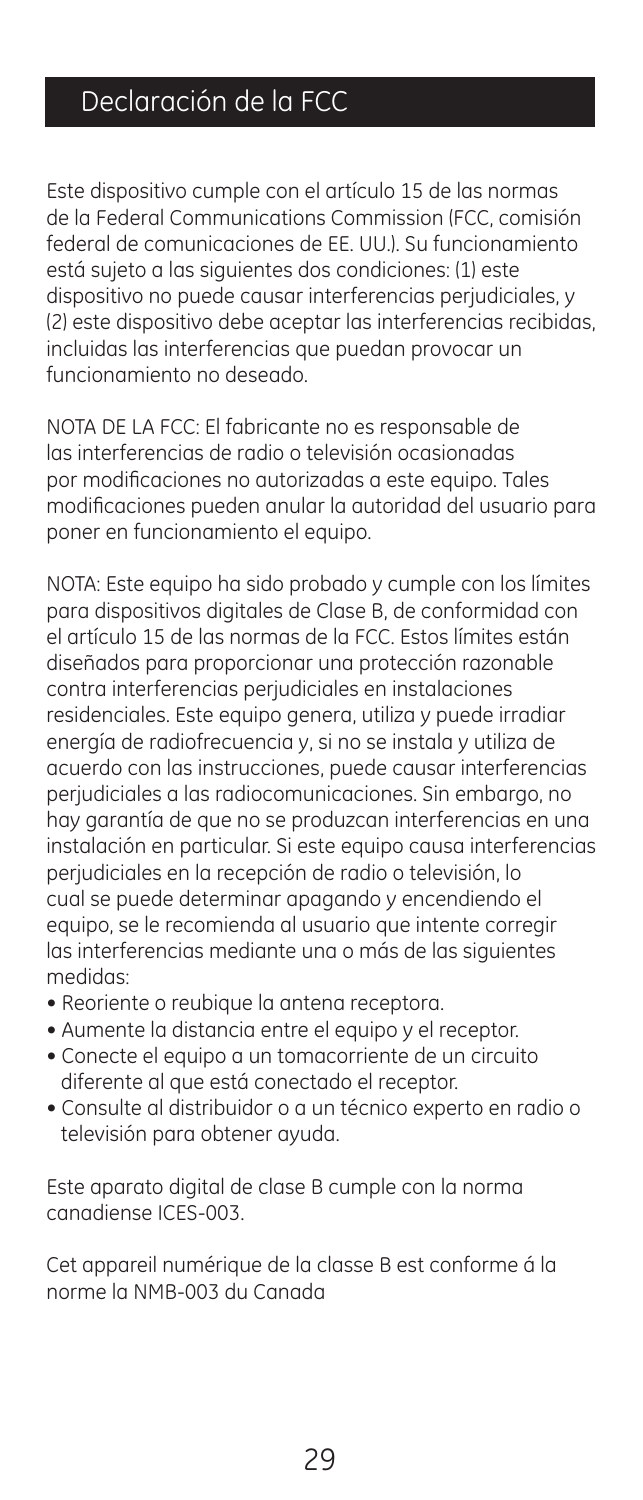# Code List - Lista de Códigos

#### **TV**

| Abex                                     |  |                                                  |       |
|------------------------------------------|--|--------------------------------------------------|-------|
|                                          |  |                                                  |       |
|                                          |  |                                                  |       |
|                                          |  |                                                  |       |
|                                          |  |                                                  |       |
|                                          |  |                                                  |       |
|                                          |  |                                                  |       |
|                                          |  |                                                  |       |
|                                          |  |                                                  |       |
|                                          |  |                                                  |       |
|                                          |  |                                                  |       |
| 5238, 5326, 5456, 5457                   |  |                                                  |       |
| Adventura                                |  | 5279                                             |       |
|                                          |  |                                                  |       |
|                                          |  |                                                  |       |
|                                          |  |                                                  | .5024 |
|                                          |  |                                                  |       |
|                                          |  |                                                  |       |
| 5031, 5064, 5071, 5149                   |  |                                                  |       |
|                                          |  | 5211, 5230, 5361, 5362<br>5372, 5373, 5410, 5442 |       |
|                                          |  |                                                  |       |
| 5011, 5012, 5045<br>Alba                 |  |                                                  |       |
|                                          |  |                                                  |       |
| Alfide                                   |  |                                                  | .5064 |
| Alleron  5010, 5037, 5193                |  |                                                  |       |
|                                          |  |                                                  |       |
| Ambassador  5030, 5039                   |  |                                                  |       |
|                                          |  |                                                  |       |
|                                          |  |                                                  |       |
|                                          |  |                                                  |       |
|                                          |  |                                                  |       |
|                                          |  |                                                  |       |
|                                          |  |                                                  |       |
|                                          |  |                                                  |       |
| AOC                                      |  |                                                  | 5002  |
|                                          |  |                                                  |       |
|                                          |  |                                                  |       |
|                                          |  |                                                  |       |
|                                          |  |                                                  |       |
| Aomni                                    |  | 5399                                             |       |
| Apex                                     |  | .                                                | 5078  |
|                                          |  |                                                  |       |
|                                          |  |                                                  |       |
| 5042, 5078, 5081, 5083, 5113             |  |                                                  |       |
|                                          |  |                                                  | .5198 |
|                                          |  | . 5472                                           |       |
|                                          |  |                                                  | 5045  |
|                                          |  |                                                  |       |
|                                          |  |                                                  |       |
|                                          |  |                                                  |       |
|                                          |  |                                                  |       |
|                                          |  |                                                  |       |
|                                          |  |                                                  |       |
|                                          |  |                                                  |       |
|                                          |  |                                                  |       |
|                                          |  |                                                  |       |
|                                          |  |                                                  |       |
|                                          |  |                                                  |       |
| Belcor                                   |  |                                                  |       |
|                                          |  | 5006, 5010, 5151                                 |       |
|                                          |  |                                                  |       |
| BenQ                                     |  |                                                  | 5139  |
| 5215, 5226, 5383, 5462                   |  |                                                  |       |
|                                          |  |                                                  |       |
|                                          |  |                                                  |       |
|                                          |  |                                                  |       |
|                                          |  |                                                  |       |
|                                          |  |                                                  |       |
|                                          |  |                                                  |       |
|                                          |  |                                                  |       |
| Candle<br>.5013.5020.5043.5151.5155.5279 |  | 5010                                             |       |

| Capehart.                                                          | 5002  |
|--------------------------------------------------------------------|-------|
| 5004, 5006, 5010, 5011, 5024, 5280                                 |       |
|                                                                    |       |
|                                                                    | .5010 |
| r                                                                  |       |
|                                                                    |       |
|                                                                    | 5081  |
|                                                                    |       |
| Celebrity  5001, 5149                                              |       |
|                                                                    |       |
|                                                                    |       |
|                                                                    |       |
| Ó                                                                  |       |
|                                                                    |       |
| Changhong<br>.<br>.                                                | .5033 |
| 5081, 5083, 5087, 5321                                             |       |
|                                                                    |       |
| Cinego<br>ä,                                                       | .5016 |
| Cineral  5024, 5054, 5258                                          |       |
| 5011, 5014                                                         |       |
|                                                                    |       |
|                                                                    |       |
| 5002, 5003, 5006, 5007                                             |       |
| 5010, 5011, 5013, 5018                                             |       |
|                                                                    |       |
|                                                                    |       |
|                                                                    |       |
|                                                                    |       |
|                                                                    |       |
|                                                                    |       |
|                                                                    |       |
| Clairtone  5042, 5159                                              |       |
|                                                                    |       |
|                                                                    |       |
|                                                                    |       |
| 5010, 5020, 5024, 5081, 5184, 5321<br>COBY  5359, 5364, 5463, 5464 |       |
|                                                                    |       |
| ť                                                                  |       |
|                                                                    |       |
| Coloryme                                                           | .5004 |
|                                                                    |       |
| 5014, 5018, 5021, 5151, 5155, 5156                                 |       |
|                                                                    |       |
| <b>Colt</b>                                                        | 5006  |
| Commercialsolutions  5014, 5133                                    |       |
| Concerto 5020, 5151, 5155                                          |       |
|                                                                    |       |
|                                                                    |       |
|                                                                    |       |
|                                                                    |       |
|                                                                    |       |
|                                                                    |       |
| . 5192<br>Comea                                                    |       |
| Craig                                                              |       |
|                                                                    |       |
|                                                                    |       |
| 5040, 5041, 5049, 5184, 5062                                       |       |
| Crosley                                                            | .5001 |
| 5010, 5018, 5026, 5038, 5041, 5044,                                |       |
|                                                                    |       |
|                                                                    |       |
| 5020, 5025, 5041, 5062, 5064, 5184                                 |       |
| Crownmustang 5064                                                  |       |
|                                                                    |       |
| CTX<br>5165                                                        |       |
|                                                                    |       |
| 5003, 5005, 5006, 5010                                             |       |
| 5011, 5012, 5013, 5014                                             |       |
|                                                                    |       |
|                                                                    |       |
|                                                                    |       |
|                                                                    |       |
|                                                                    |       |
| 5071, 5077, 5124, 5127                                             |       |
|                                                                    |       |
|                                                                    |       |
|                                                                    |       |
|                                                                    |       |
|                                                                    |       |
|                                                                    |       |
| 5007, 5013, 5024, 5054                                             |       |
|                                                                    |       |
| 5061, 5064, 5064, 5138<br>5139, 5151, 5152, 5155                   |       |
|                                                                    |       |
| 5156, 5162, 5163, 5164                                             |       |
|                                                                    |       |
| 5181, 5184, 5185, 5213<br>.5225, 5246, 5247, 5249, 5256, 5324      |       |
| Dayton  5024, 5151, 5155                                           |       |
| Daytron<br>.                                                       | .5006 |
|                                                                    |       |
| 5010, 5011, 5013, 5020, 5024                                       |       |
| Dell                                                               | 5006  |
| 5122, 5134, 5172, 5251, 5390                                       |       |
|                                                                    |       |
| Denon  5012, 5019, 5028, 5060                                      |       |
|                                                                    |       |
| Diamond Vision  5220, 5304, 5331                                   |       |
|                                                                    |       |
|                                                                    |       |
|                                                                    |       |
|                                                                    |       |
| 5087, 5238, 5251, 5270<br>5272, 5348, 5384, 5385                   |       |
| Digital Lifestyles 5479                                            |       |
|                                                                    |       |
|                                                                    | 5453  |
| Dimensia 5133, 5133                                                |       |
| r                                                                  |       |
| umont                                                              | 5003  |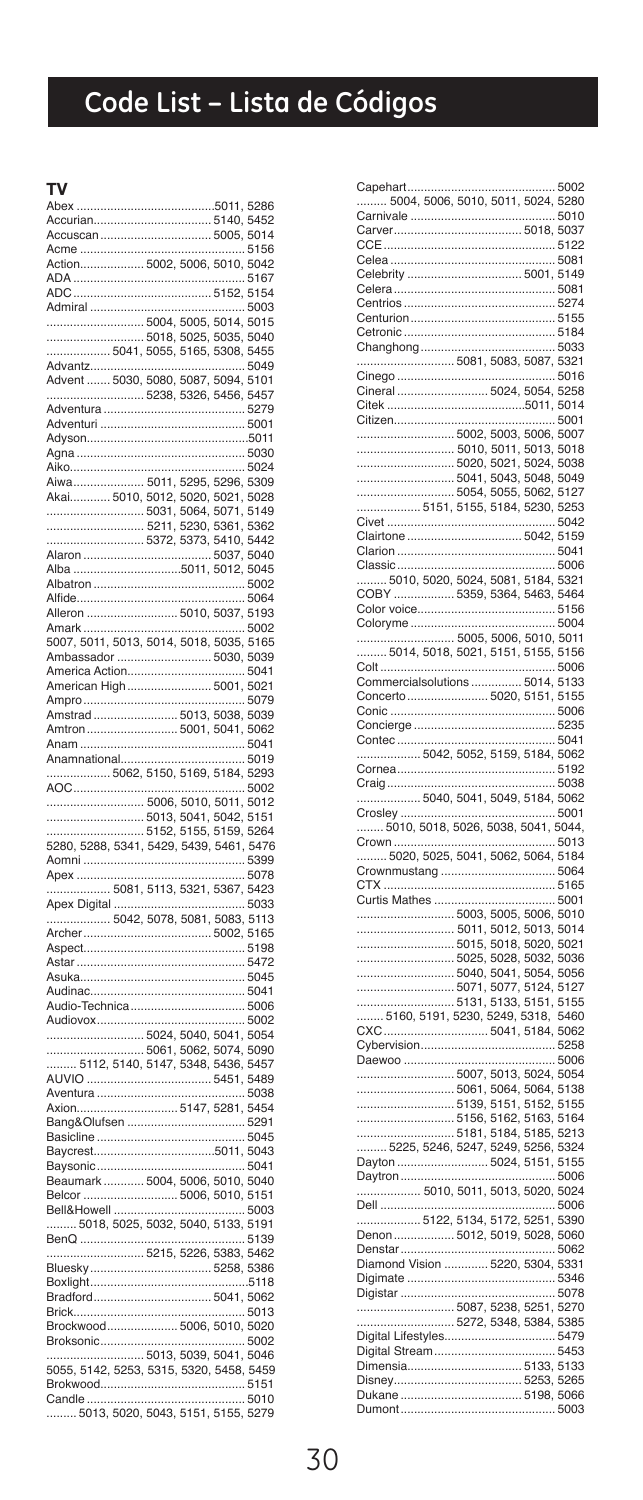| 5004, 5006, 5011, 5041,                                            |                     |                                                  | 5151, 5235                           |                |
|--------------------------------------------------------------------|---------------------|--------------------------------------------------|--------------------------------------|----------------|
| Durabrand                                                          |                     |                                                  |                                      | 5002           |
|                                                                    |                     | .5006, 5038, 5041, 5055                          |                                      |                |
| 5120, 5253, 5262, 5290, 5307, 5370                                 |                     |                                                  |                                      |                |
| <b>Dwin</b>                                                        |                     | 5025, 5077, 5085                                 |                                      |                |
| Dynasty.                                                           |                     |                                                  |                                      | 5184           |
| Dynex<br>Eaton                                                     |                     |                                                  |                                      | .5421<br>5021  |
| Electroband  5001, 5042, 5149, 5159                                |                     |                                                  |                                      |                |
| Electrograph                                                       |                     |                                                  |                                      | 5138           |
| Electrohome                                                        |                     |                                                  |                                      | 5001           |
|                                                                    |                     | 5006, 5010, 5011, 5013                           |                                      |                |
| 5020, 5030, 5031, 5032<br>5042, 5052, 5150, 5151, 5155, 5167       |                     |                                                  |                                      |                |
|                                                                    |                     |                                                  |                                      |                |
| Elektra<br>Elite.                                                  |                     |                                                  | .5003, 5004, 561                     | $$ 5045        |
| Elite Video                                                        |                     |                                                  |                                      | 5297           |
| merald<br>p                                                        |                     |                                                  | 5006, 5039                           |                |
| Emerson                                                            |                     |                                                  |                                      | 5006           |
|                                                                    |                     | 5011, 5012, 5013, 5014                           |                                      |                |
|                                                                    | 5029,               |                                                  | 5030, 5032,                          | 5037           |
|                                                                    | .<br>5038,<br>5042, |                                                  | 5039, 5040, 5041<br>5046, 5048, 5049 |                |
|                                                                    | 5054,               |                                                  | 5055, 5061, 5062                     |                |
|                                                                    |                     | 5141, 5142, 5155, 5166                           |                                      |                |
|                                                                    | .<br>5168,          |                                                  | 5169, 5171,                          | 5174           |
|                                                                    | 5175,               | 5176, 517                                        | 7,                                   | 5179           |
|                                                                    |                     | 5181, 5182, 5183, 5184                           |                                      |                |
|                                                                    | -<br>5186,<br>5249, | 5187,                                            | 5191,<br>5253, 5282, 5290            | 5193           |
| 5304, 5309, 5310, 5313, 5315, 5325                                 |                     |                                                  |                                      |                |
| nvision                                                            |                     |                                                  |                                      | 5006           |
| 5010, 5011, 5013, 5092, 5151, 5155, 5341                           |                     |                                                  |                                      |                |
| Epson                                                              |                     |                                                  | 5097, 5100                           |                |
| ESA                                                                |                     | 5038, 5071, 5290                                 |                                      |                |
| Fisher                                                             |                     |                                                  |                                      | 5001           |
| 5018, 5032, 5034, 5052, 5191, 5234, 5034<br>Flex                   |                     |                                                  |                                      | .5074          |
| Vision<br>Fortress.                                                |                     |                                                  |                                      | .5025          |
| Fuiltsu                                                            |                     |                                                  |                                      | 5040           |
| 5043, 5067, 5091, 5105, 5193, 5297, 5338                           |                     |                                                  |                                      |                |
| Funai                                                              |                     |                                                  |                                      | 5001           |
| 5013, 5038, 5040, 5041<br>5062, 5141, 5184, 5193, 5290, 5309, 5325 |                     |                                                  |                                      |                |
|                                                                    |                     |                                                  | 5184,                                | 5062           |
| Futuretec                                                          |                     |                                                  |                                      |                |
|                                                                    |                     |                                                  |                                      |                |
| Futuretech                                                         |                     |                                                  |                                      | 5041           |
| Gateway.<br>GE                                                     |                     | 5138, 5139, 5188                                 |                                      | 5001           |
|                                                                    |                     | 5005, 5006, 5008, 5010                           |                                      |                |
|                                                                    |                     | 5012, 5014, 5015, 5019                           |                                      |                |
|                                                                    |                     | 5021, 5049, 5054, 507                            |                                      | 7              |
|                                                                    |                     | 5124, 5131, 5133, 5144<br>5150, 5151, 5155, 5160 |                                      |                |
|                                                                    | 5167,               |                                                  | 5186, 5194,                          | 5218           |
|                                                                    |                     | 5232, 5245, 5190, 5317                           |                                      |                |
| Gemini                                                             |                     |                                                  |                                      | 5014           |
| <b>Sibralter</b>                                                   |                     |                                                  |                                      | .5001          |
| Video<br>Go                                                        |                     |                                                  |                                      | 5116           |
| Go Vision.                                                         |                     |                                                  |                                      | .5147          |
| Gold Star.                                                         |                     |                                                  |                                      | .5005          |
|                                                                    |                     | 5006, 5010, 5011, 5013                           |                                      |                |
|                                                                    |                     | 5014, 5018, 5020, 5052                           |                                      | 5155           |
| 5197                                                               |                     | 5106, 5151, 5152,<br>5213, 5264, 5309, 5316      |                                      |                |
| Goodmans                                                           |                     |                                                  |                                      | .5050          |
| GPX                                                                |                     |                                                  |                                      | 5040           |
| Gradiente                                                          |                     |                                                  |                                      | 5017           |
| 5020, 5037, 5151, 5238, 5262, 5344, 5389                           |                     |                                                  |                                      |                |
| Grandtec                                                           |                     |                                                  | 5480                                 |                |
| Granprix<br>Granada                                                |                     |                                                  |                                      | .5040<br>.5011 |
| Grundig 5064, 5067, 5072                                           |                     |                                                  |                                      |                |
| Grundy 5040, 5041, 5062, 5193                                      |                     |                                                  |                                      |                |
| Grunpy<br>Guestvision.                                             |                     |                                                  | 5040,                                | 5041<br>5299   |
| ť<br>Svision.                                                      |                     |                                                  |                                      | 5337           |
| laier.                                                             |                     |                                                  |                                      | 5078           |
| 5120, 5139, 5307, 5380, 5409, 5432                                 |                     |                                                  |                                      |                |
| Hallmark                                                           |                     |                                                  |                                      | 5006           |
| 5040, 5041, 5044, 5046, 5151, 5155<br>Hannspree.                   |                     |                                                  |                                      |                |
| Harley-Davidson 5001                                               |                     |                                                  |                                      |                |
| 5006, 5010, 5021, 5040, 5041, 5141                                 |                     |                                                  |                                      |                |
| Harman/Kardon                                                      |                     |                                                  |                                      | 5018           |
| larvard                                                            |                     |                                                  | 5041, 5062                           |                |
| Hauppauge                                                          |                     |                                                  |                                      | 5403<br>5025   |
| lavermy<br>Heathkit                                                |                     |                                                  |                                      | 5004           |
| Helios<br>Hellokitty.                                              |                     |                                                  |                                      | .5110<br>5054  |

| Hitachi                                                                                                                                                              |   | .     | .    | .5001  |
|----------------------------------------------------------------------------------------------------------------------------------------------------------------------|---|-------|------|--------|
| 5003, 5004, 5005, 5011                                                                                                                                               |   |       |      |        |
| 5012, 5013, 5014, 5015                                                                                                                                               |   |       |      |        |
|                                                                                                                                                                      |   |       |      |        |
|                                                                                                                                                                      |   |       |      |        |
|                                                                                                                                                                      |   |       |      |        |
|                                                                                                                                                                      |   |       |      |        |
|                                                                                                                                                                      |   |       |      |        |
|                                                                                                                                                                      |   |       |      |        |
|                                                                                                                                                                      |   |       |      |        |
| ILO                                                                                                                                                                  |   | .     | .    | .5259  |
|                                                                                                                                                                      |   |       |      |        |
|                                                                                                                                                                      |   |       |      |        |
| 5040, 5041, 5046, 5062                                                                                                                                               |   |       |      |        |
| InFocus                                                                                                                                                              |   |       | 5133 |        |
| Infinity 5018, 5018, 5314                                                                                                                                            |   |       |      |        |
| 5259, 5357, 5357<br>Initial.                                                                                                                                         |   |       |      |        |
| Insignia                                                                                                                                                             |   |       |      | .5038  |
|                                                                                                                                                                      |   |       |      |        |
|                                                                                                                                                                      |   |       |      |        |
|                                                                                                                                                                      |   |       |      | . 5283 |
| Inteq 5004, 5028, 5235                                                                                                                                               |   |       |      |        |
|                                                                                                                                                                      |   |       |      |        |
|                                                                                                                                                                      |   |       |      |        |
| JC Penney                                                                                                                                                            |   |       | 5008 |        |
|                                                                                                                                                                      |   |       |      |        |
|                                                                                                                                                                      |   |       |      |        |
|                                                                                                                                                                      |   |       |      |        |
|                                                                                                                                                                      |   |       |      |        |
| Jensen<br>5080, 5094, 5151, 5155, 5252                                                                                                                               |   |       |      | .5030  |
|                                                                                                                                                                      |   |       |      |        |
|                                                                                                                                                                      |   |       |      |        |
| JVC                                                                                                                                                                  |   |       |      | 5010   |
|                                                                                                                                                                      |   |       |      |        |
|                                                                                                                                                                      |   |       |      |        |
|                                                                                                                                                                      |   |       |      |        |
|                                                                                                                                                                      |   |       |      |        |
|                                                                                                                                                                      |   |       |      |        |
|                                                                                                                                                                      |   |       |      |        |
|                                                                                                                                                                      |   |       |      |        |
| 5010, 5042, 5149, 5151, 5155                                                                                                                                         |   |       |      |        |
|                                                                                                                                                                      |   |       |      | 5280   |
|                                                                                                                                                                      |   |       |      |        |
|                                                                                                                                                                      |   |       |      |        |
|                                                                                                                                                                      |   |       |      |        |
| 5010, 5041, 5151, 5155                                                                                                                                               |   |       |      |        |
|                                                                                                                                                                      |   |       |      |        |
|                                                                                                                                                                      |   |       |      |        |
|                                                                                                                                                                      |   |       |      |        |
|                                                                                                                                                                      |   |       |      |        |
|                                                                                                                                                                      |   |       |      |        |
|                                                                                                                                                                      |   |       |      |        |
|                                                                                                                                                                      |   |       |      |        |
|                                                                                                                                                                      |   |       |      |        |
|                                                                                                                                                                      |   |       |      |        |
|                                                                                                                                                                      |   |       |      |        |
|                                                                                                                                                                      |   |       |      |        |
| Lark                                                                                                                                                                 |   |       |      | 5032   |
|                                                                                                                                                                      |   |       |      |        |
|                                                                                                                                                                      |   |       |      | 5238   |
| LG                                                                                                                                                                   |   |       |      | .5002  |
|                                                                                                                                                                      |   |       |      |        |
|                                                                                                                                                                      |   |       |      |        |
|                                                                                                                                                                      |   |       |      |        |
|                                                                                                                                                                      |   |       |      |        |
|                                                                                                                                                                      |   |       |      |        |
| Lloyd's                                                                                                                                                              | . | .<br> |      | .5010  |
| 5011, 5013, 5020, 5040, 5041, 5046, 5141                                                                                                                             |   |       |      |        |
| Lodgenet 5003, 5133, 5300                                                                                                                                            |   |       |      |        |
| Loewe 5027, 5018, 5305, 5485                                                                                                                                         |   |       |      |        |
|                                                                                                                                                                      |   |       |      | .5003  |
|                                                                                                                                                                      |   |       |      |        |
|                                                                                                                                                                      |   |       | 5195 |        |
| Luxman 5020, 5151, 5155<br>Lxi                                                                                                                                       | . |       |      | 5001   |
| 5003, 5004, 5005, 5006                                                                                                                                               |   |       |      |        |
|                                                                                                                                                                      |   |       |      |        |
|                                                                                                                                                                      |   |       |      |        |
|                                                                                                                                                                      |   |       |      |        |
|                                                                                                                                                                      |   |       |      |        |
| $5007, 5008, 5009, 5010$<br>$5011, 5012, 5013, 5010$<br>$5011, 5012, 5013, 5014$<br>$5029, 5027, 5018, 5019$<br>$5029, 5027, 5028, 5028$<br>$5029, 5032, 5033, 5034$ |   |       |      |        |
| 5035, 5036, 5038, 5040<br>.                                                                                                                                          |   |       |      |        |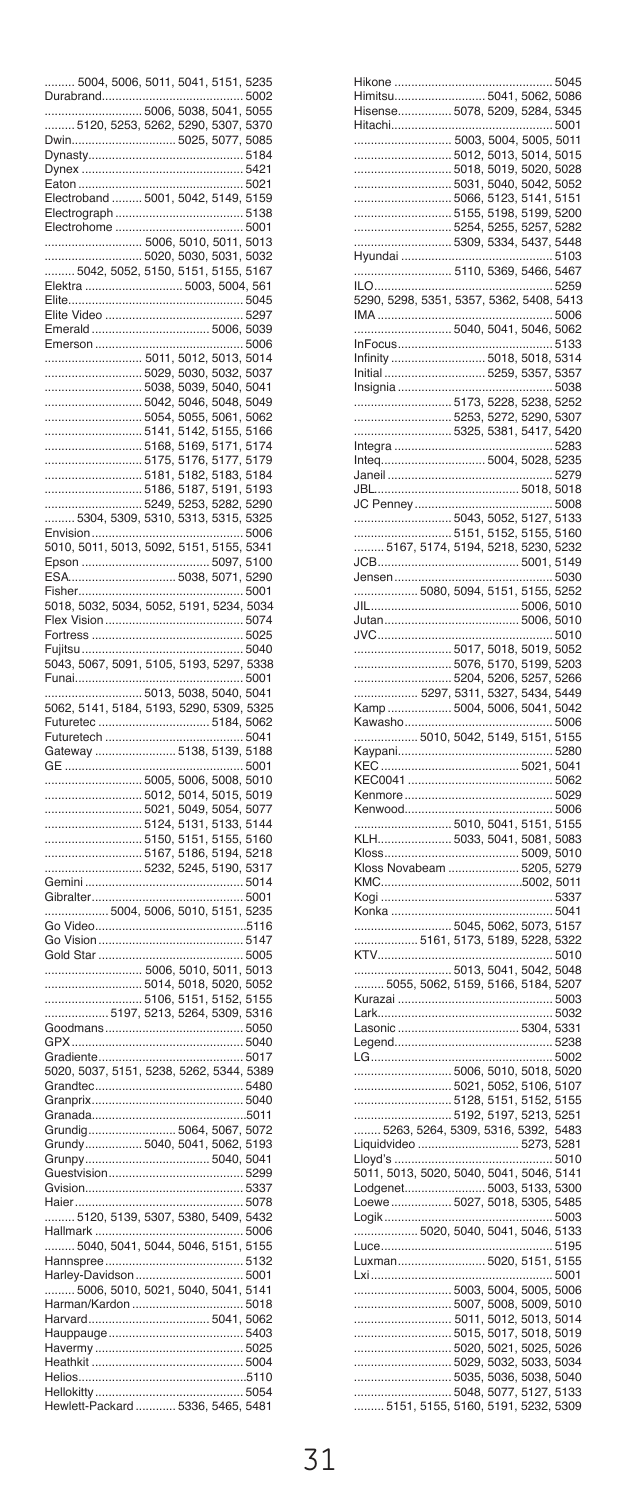| Magnasonic                                                         |                    |                                  | 5013, 5043             |               |
|--------------------------------------------------------------------|--------------------|----------------------------------|------------------------|---------------|
|                                                                    |                    |                                  |                        | 5001          |
|                                                                    |                    |                                  | 5002, 5006, 5010, 5018 |               |
| 5020, 5024, 5025, 5033, 5040, 5141, 5193<br>Magnavox               |                    |                                  |                        | .5001         |
|                                                                    |                    |                                  | 5006, 5007, 5009, 5010 |               |
|                                                                    | 5014, 5015, 5018,  |                                  |                        | 5021          |
|                                                                    | 5024, 5026, 5032,  |                                  |                        | 5038          |
|                                                                    | 5047               | 5040, 5041, 5043,                |                        | 5044<br>5072  |
|                                                                    | 5090, 5101, 5134,  | , 5049, 5051,                    |                        | 5138          |
|                                                                    | 5141, 5151, 5155,  |                                  |                        | 5205          |
|                                                                    |                    | 5210, 5257, 5285,                |                        | 5308          |
|                                                                    |                    |                                  | 5314, 5325, 5368, 5411 |               |
| Maiestic.<br>Marantz                                               |                    | 5003, 5004,                      |                        | 5133<br>5010  |
| 5018, 5031, 5106, 5134, 5151, 5155,                                |                    |                                  |                        | 5283          |
| Matsui.                                                            |                    | 5013, 5020,                      |                        | 5039          |
| Matsushita                                                         |                    | 5015, 5047                       |                        | 5063          |
| Maxent                                                             |                    | 5138, 5139,                      |                        | 5188          |
| Medion.<br>Megapower                                               |                    | 5265, 5277,                      |                        | 5298<br>5002  |
| Megatron                                                           |                    |                                  |                        | 5002          |
|                                                                    | 5006, 5014, 5020,  |                                  |                        | 5028          |
| .                                                                  | 5031, 5151, 5155,  |                                  |                        | 5198          |
| Mei                                                                |                    |                                  | 5042.                  | 5159<br>5003  |
| Memorex                                                            |                    | 5006, 5010, 5011,                |                        | 5013          |
|                                                                    |                    | 5020, 5030, 5032,                |                        | 5035          |
|                                                                    |                    | 5040, 5041, 5055,                |                        | 5133          |
|                                                                    |                    | 5142, 5143, 5145,                |                        | 5146          |
|                                                                    | 5253.              | 5151, 5155, 5191,<br>5315, 5339, |                        | 5193<br>5468  |
| <b>MGA</b>                                                         |                    |                                  |                        | 5006          |
|                                                                    |                    |                                  | 5010, 5030, 5034, 5052 |               |
| 5151, 5152, 5155, 5167, 5193,                                      |                    |                                  |                        | 5257          |
| MGN Technology                                                     |                    |                                  |                        | 5006          |
| Microgenius<br>Midland                                             |                    |                                  |                        | 5030<br>5004  |
|                                                                    |                    |                                  | 5005, 5006, 5011, 5013 |               |
| 5014, 5015, 5020,<br>5133, 5160, 5194, 5232,                       |                    |                                  |                        | 5077          |
|                                                                    |                    |                                  |                        | 5235          |
| Mintek<br>Minutz                                                   |                    |                                  |                        | 5259<br>5008  |
| Mitsubishi                                                         |                    |                                  |                        | 5006          |
|                                                                    | .5010, 5025, 5030, |                                  |                        | 5032          |
|                                                                    | 5034, 5099, 5111,  |                                  |                        | 5126          |
|                                                                    |                    | 5151, 5152, 5155,                |                        | 5167<br>5426  |
| 5193, 5257, 5261, 5415, 5418,<br>Monivision                        |                    |                                  |                        |               |
| Montgomery Ward 5003,                                              |                    |                                  |                        |               |
|                                                                    |                    |                                  |                        | 5178          |
| Moteva                                                             |                    |                                  | 5191                   | 5133<br>5344  |
| Motorola.                                                          |                    |                                  |                        | 5015          |
| 5018, 5019, 5025, 5030, 5150,                                      |                    |                                  |                        | 5165          |
| <b>MTC</b>                                                         |                    |                                  |                        | 5006<br>5020  |
|                                                                    | 5010, 5011, 5013,  |                                  |                        |               |
| 5021, 5024, 5041, 5042<br>5049, 5127, 5151, 5152, 5155, 5159, 5230 |                    |                                  |                        |               |
| Multitech                                                          |                    |                                  | 5040, 5041, 5062       |               |
| Multivision                                                        |                    |                                  |                        | .5216<br>5306 |
| Myron&Davis                                                        |                    |                                  |                        | 5006          |
| NAD<br>5020, 5033, 5036, 5127, 5151, 5155, 5286                    |                    |                                  |                        |               |
| <b>NEC</b>                                                         |                    |                                  |                        | 5003          |
|                                                                    |                    |                                  | 5006, 5010, 5014, 5020 |               |
|                                                                    |                    | 5031, 5035, 5037,                |                        | 5059          |
| 5152, 5155, 5156, 5257, 5283,                                      |                    |                                  | 5114, 5137, 5150, 5151 | 5474          |
| Net T<br>V                                                         | 5138, 5188,        |                                  |                        | 5244          |
| Newtech.                                                           |                    |                                  |                        | 5020          |
| Nexxtech                                                           |                    |                                  |                        | 5356<br>5184  |
| Nikei<br>Nikko                                                     |                    |                                  |                        | 5010          |
| 5006, 5024, 5151,                                                  |                    |                                  |                        | 5155          |
| <br>Nikkodo                                                        |                    |                                  | 5006, 5010, 5024       |               |
| Niko                                                               |                    |                                  |                        | 5376<br>5010  |
| Nishi<br>Norcent 5078, 5095, 5185,                                 | 5005,              |                                  |                        | 5196          |
| Noshi                                                              |                    |                                  |                        | 5005          |
| NTC                                                                |                    |                                  |                        | .5024         |
| Nyon                                                               |                    |                                  |                        | 5001          |
| ¢<br>Dlevia.                                                       |                    |                                  |                        | 5130          |
| Oncommand                                                          |                    |                                  |                        | 5299          |
| ¢<br>)nking                                                        |                    |                                  |                        | 5184          |
| Onwa.                                                              |                    |                                  | 5041, 5062, 5184       |               |
| Optimus                                                            |                    |                                  |                        | .5003         |
|                                                                    |                    |                                  | 5006, 5010, 5011, 5013 | 5032          |
|                                                                    | 5020, 5025, 5030,  |                                  |                        | 5047          |
| Optoma                                                             |                    |                                  |                        | 5286<br>5354  |

| וחחזר<br>Orion.                                             |       | 035,                                                            | 5165<br>.5004 |
|-------------------------------------------------------------|-------|-----------------------------------------------------------------|---------------|
|                                                             |       | .5006, 5039, 5040, 5041                                         |               |
|                                                             |       |                                                                 |               |
| 5046, 5055, 5142, 5177, 5235, 5253, 5441<br>Pace            |       | 5006, 5024                                                      |               |
|                                                             |       |                                                                 |               |
| Palsonic<br>Panasonic, National,                            |       | 5086                                                            |               |
|                                                             |       |                                                                 |               |
|                                                             |       |                                                                 |               |
|                                                             |       |                                                                 |               |
|                                                             |       |                                                                 |               |
|                                                             |       |                                                                 |               |
| 5275, 5276, 5323, 5332, 5405, 5475                          |       |                                                                 |               |
| Panda<br>Pausa                                              |       |                                                                 |               |
|                                                             |       |                                                                 |               |
| Paxonic                                                     |       |                                                                 | .5006         |
| 5010, 5011, 5013, 5021<br>PCE                               |       | 5021, 5033, 5040                                                |               |
| Penney                                                      |       |                                                                 | .5001         |
|                                                             |       | 5002, 5003, 5005, 5006                                          |               |
| 5008, 5010, 5011, 5012                                      |       |                                                                 |               |
|                                                             |       |                                                                 |               |
|                                                             |       |                                                                 |               |
| <br>Philco                                                  |       |                                                                 | .5006         |
| $\overline{5007}, 5009, 5010, 5012$                         |       |                                                                 |               |
| 5018, 5026, 5028, 5040                                      |       |                                                                 |               |
|                                                             |       |                                                                 |               |
|                                                             |       | . 5043, 5044, 5055, 5088<br>5119, 5150, 5151, 5152              |               |
| 5155, 5157, 5205, 5210, 5257, 5285                          |       |                                                                 |               |
| Philips                                                     |       |                                                                 | .5010         |
|                                                             |       | 5018, 5020, 5026, 5038                                          |               |
|                                                             |       |                                                                 |               |
|                                                             |       |                                                                 |               |
|                                                             |       |                                                                 |               |
|                                                             |       |                                                                 |               |
|                                                             |       |                                                                 |               |
|                                                             |       |                                                                 |               |
| Philips Magnavox                                            |       |                                                                 | .5018         |
| 5134, 5285, 5303, 5308, 5314                                |       |                                                                 |               |
| Pilot                                                       |       |                                                                 |               |
| 5010, 5013, 5015, 5020, 5021, 5151                          |       |                                                                 |               |
| Pioneer                                                     |       |                                                                 | .5012         |
| 5019, 5036, 5066, 5151                                      |       |                                                                 |               |
| 5155, 5219, 5282, 5283, 5286, 5424, 5487                    |       |                                                                 |               |
| PIVA.                                                       |       |                                                                 | 5358          |
| Planar.                                                     |       |                                                                 | 5339          |
|                                                             |       |                                                                 |               |
|                                                             |       |                                                                 |               |
| Polaroid                                                    |       |                                                                 | 5081          |
| 5110, 5173, 5252, 5278                                      |       |                                                                 |               |
| 5284, 5348, 5371, 5468                                      |       |                                                                 | 5002          |
| Portland.                                                   |       |                                                                 |               |
|                                                             |       |                                                                 |               |
| . 5006, 5011, 5013, 5024<br>. 5054, 5151, 5152, 5155, 5249, |       |                                                                 |               |
| <br>Precision<br>5041, 5042, 5046, 5049, 5271               |       |                                                                 | . 5039        |
|                                                             |       |                                                                 |               |
| Prima.                                                      |       |                                                                 | 5030          |
| 5080, 5087, 5094, 5238, 5270, 5272, 5348                    |       |                                                                 |               |
| Princeton                                                   |       | 5002, 5075                                                      |               |
| Princeton Graphics  5075, 5165                              |       |                                                                 |               |
| Prism  5015, 5019, 5047, 5194                               |       |                                                                 |               |
| Proscan                                                     |       |                                                                 | .5005         |
| 5014, 5056, 5077, 5131                                      |       |                                                                 |               |
| 5133, 5144, 5160, 5232, 5268, 5269, 5425                    |       |                                                                 |               |
| Proton                                                      |       |                                                                 | .5002         |
| 5006, 5013, 5054, 5056<br>.                                 |       |                                                                 |               |
| 5151, 5155, 5221, 5280, 5287, 5342                          |       |                                                                 |               |
| Protron                                                     |       | 5346, 5388                                                      |               |
|                                                             |       |                                                                 |               |
| Pulsar                                                      |       |                                                                 | 5003          |
| 5004, 5006, 5024, 5151, 5235                                |       |                                                                 |               |
| <br>Pulser                                                  |       | 5006, 5024                                                      |               |
| Quartz                                                      |       | 5006, 5030                                                      |               |
| Quasar                                                      |       |                                                                 | .5003         |
|                                                             |       | 5009, 5015, 5018, 5019                                          |               |
|                                                             |       | .5035, 5047, 5063, 5145                                         |               |
| 5146, 5150, 5194, 5207, 5275, 5276                          |       |                                                                 |               |
| Rabbit.                                                     |       | 5014                                                            | 5006          |
| Radio Shack                                                 |       |                                                                 |               |
|                                                             |       | 5010, 5011, 5013, 5014                                          |               |
|                                                             |       | 5020, 5030, 5032, 5035                                          |               |
| 5041, 5052, 5062, 5077                                      |       |                                                                 |               |
|                                                             |       |                                                                 |               |
| 5191, 5275, 5309, 5317                                      |       | 5133, 5141, 5143, 5151<br>5155, 5183, 5184, 5190                |               |
|                                                             |       |                                                                 | 5001          |
| RCA                                                         |       |                                                                 |               |
|                                                             |       | 5005, 5006, 5008, 5012                                          |               |
|                                                             |       | 5014, 5015, 5018, 5023                                          |               |
|                                                             |       |                                                                 |               |
|                                                             |       | 5025, 5035, 5066, 5077<br>5085, 5121, 5124, 5131                |               |
|                                                             |       | 5133, 5135, 5144, 5148                                          |               |
|                                                             | 5222, | 5150, 5151, 5152, 5155<br>5160, 5167, 5190, 5194<br>5223, 5225, | 5227          |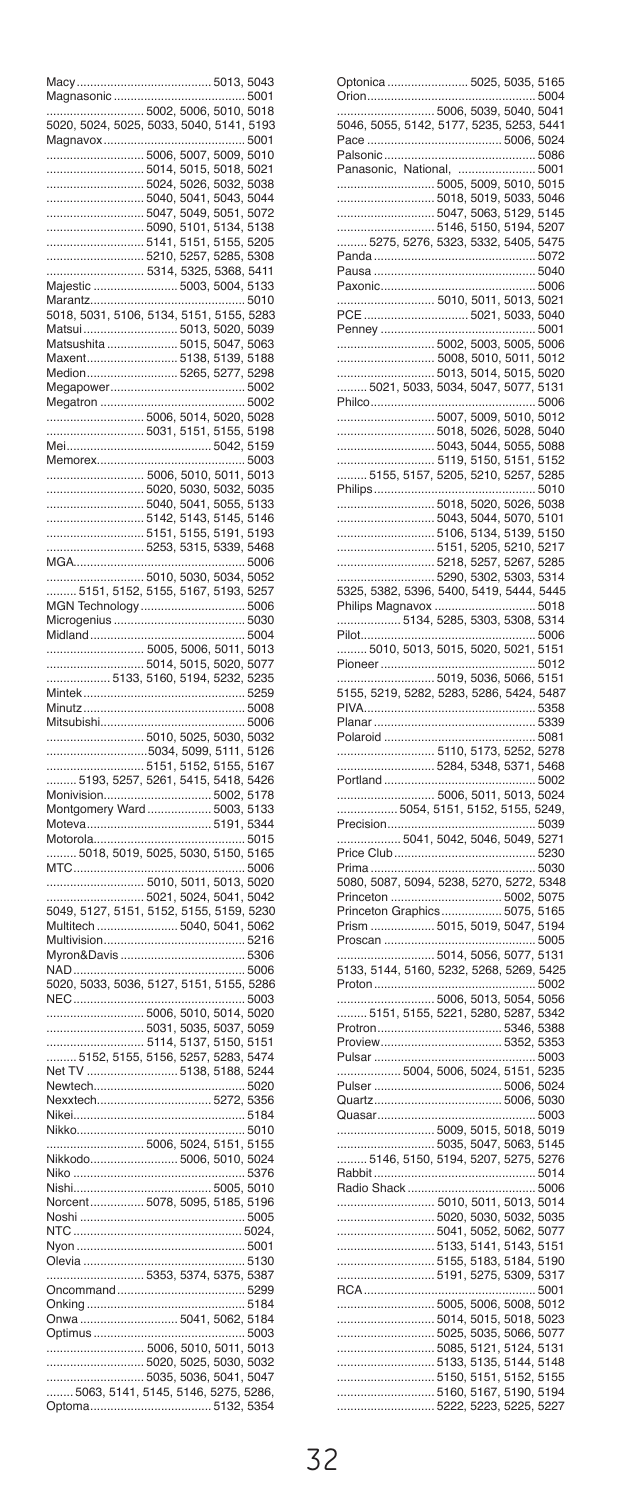|                                                                                                                  | 5232                                                 | 5236        | 5245, 5248                                       |              |
|------------------------------------------------------------------------------------------------------------------|------------------------------------------------------|-------------|--------------------------------------------------|--------------|
|                                                                                                                  |                                                      |             | 5268, 5269, 5282, 5288                           |              |
|                                                                                                                  |                                                      |             | 5289, 5317, 5431, 5486                           |              |
| <b>Realistic</b>                                                                                                 |                                                      |             |                                                  | .5002        |
|                                                                                                                  | 5003, 5006, 5010, 5011                               |             |                                                  |              |
|                                                                                                                  | .5013, 5014, 5020, 5030<br>.5032, 5035, 5041, 5052   |             |                                                  |              |
|                                                                                                                  |                                                      |             |                                                  |              |
|                                                                                                                  | 5062, 5133, 5151, 5155                               |             |                                                  |              |
| 5183, 5184, 5190, 5191, 5275, 5309<br>T                                                                          |                                                      |             |                                                  | .5484        |
| Replay<br>Rhapsody                                                                                               |                                                      |             |                                                  |              |
|                                                                                                                  |                                                      |             |                                                  |              |
| Runco                                                                                                            |                                                      |             |                                                  | .5003        |
| $$ 5004, 5010, 5021,                                                                                             |                                                      |             | 5059, 5235, 5283                                 |              |
| Sampo                                                                                                            |                                                      |             |                                                  | 5010         |
|                                                                                                                  | .5011, 5013, 5014, 5052                              |             |                                                  |              |
| 5011,<br>5138, 5139, 5151, 5155,                                                                                 |                                                      |             | 5188, 5244, 5280                                 |              |
| Samsung                                                                                                          |                                                      |             |                                                  | .5004        |
|                                                                                                                  | 5006, 5010, 5011, 5013                               |             |                                                  |              |
|                                                                                                                  |                                                      |             | 5014, 5018, 5019, 5020                           |              |
|                                                                                                                  |                                                      |             | 5021, 5032, 5052, 5056                           |              |
|                                                                                                                  |                                                      | 5071, 5082, | 5093, 5127                                       |              |
|                                                                                                                  |                                                      |             | 5151, 5152, 5154, 5155                           |              |
|                                                                                                                  | . 5160, 5211, 5213, 5229                             |             | 5277,                                            | 5318         |
|                                                                                                                  |                                                      |             | 5230, 5231, 5277, 5318<br>5329, 5393, 5395, 5401 |              |
|                                                                                                                  | 5402, 5404, 5414, 5416                               |             |                                                  |              |
| Samsux                                                                                                           |                                                      |             | 5012, 5013, 5155                                 |              |
| Samtron                                                                                                          |                                                      |             |                                                  | .5230        |
| Sanky                                                                                                            |                                                      |             |                                                  |              |
| 5010, 5012, 5013, 5021, 5048                                                                                     |                                                      |             |                                                  |              |
| Sansui                                                                                                           |                                                      |             |                                                  | .5006        |
| ----------------------------- 5010, 5021, 5035, 5055<br>------- 5141, 5142, 5253, 5315, 5441, 5443               |                                                      |             |                                                  |              |
|                                                                                                                  |                                                      |             |                                                  |              |
| Santeca                                                                                                          |                                                      |             |                                                  | .5294        |
| Sanyo.                                                                                                           |                                                      |             | 5001                                             |              |
|                                                                                                                  |                                                      |             | 5014, 5018, 5022, 5029                           |              |
|                                                                                                                  |                                                      |             | 5032, 5034, 5038, 5052                           |              |
|                                                                                                                  |                                                      |             | 5055, 5089, 5118, 5138                           |              |
|                                                                                                                  | . 5151, 5191, 5224, 5233<br>. 5234, 5407, 5412, 5430 |             |                                                  |              |
|                                                                                                                  |                                                      |             |                                                  | .5021        |
| Saville<br>Sceptre                                                                                               |                                                      |             | 5260, 5367                                       |              |
| Scimitsu                                                                                                         |                                                      |             |                                                  | .5006        |
| Scotch                                                                                                           | 5006, 5151, 5155                                     |             |                                                  |              |
| Scott                                                                                                            |                                                      |             |                                                  | 5006         |
| 5010, 5013, 5039, 5040                                                                                           |                                                      |             |                                                  |              |
| 5041, 5046, 5062, 5151<br>5155, 5168, 5177, 5184, 5193                                                           |                                                      |             |                                                  |              |
|                                                                                                                  |                                                      |             |                                                  |              |
| Sears                                                                                                            |                                                      |             |                                                  | 5001         |
|                                                                                                                  | 5003,                                                |             | 5004, 5005, 5006                                 |              |
|                                                                                                                  | 5007,                                                |             | 5008, 5009, 5010                                 |              |
|                                                                                                                  | 5015,                                                | 5017,       | 5011, 5012, 5013, 5014                           |              |
|                                                                                                                  |                                                      |             | 5018, 5019<br>5020, 5021, 5025, 5026             |              |
|                                                                                                                  |                                                      |             | 5029, 5032, 5033, 5034                           |              |
|                                                                                                                  |                                                      |             | 5035, 5036, 5038, 5040                           |              |
|                                                                                                                  |                                                      |             | 5048, 5052, 5077, 5109                           |              |
|                                                                                                                  |                                                      |             | 5127, 5133, 5141, 5151                           |              |
|                                                                                                                  | 5155, 5160, 5191, 5193                               |             |                                                  |              |
| 5201, 5230, 5232, 5234, 5290, 5320, 5325                                                                         |                                                      |             |                                                  |              |
| Seimitsu                                                                                                         |                                                      |             |                                                  |              |
| Selectron                                                                                                        |                                                      |             |                                                  | .5006        |
| Semp                                                                                                             |                                                      |             | 5078, 5349, 5350                                 |              |
| Sharp                                                                                                            |                                                      |             |                                                  |              |
|                                                                                                                  |                                                      |             |                                                  | 5006         |
|                                                                                                                  |                                                      |             | 5011, 5013, 5018, 5025                           |              |
|                                                                                                                  |                                                      |             | 5035, 5040, 5041, 5051                           |              |
|                                                                                                                  |                                                      |             |                                                  |              |
|                                                                                                                  |                                                      |             |                                                  |              |
|                                                                                                                  |                                                      |             |                                                  |              |
| Shengchia.<br>Shivaki                                                                                            |                                                      |             |                                                  | 5025<br>5006 |
| Shogun 5006, 5151                                                                                                |                                                      |             |                                                  |              |
|                                                                                                                  |                                                      |             |                                                  |              |
| Signature                                                                                                        |                                                      |             |                                                  | 5003         |
|                                                                                                                  |                                                      |             | 5010, 5014, 5025, 5035                           |              |
|                                                                                                                  |                                                      |             | 5039, 5040, 5044, 5133                           |              |
|                                                                                                                  |                                                      |             |                                                  |              |
|                                                                                                                  |                                                      |             |                                                  |              |
|                                                                                                                  |                                                      |             |                                                  |              |
|                                                                                                                  |                                                      |             |                                                  |              |
| Sole                                                                                                             |                                                      |             |                                                  | 5092<br>5159 |
| Sonic                                                                                                            |                                                      |             |                                                  |              |
| Sony                                                                                                             |                                                      |             |                                                  | .5001        |
| 5004, 5017, 5030, 5032<br>5004, 5017, 5030, 5032<br>5098, 5141, 5149, 5158                                       |                                                      |             |                                                  |              |
|                                                                                                                  |                                                      |             |                                                  |              |
|                                                                                                                  | 5397,                                                | 5446,       | 5208, 5319, 5391, 5394<br>5447, 5471             |              |
| Soundesign                                                                                                       |                                                      |             |                                                  | 5006         |
|                                                                                                                  |                                                      |             |                                                  |              |
| ------------ 5020, 5040, 5041, 5043<br>- 5062, 5151, 5155, 5184, 5193<br>- 5062, 5151, 5155, 5184, 5193<br>Sova. |                                                      |             | 5335, 5360                                       |              |

| Soyo<br>Spectra                                      |                                                   | 5365, 5366, 5433       | 5304    |
|------------------------------------------------------|---------------------------------------------------|------------------------|---------|
| Spectravision                                        |                                                   |                        | 5006    |
| 5033, 5034, 5040, 5043, 5301<br>Spectricon5002, 5011 |                                                   |                        |         |
| Squareview 5038, 5290                                |                                                   |                        |         |
| SSS                                                  |                                                   |                        | 5006    |
| 5041, 5062, 5151, 5184                               |                                                   |                        |         |
| Standard Components 5045                             |                                                   |                        |         |
| Star Sight                                           |                                                   |                        |         |
| Starlite                                             | 5006, 5041, 5046, 5062                            |                        |         |
|                                                      |                                                   |                        |         |
|                                                      |                                                   |                        |         |
| Supra                                                |                                                   | $$ 5151, 5214          |         |
| Supremacy  5013, 5043,                               |                                                   |                        | 5279    |
| Supreme 5001, 5149                                   |                                                   |                        |         |
| SV1740<br>SVA5078, 5110, 5306                        |                                                   |                        | .5018   |
| Sylvania                                             |                                                   |                        | .5001   |
|                                                      |                                                   |                        |         |
|                                                      |                                                   |                        |         |
|                                                      |                                                   |                        |         |
|                                                      | .5038, 5040, 5043, 5044                           |                        |         |
|                                                      | .5141, 5151, 5155, 5205<br>5210, 5253, 5257, 5267 |                        |         |
| 5285, 5290, 5309, 5325, 5435                         |                                                   |                        |         |
| Symphonic                                            |                                                   |                        | 5001    |
|                                                      | 5006, 5038, 5040, 5041                            |                        |         |
| .5062, 5141, 5168, 5290, 5309, 5325                  |                                                   |                        |         |
| Syntax 5130, 5353, 5374, 5375                        |                                                   |                        |         |
| Tandy<br>5025, 5035, 5045, 5165                      |                                                   |                        | 5013    |
| Tatung.                                              |                                                   |                        | 5001    |
| 5002, 5012, 5015, 5019, 5139, 5150, 5298             |                                                   |                        |         |
| Teac                                                 |                                                   |                        | .5029   |
| 5032, 5034, 5049, 5069, 5072                         |                                                   |                        |         |
| Technics<br>5018, 5019, 5047, 5194                   |                                                   |                        | .5015   |
|                                                      |                                                   |                        |         |
| Technol Ace                                          |                                                   |                        | 5040    |
|                                                      |                                                   |                        | 5010    |
| Techwood                                             |                                                   |                        | .5002   |
| 5015, 5019, 5020, 5021                               |                                                   |                        |         |
|                                                      |                                                   |                        |         |
| 5047, 5151, 5155, 5194                               |                                                   |                        |         |
| Teknika                                              |                                                   |                        | . 5003  |
|                                                      | 5006, 5011, 5013, 5018                            |                        |         |
|                                                      |                                                   | 5020, 5021, 5024, 5030 |         |
| 5040, 5041, 5043, 5052                               |                                                   |                        |         |
| 5151, 5152, 5155, 5184                               |                                                   |                        |         |
| 5193, 5230, 5275, 5279                               |                                                   |                        |         |
|                                                      |                                                   |                        | 5239    |
|                                                      |                                                   |                        |         |
|                                                      |                                                   |                        |         |
|                                                      |                                                   |                        |         |
|                                                      |                                                   |                        |         |
| Tevion                                               |                                                   |                        | $$ 5298 |
|                                                      |                                                   |                        |         |
| 5013, 5014, 5020, 5141                               |                                                   |                        |         |
|                                                      |                                                   |                        | 5006    |
| 5020, 5039, 5041, 5046, 5151, 5155                   |                                                   |                        |         |
| .<br>Tnci<br>Tocom                                   |                                                   |                        |         |
|                                                      |                                                   |                        |         |
| Toshiba                                              |                                                   |                        | 5021    |
| 5028, 5030, 5032, 5033                               |                                                   |                        |         |
|                                                      |                                                   |                        |         |
|                                                      |                                                   |                        |         |
|                                                      |                                                   |                        |         |
|                                                      |                                                   |                        |         |
| 5318, 5320, 5328, 5422, 5440, 5473                   | 5191, 5230, 5239, 5241<br>5257, 5275, 5283, 5312  |                        |         |
| <br>Tosonic                                          |                                                   |                        | .5042   |
| Totevision                                           |                                                   |                        |         |
|                                                      |                                                   |                        | 5006    |
| Trutech                                              |                                                   |                        |         |
| VS                                                   | 5355, 5363, 5378                                  |                        |         |
| Uher                                                 |                                                   |                        | 5006    |
| Jitra.                                               |                                                   | 5006, 5013, 5024       |         |
| Jnitech.                                             |                                                   |                        | .5013   |
| Jniversal<br>ı                                       |                                                   | 5008, 5014, 5218       |         |
|                                                      |                                                   |                        |         |
| Vidtech                                              |                                                   | 5151, 5152, 5155       |         |
| lew Sonic                                            |                                                   |                        | .5066   |
| 5108, 5109, 5115, 5138                               | 5188.                                             | 5342, 5377, 5469       |         |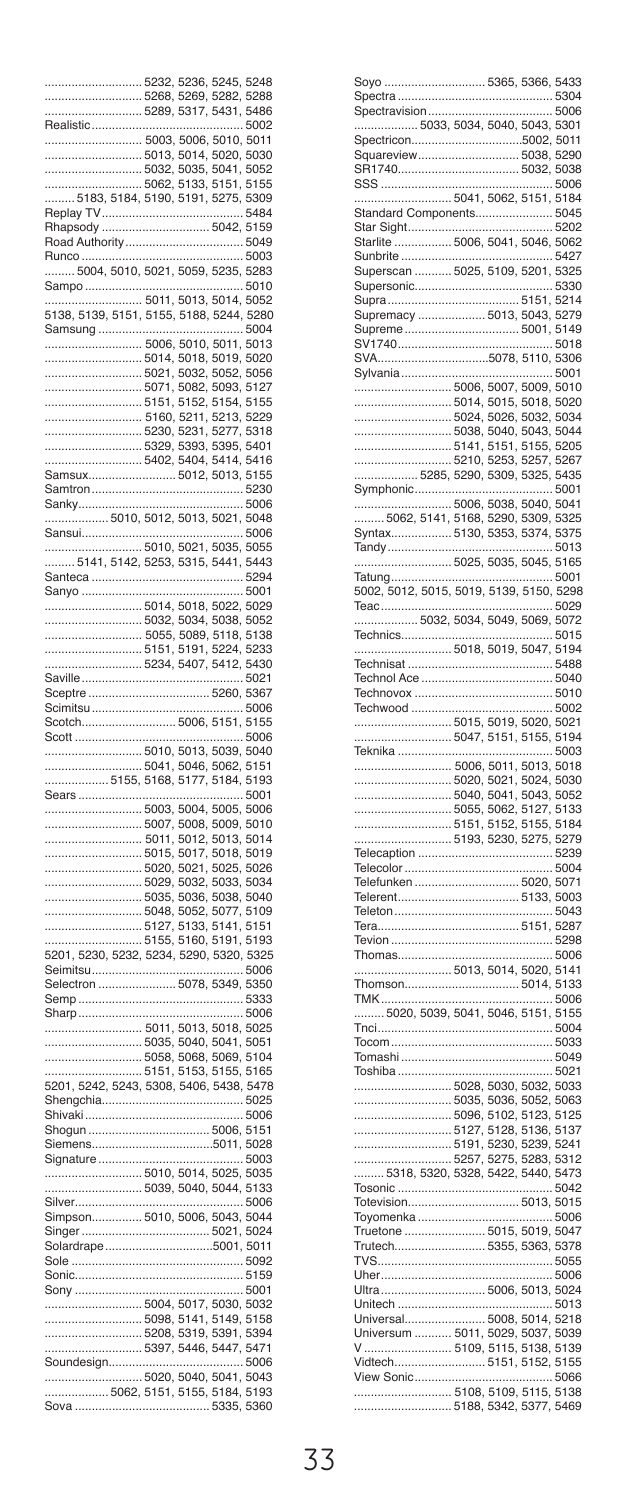| Visio 5109, 5115, 5138, 5139             |  |  |
|------------------------------------------|--|--|
|                                          |  |  |
|                                          |  |  |
| Vector Research 5010                     |  |  |
|                                          |  |  |
|                                          |  |  |
|                                          |  |  |
|                                          |  |  |
|                                          |  |  |
|                                          |  |  |
| 5003. 5004. 5005. 5006                   |  |  |
| 5007, 5008, 5010, 5012                   |  |  |
|                                          |  |  |
| 5020, 5025, 5026, 5031                   |  |  |
| 5032. 5035. 5036. 5040                   |  |  |
| 5043, 5044, 5046, 5125                   |  |  |
|                                          |  |  |
| 5168. 5193. 5205. 5210. 5218. 5240       |  |  |
|                                          |  |  |
|                                          |  |  |
|                                          |  |  |
| 5054, 5115, 5117, 5237, 5379             |  |  |
| White-Westinghouse  5040                 |  |  |
|                                          |  |  |
|                                          |  |  |
|                                          |  |  |
| 5117, 5213, 5225, 5249, 5309, 5340, 5470 |  |  |
| World  5041, 5046, 5054, 5055            |  |  |
|                                          |  |  |
|                                          |  |  |
|                                          |  |  |
|                                          |  |  |
|                                          |  |  |
|                                          |  |  |
|                                          |  |  |
| 5013, 5014, 5024, 5025                   |  |  |
| 5028, 5029, 5038, 5039                   |  |  |
| 5055. 5071. 5123. 5128                   |  |  |
| 5141.5142.5151.5155                      |  |  |
| 5180, 5181, 5192, 5198                   |  |  |
|                                          |  |  |
| 5250, 5253, 5262, 5308                   |  |  |
| 5309. 5311, 5314, 5315, 5316, 5318, 5398 |  |  |

#### **TV/VCR COMBOS**

#### **TV/DVD COMBOS**

| $1.97$ $- 9.01$ $- 1.00$ |  |
|--------------------------|--|
|                          |  |
|                          |  |
|                          |  |

#### SAT/CBL

|  | 8003, 8014, 8048, 8049, 8050, 8051, 8052<br>Adelphia 8077, 8088<br>Allegro  8016, 8056, 8097, 8098<br>Antronix  8007, 8011, 8053, 8054<br>8011, 8014, 8027, 8053, 8054, 8055, 8056<br>Bell Expressvu 8045, 8191, 8193<br>Cabletenna  8007, 8053, 8055<br>Century 8003, 8016, 8056, 8113<br>Channel Master  8140, 8141, 8142 |
|--|-----------------------------------------------------------------------------------------------------------------------------------------------------------------------------------------------------------------------------------------------------------------------------------------------------------------------------|

| r                                                                                           |   |                                                                            |      |        |
|---------------------------------------------------------------------------------------------|---|----------------------------------------------------------------------------|------|--------|
|                                                                                             |   |                                                                            |      |        |
| Ć                                                                                           |   |                                                                            |      |        |
|                                                                                             |   |                                                                            |      | 8088   |
| Comtronics  8058, 8059                                                                      |   |                                                                            |      |        |
|                                                                                             |   |                                                                            |      |        |
| í                                                                                           |   |                                                                            |      |        |
|                                                                                             |   |                                                                            |      |        |
| Coship                                                                                      |   |                                                                            |      |        |
| c                                                                                           |   |                                                                            |      |        |
|                                                                                             |   |                                                                            |      |        |
| Curtis Mathes  8005                                                                         |   |                                                                            |      |        |
| Digital Music Express  8090<br>f                                                            |   |                                                                            |      |        |
| Digital Stream 8220                                                                         |   |                                                                            |      |        |
| Director                                                                                    |   |                                                                            | 8038 |        |
| DirecTV                                                                                     |   |                                                                            |      | . 8018 |
|                                                                                             |   |                                                                            |      |        |
|                                                                                             |   |                                                                            |      |        |
| .                                                                                           |   |                                                                            |      |        |
|                                                                                             |   |                                                                            |      |        |
|                                                                                             |   | 8042, 8043, 8044, 8046<br>8063, 8109, 8110, 8111<br>8139, 8153, 8172, 8178 |      |        |
|                                                                                             |   |                                                                            |      |        |
| 8179, 8181, 8184, 8185<br>8196, 8199, 8201, 8202, 8203                                      |   |                                                                            |      |        |
| Dish Network                                                                                |   |                                                                            |      | .8041  |
|                                                                                             |   |                                                                            |      |        |
| f                                                                                           |   |                                                                            |      |        |
| 0ish Network System  8036, 8041, 8045                                                       |   |                                                                            |      |        |
| Dishpro                                                                                     |   |                                                                            | u.   | 8041   |
|                                                                                             |   |                                                                            |      |        |
| Drake8125, 8137, 8147                                                                       |   |                                                                            |      |        |
| Dreambox                                                                                    |   |                                                                            |      | .8201  |
| DX Antenna  8131, 8144                                                                      |   |                                                                            |      |        |
|                                                                                             |   |                                                                            |      |        |
|                                                                                             |   |                                                                            |      |        |
|                                                                                             |   |                                                                            |      |        |
| Echostar(Dish System)                                                                       |   |                                                                            |      | 8013   |
|                                                                                             |   |                                                                            |      |        |
|                                                                                             |   |                                                                            |      |        |
|                                                                                             |   |                                                                            |      |        |
|                                                                                             |   |                                                                            |      |        |
| Fortec Star                                                                                 |   |                                                                            | .    | 8118   |
|                                                                                             |   |                                                                            |      |        |
| 8119, 8120, 8121, 8122, 8132                                                                |   |                                                                            |      |        |
|                                                                                             |   |                                                                            |      |        |
|                                                                                             |   |                                                                            |      |        |
| Fujitsu                                                                                     |   |                                                                            |      |        |
| Funai                                                                                       |   |                                                                            |      | 8039   |
|                                                                                             |   |                                                                            |      |        |
|                                                                                             |   |                                                                            |      |        |
|                                                                                             |   |                                                                            |      | 8006   |
| GE<br>8010, 8018, 8085, 8104, 8184, 8219                                                    |   |                                                                            |      |        |
| Gemini                                                                                      | . |                                                                            | .    | 8005   |
| 8027, 8062, 8103, 8154                                                                      |   |                                                                            |      |        |
|                                                                                             |   |                                                                            |      |        |
|                                                                                             |   |                                                                            |      |        |
|                                                                                             |   |                                                                            |      |        |
|                                                                                             |   |                                                                            |      |        |
|                                                                                             |   |                                                                            |      |        |
|                                                                                             |   |                                                                            |      |        |
|                                                                                             |   |                                                                            |      |        |
|                                                                                             |   |                                                                            |      |        |
|                                                                                             |   |                                                                            |      | 8002   |
| Globecast 8117, 8197                                                                        |   |                                                                            |      |        |
|                                                                                             |   |                                                                            |      |        |
|                                                                                             |   |                                                                            |      |        |
| GOI                                                                                         |   |                                                                            |      | 8045   |
|                                                                                             |   |                                                                            |      |        |
|                                                                                             |   |                                                                            |      |        |
|                                                                                             |   |                                                                            |      |        |
| 8048, 8063, 8064, 8065                                                                      |   |                                                                            |      |        |
| Hitachi                                                                                     |   |                                                                            |      | .8002  |
| 8003, 8024, 8028, 8049                                                                      |   |                                                                            |      |        |
| 8178, 8179, 8181, 8185, 8201                                                                |   |                                                                            |      |        |
| Houston                                                                                     |   |                                                                            | 8045 |        |
| <b>HTS</b>                                                                                  |   |                                                                            |      | .8045, |
|                                                                                             |   |                                                                            |      |        |
| Hughes Network                                                                              |   |                                                                            |      | . 8175 |
|                                                                                             |   |                                                                            |      |        |
| ughes Network8175<br>8178, 8179, 8181, 8185, 8201<br>Hughes Network Systems8024, 8035, 8044 |   |                                                                            |      |        |
| 8063                                                                                        |   |                                                                            |      |        |
|                                                                                             |   |                                                                            |      |        |
|                                                                                             |   |                                                                            |      |        |
|                                                                                             |   |                                                                            |      |        |
|                                                                                             |   |                                                                            |      |        |
|                                                                                             |   |                                                                            |      |        |
|                                                                                             |   |                                                                            |      |        |
| Jerrold                                                                                     |   |                                                                            |      |        |
|                                                                                             |   |                                                                            |      |        |
|                                                                                             |   |                                                                            |      |        |
|                                                                                             |   |                                                                            |      |        |
|                                                                                             |   |                                                                            |      |        |
| 8040, 8181, 8201<br>LG                                                                      |   |                                                                            |      |        |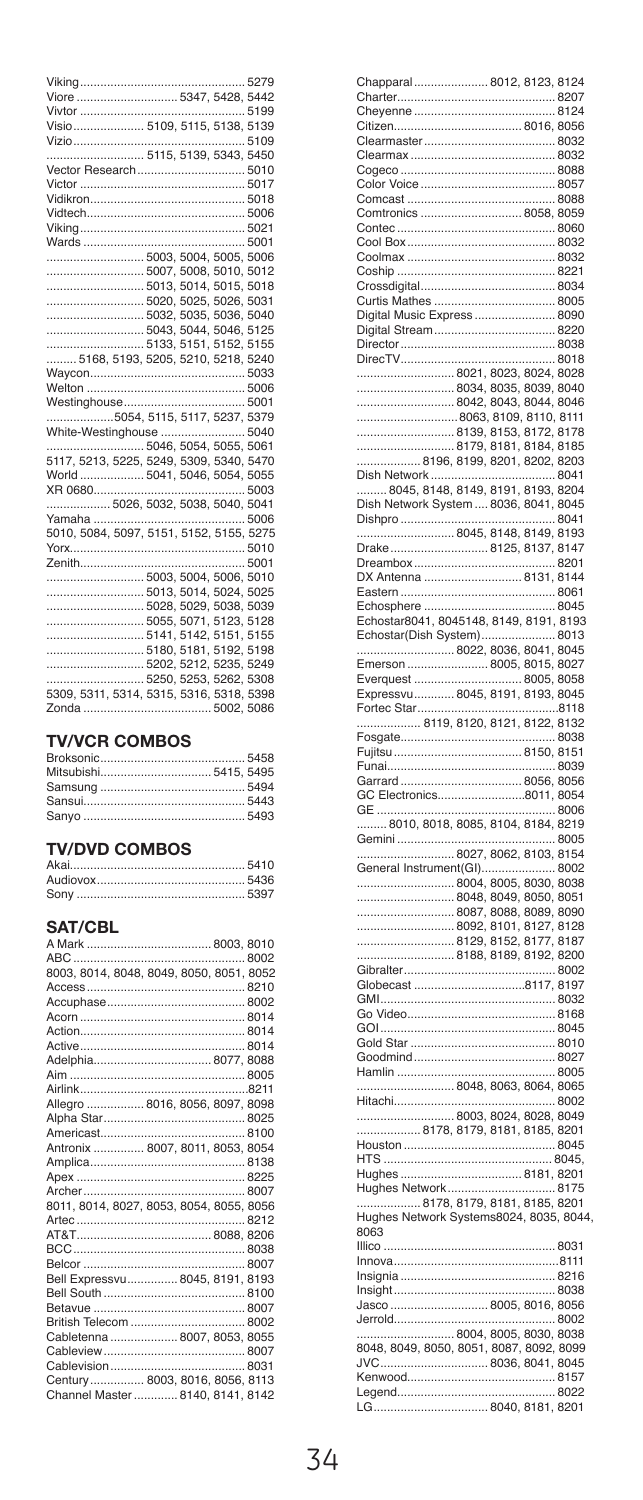| <b>UXOF</b>                              |   |                                                                            | 8158   |
|------------------------------------------|---|----------------------------------------------------------------------------|--------|
| Macom                                    |   |                                                                            | 8159   |
| Magnavox                                 |   |                                                                            | 8022   |
| 8023, 8027, 8041, 8066, 8139, 8186, 8224 |   |                                                                            |        |
|                                          |   |                                                                            |        |
| Mcintosh.                                |   |                                                                            | 8030   |
| Mellenium                                |   |                                                                            | 8056   |
| Memorex 8001, 8022, 8023, 8068           |   |                                                                            |        |
| Mitsubishi                               |   |                                                                            | 8002   |
| 8024, 8178, 8179, 8181, 8185, 8201       |   |                                                                            |        |
|                                          |   |                                                                            |        |
| Motorola                                 |   |                                                                            | . 8029 |
| 8030, 8038, 8049, 8050                   |   |                                                                            |        |
|                                          |   |                                                                            |        |
|                                          |   |                                                                            |        |
|                                          |   |                                                                            |        |
| Motorola 0<br>Comcast                    |   |                                                                            | 8205   |
| Movie Time                               |   |                                                                            | 8067   |
| Multitech                                |   |                                                                            | 8032   |
| Multivision                              |   |                                                                            | .8004  |
|                                          |   |                                                                            |        |
|                                          |   |                                                                            |        |
|                                          |   |                                                                            | 8111   |
| <br>Next Level                           |   |                                                                            | .8030  |
| Norstat                                  |   |                                                                            | 8160   |
| Nova Vision                              |   |                                                                            | .8003  |
| Novaplex                                 |   | 8003, 8031                                                                 |        |
|                                          |   |                                                                            |        |
| Nowty                                    |   |                                                                            | 8106   |
|                                          |   | 8004, 8007, 8067                                                           |        |
|                                          |   | 8015, 8060, 8069                                                           |        |
| Optimus                                  |   | 8006, 8023                                                                 |        |
| Pace.                                    |   |                                                                            | 8003   |
|                                          |   |                                                                            |        |
| 8014, 8029, 8031, 8170, 8171             |   |                                                                            |        |
| Panasonic                                |   |                                                                            | .8001  |
|                                          |   | 8003, 8006, 8009, 8010                                                     |        |
|                                          |   | . 8021, 8047, 8086, 8155                                                   |        |
|                                          |   |                                                                            |        |
| Pansat                                   |   | 8145, 8198                                                                 |        |
| Paragon 8001, 8003, 8019, 8068           |   |                                                                            |        |
| Paysat.                                  |   |                                                                            | 8023   |
| Penney                                   |   |                                                                            | 8001   |
|                                          |   |                                                                            | .8017  |
| Philips                                  |   |                                                                            |        |
|                                          |   | 8022, 8023, 8024, 8028<br>8035, 8041, 8044, 8045                           |        |
|                                          |   |                                                                            |        |
|                                          |   |                                                                            |        |
|                                          |   |                                                                            |        |
|                                          |   |                                                                            |        |
|                                          |   | 8056, 8062, 8063, 8066<br>8070, 8071, 8072, 8111<br>8139, 8164, 8175, 8178 |        |
| 8179, 8181, 8185, 8186, 8201             |   |                                                                            |        |
|                                          |   |                                                                            |        |
|                                          |   |                                                                            |        |
|                                          |   |                                                                            |        |
|                                          |   |                                                                            |        |
| Pioneer                                  |   |                                                                            | 8010   |
|                                          |   |                                                                            |        |
|                                          |   |                                                                            |        |
| rimestar                                 |   | 8030, 8177                                                                 |        |
| Prism                                    |   |                                                                            | .8004  |
|                                          |   |                                                                            | 8126   |
| Prosat                                   |   |                                                                            |        |
| Proscan<br>Pulsar                        |   | 8018, 8085, 8184                                                           |        |
|                                          |   | 8001,8068                                                                  |        |
| Quasar.                                  |   |                                                                            | 8001   |
| Radio Shack                              |   |                                                                            | 8005   |
|                                          |   | 8008, 8015, 8016, 8018                                                     |        |
|                                          |   |                                                                            |        |
|                                          |   |                                                                            |        |
|                                          |   |                                                                            |        |
|                                          |   | 8022, 8027, 8030, 8032<br>8045, 8056, 8084, 8098<br>8102, 8162, 8215, 8227 |        |
|                                          |   |                                                                            | .8006  |
| <br>RCA                                  |   |                                                                            |        |
|                                          |   | 8018, 8027, 8035, 8045                                                     |        |
|                                          |   |                                                                            |        |
|                                          |   |                                                                            |        |
| <br>'N.                                  | . |                                                                            | 8088   |
| Realistic                                | . |                                                                            | 8008   |
|                                          |   |                                                                            |        |
| 8011, 8054, 8056, 8130, 8162             |   |                                                                            |        |
| Recoton                                  |   |                                                                            | 8056   |
|                                          |   |                                                                            |        |
|                                          |   |                                                                            | 8061   |
|                                          |   |                                                                            |        |
|                                          |   |                                                                            |        |
|                                          |   |                                                                            |        |
| Runco.                                   |   | 8001, 8068                                                                 |        |
| Samsung                                  |   |                                                                            | .8002  |
|                                          |   |                                                                            |        |
|                                          |   |                                                                            |        |
|                                          |   | $\frac{1}{2}$ 8010, 8034, 8035, 8039<br>8042, 8056, 8058, 8063             |        |
|                                          |   | 8074, 8112, 8153, 8172                                                     |        |
| Scientific Atlanta                       |   |                                                                            | 8001   |
| 8002, 8003, 8004, 8006                   |   |                                                                            |        |
|                                          |   |                                                                            |        |
|                                          |   | 8014, 8031, 8052, 8075                                                     |        |
|                                          |   | 8076, 8077, 8208, 8226                                                     |        |
| Sharp                                    |   |                                                                            | 8163   |
| Shaw.                                    |   |                                                                            | 8088   |
|                                          |   |                                                                            | 8124   |
| Sierra                                   |   |                                                                            |        |
|                                          |   |                                                                            |        |
|                                          |   |                                                                            |        |
|                                          |   |                                                                            |        |
|                                          |   |                                                                            |        |
|                                          |   |                                                                            |        |
| 8109, 8110, 8111, 8170, 8171             |   |                                                                            |        |
| SL Marx                                  |   | 8058                                                                       |        |
| Sony                                     |   |                                                                            | 8033   |
| 8043, 8146, 8161, 8196, 8223             |   |                                                                            |        |
| 8006, 8010, 8047<br>Sprucer.             |   |                                                                            |        |
| .<br>Standard                            |   |                                                                            | 8078   |

| Starchoice 8030, 8177                    |  |
|------------------------------------------|--|
| Starcom  8002, 8005, 8048, 8092          |  |
| Stargate  8005, 8027, 8058               |  |
|                                          |  |
|                                          |  |
|                                          |  |
|                                          |  |
|                                          |  |
|                                          |  |
|                                          |  |
|                                          |  |
|                                          |  |
|                                          |  |
|                                          |  |
|                                          |  |
|                                          |  |
| Time Warner Cable 8031                   |  |
|                                          |  |
|                                          |  |
| Tocom 8004, 8050, 8080, 8089             |  |
|                                          |  |
|                                          |  |
| 8024, 8026, 8028, 8037                   |  |
|                                          |  |
| 8178, 8179, 8180, 8181, 8185, 8201       |  |
|                                          |  |
|                                          |  |
|                                          |  |
|                                          |  |
| Ultimate TV 8018, 8043, 8184, 8196       |  |
|                                          |  |
| 8008, 8022, 8023, 8136, 8169, 8182       |  |
|                                          |  |
| 8011.8053.8054.8056.8                    |  |
|                                          |  |
| United Cable 8002, 8038, 8048            |  |
|                                          |  |
| 8011.8016.8053.8054                      |  |
| 8055, 8056, 8081, 8097                   |  |
| US Electronics 8002, 8003, 8038          |  |
|                                          |  |
|                                          |  |
|                                          |  |
|                                          |  |
|                                          |  |
|                                          |  |
|                                          |  |
| Viewstar 8059, 8066, 8067, 8079          |  |
|                                          |  |
|                                          |  |
|                                          |  |
|                                          |  |
|                                          |  |
|                                          |  |
|                                          |  |
|                                          |  |
| Winegard 8217, 8218                      |  |
|                                          |  |
| 8016, 8019, 8029, 8046                   |  |
| 8055, 8056, 8068, 8082                   |  |
|                                          |  |
| 8125, 8137, 8147, 8154, 8173, 8183, 8194 |  |
|                                          |  |

#### **HDTV Set Top Boxes**

| RCA 8018, 8195, 8213, 8214 |  |
|----------------------------|--|
|                            |  |
|                            |  |
|                            |  |
|                            |  |
|                            |  |
|                            |  |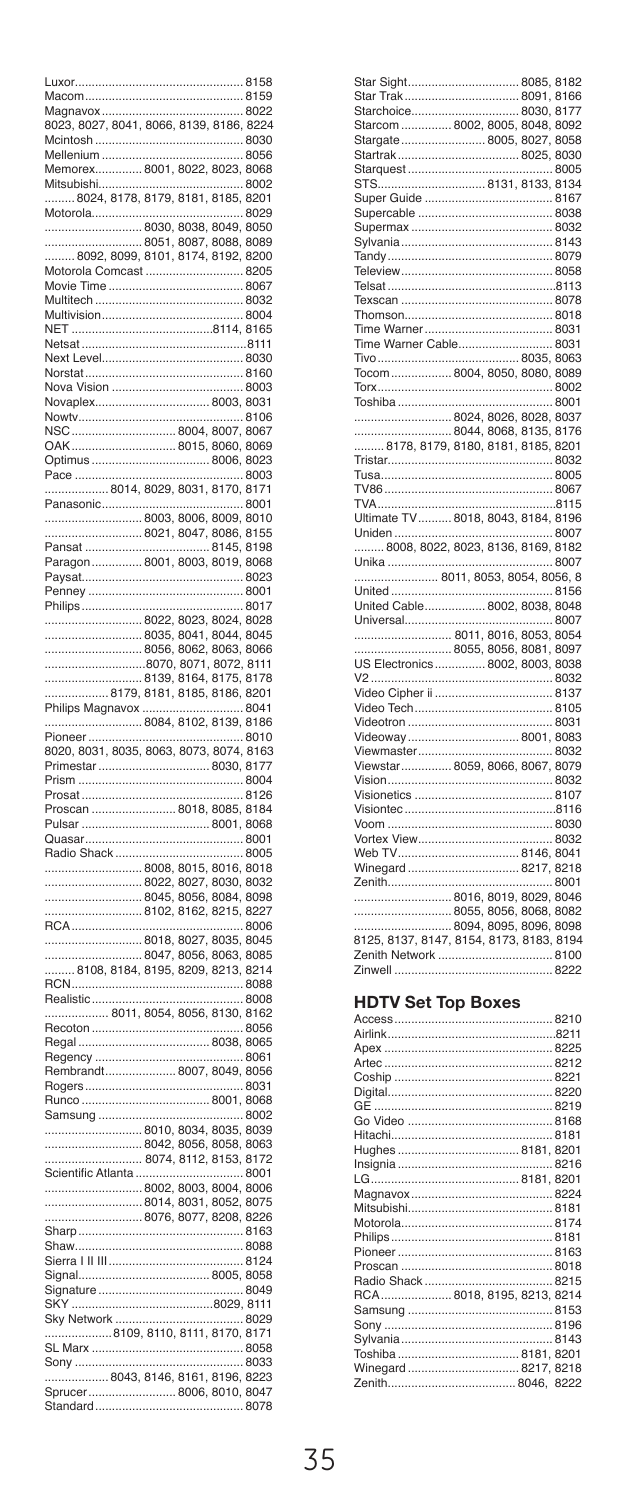#### **DVD**

| 3D LAB<br>Accurian                                       | 7, 6         |                  |
|----------------------------------------------------------|--------------|------------------|
|                                                          |              | .6023            |
| 6024, 6034, 6039, 6047, 6094, 6101, 6539                 |              |                  |
|                                                          |              | 6300             |
| Advent                                                   |              | 6195             |
|                                                          |              | 6018             |
|                                                          |              |                  |
| Akai<br>6027, 6055, 6120, 6151, 6289, 6294, 6477         |              | .6025            |
|                                                          | .6021,6029   |                  |
| Alba<br>Allegro  6031, 6127, 6312, 6540                  |              |                  |
|                                                          |              | 6147             |
| Ames<br>Amw                                              | 6192, 6193   |                  |
| Anaba                                                    |              | 6223             |
| Anam                                                     | 6104         |                  |
| Apex.                                                    |              | .6021            |
| 6038, 6112, 6116, 6117                                   |              |                  |
|                                                          |              |                  |
|                                                          |              |                  |
| Apex Digital                                             |              | .6006            |
| 6021, 6029, 6038, 6043, 6057                             |              |                  |
| Arrgo<br>6059, 6529                                      |              |                  |
| Aspire                                                   |              | 6202             |
|                                                          |              |                  |
| Astar                                                    |              |                  |
| A-Trend                                                  |              | 6118             |
| Audiovox.                                                |              | .6023            |
|                                                          |              |                  |
| Axion<br>6023                                            | , 6065, 6194 |                  |
| <b>B&amp;K</b>                                           |              | .6237            |
|                                                          |              |                  |
|                                                          |              |                  |
|                                                          |              |                  |
|                                                          |              |                  |
| Bose                                                     |              | .6170            |
| Boss                                                     |              | 6186             |
|                                                          |              |                  |
|                                                          | , 6051, 6541 |                  |
| California Audio Labs                                    | 6001, 6531   |                  |
| r<br>avs                                                 |              | 6296             |
| Celestial.                                               |              | .6057            |
| Centrex                                                  |              | 6021             |
| Centrios.<br>C                                           |              | .6039            |
| 6161, 6194, 6217, 6251                                   |              |                  |
|                                                          |              |                  |
| 6252, 6256, 6257                                         |              | 6258, 6259, 6261 |
| Changhong                                                |              | .6125            |
| lne Vision  6031, 6045, 6054, 6127<br>ť                  |              |                  |
| Ó<br>inea                                                |              | 6044             |
| Cinego                                                   |              | .6091            |
| Ó<br>itbch                                               |              | .6264            |
| Citizen 6056,<br>Ć                                       | 6264, 6484   |                  |
| Clairtone                                                |              | .6011            |
| Classic 6125, 6147, 6248<br>ť                            |              |                  |
| COBY<br>Ó                                                |              | 6021             |
| .6068, 6070, 6173, 6191                                  |              |                  |
| .6198, 6213, 6214, 6280                                  |              |                  |
| 6288, 6292, 6293, 6304, 6560                             |              |                  |
| Concept<br>Ó                                             | 6146         |                  |
| Conia<br>Ó                                               |              | .6021            |
|                                                          | 6205, 6212   |                  |
| Craig<br>Ó                                               |              | .6044            |
| Creative<br>Ó<br>Criterion.                              | 6002, 6008   | 6160             |
| Curtis Mathes                                            |              | .6521            |
| Curtis International<br>Ó                                |              |                  |
| Cyber Home.                                              | . 6198, 6199 | .6041            |
|                                                          |              |                  |
| 6053, 6059, 6060, 6118, 6207, 6242, 6523<br>Cyber Vision |              | .6108            |
| 6027<br>C<br>ytron                                       | 6044, 6114   |                  |
|                                                          |              | .6027            |
| 6031, 6036, 6045, 6078                                   |              |                  |
| 6080, 6081, 6155, 6156, 6159, 6230                       |              |                  |
| Denon                                                    |              | 6001             |
| 6017, 6121, 6138, 6507                                   |              |                  |
| Denzel                                                   |              |                  |
| Desay                                                    |              | 6093             |
| Diamond Vision  6172, 6175, 6215                         |              |                  |
| Digital Max                                              |              | .6102            |
| Digitrex                                                 |              | .6021            |
| Digix                                                    |              | 6203             |
| Disney 6022, 6086, 6168                                  |              |                  |
|                                                          |              | .6027            |
|                                                          |              | 6283             |
| Dual                                                     |              | 6022             |
| 6044, 6064, 6067, 6144, 6281                             |              |                  |
| Durabrand                                                |              | .6044            |
| 6073, 6127, 6161, 6277, 6278, 6279                       |              |                  |
| DVD 0932                                                 | 6003         |                  |
| Eigervision                                              |              | 6297             |

| Elta.<br>6150, 6151                               |              |
|---------------------------------------------------|--------------|
| Emerson                                           | .6022        |
|                                                   |              |
| Enterprise                                        | 6031         |
| Esa                                               |              |
|                                                   | 6222         |
| Fisher<br>6135                                    |              |
|                                                   |              |
| 6042, 6088, 6167, 6168<br>Gateway  6077, 6550     |              |
|                                                   | .6004        |
| 6029, 6040, 6130, 6146                            |              |
|                                                   | . 6029       |
| Gold Star  6031, 6127                             |              |
| 6028, 6029, 6031, 6032                            |              |
| 6035, 6045, 6066, 6069                            |              |
|                                                   |              |
|                                                   |              |
| <br>Go Vision<br>.6023, 6065                      |              |
| Gradiente 6001, 6110, 6111, 6134                  |              |
|                                                   |              |
|                                                   |              |
|                                                   |              |
|                                                   |              |
| Hitachi                                           | 6011         |
| 6012, 6020, 6082, 6113, 6129, 6137, 6144          |              |
| .<br>HP                                           | 6486         |
|                                                   |              |
| ILO 6089, 6221, 6262                              |              |
|                                                   | . 6136       |
|                                                   |              |
| Insignia                                          | 6031         |
|                                                   |              |
|                                                   |              |
|                                                   |              |
| IRI                                               |              |
|                                                   |              |
|                                                   |              |
|                                                   |              |
|                                                   |              |
|                                                   |              |
|                                                   |              |
| Jwin <sub>.</sub><br>6172, 6174, 6291, 6534, 6536 | 6116         |
| <br>Kawasaki<br>6047, 6161<br>.                   |              |
| Kenwood 6001, 6007, 6121, 6145                    |              |
| Kiss                                              |              |
| 6029<br>KLH                                       |              |
| 6057, 6075, 6112, 6146, 6183                      | . 6006       |
|                                                   |              |
|                                                   |              |
| ı                                                 | . 6173       |
| asonic  6014, 6163, 6215<br>ı<br>ecson.           |              |
| <br>6099                                          |              |
|                                                   |              |
| LG                                                | 6031         |
|                                                   |              |
| Liteon                                            |              |
|                                                   | $\dots$ 6062 |
|                                                   |              |
|                                                   |              |
| I<br>.ogix                                        |              |
|                                                   |              |
|                                                   | 6002         |
|                                                   |              |
|                                                   |              |
|                                                   |              |
|                                                   |              |
|                                                   |              |
| 6008, 6022, 6123, 6127, 6139, 6240<br>Maxent.     |              |
|                                                   |              |
|                                                   |              |
| 6044, 6086, 6247, 6299                            |              |
|                                                   |              |
| . 6123<br>Meridian                                |              |
|                                                   |              |
|                                                   |              |
|                                                   |              |
| 6147<br>Mustek                                    |              |

 $rac{1}{2}$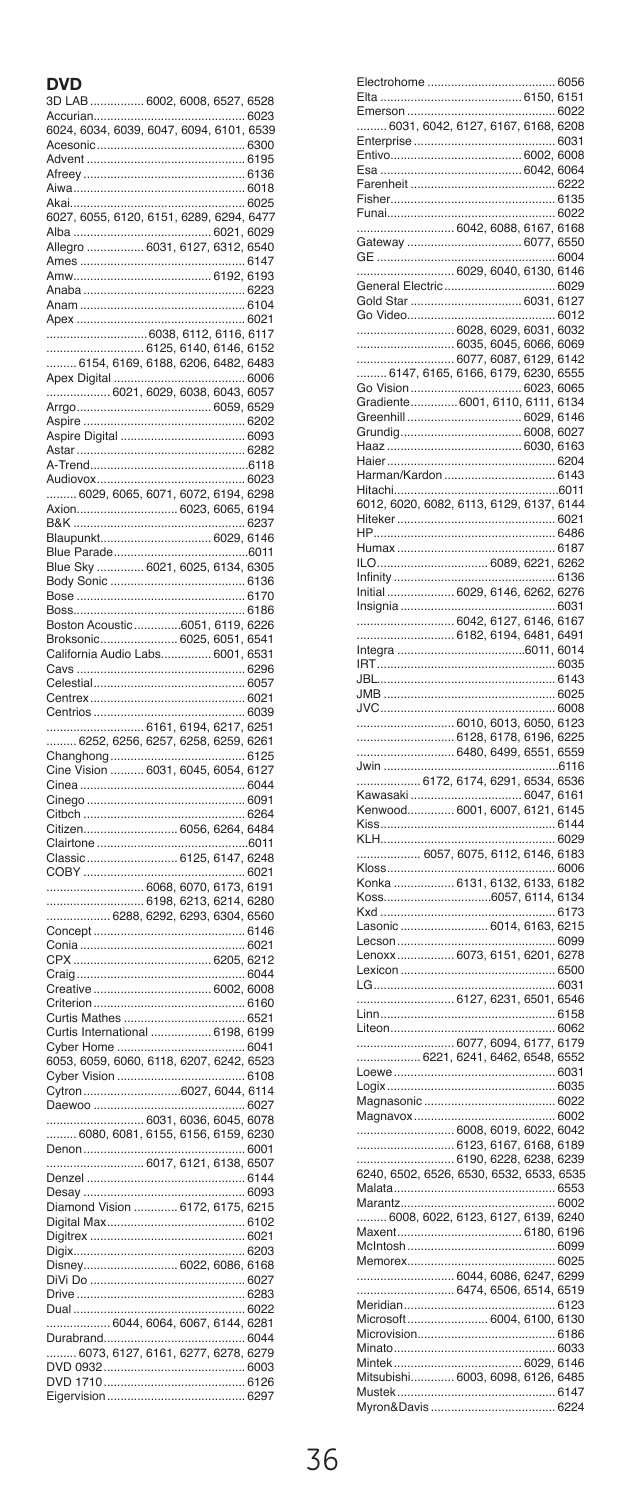| <b>GAL</b><br>ľ                                              |  | 6031, 6127, 6149       |               |
|--------------------------------------------------------------|--|------------------------|---------------|
| Nakamichi                                                    |  | 61486031, 6037, 6127   |               |
| NEC.                                                         |  |                        |               |
| Nesa.                                                        |  | 6029, 6146, 6224       |               |
| Nexxtech                                                     |  |                        | .6036         |
| 6064, 6081, 6092, 6112                                       |  | 6161, 6203, 6219, 6249 |               |
| 6251, 6252, 6253, 6254, 6260, 6261                           |  |                        |               |
| Norcent                                                      |  |                        | .6056         |
|                                                              |  | 6070, 6197, 6198, 6241 |               |
|                                                              |  |                        | .6002         |
| 6014, 6123, 6234, 6509, 6558                                 |  |                        |               |
| Optimus                                                      |  | 6011                   |               |
| Ć<br>ppo                                                     |  | . 6505                 |               |
| Irion.                                                       |  |                        |               |
| Iritron<br>ť                                                 |  | 6134, 6257             |               |
|                                                              |  |                        | 6044          |
| alsonic<br>F                                                 |  |                        | 6021          |
| Panasonic                                                    |  |                        | 6001          |
| 6002, 6011, 6026, 6090                                       |  |                        |               |
|                                                              |  |                        |               |
|                                                              |  |                        |               |
| Philco                                                       |  | 6030, 6048, 6109       |               |
| Philips                                                      |  |                        | 6002          |
| 6008, 6019, 6022, 6046                                       |  |                        |               |
|                                                              |  |                        |               |
|                                                              |  |                        |               |
|                                                              |  | 6238, 6239, 6240, 6285 |               |
| 6306, 6489, 6545, 6549                                       |  |                        |               |
| Philips Magnavox.                                            |  |                        | .6008         |
| 6123, 6139, 6238, 6239                                       |  |                        |               |
| Pianodisc.                                                   |  | 6060                   |               |
| Pioneer                                                      |  |                        | .6005         |
|                                                              |  | 6011, 6016, 6184, 6227 |               |
| 6235, 6236, 6275, 6503, 6547                                 |  |                        |               |
| Piva                                                         |  |                        |               |
| olaroid                                                      |  |                        |               |
| 6068, 6112, 6220, 6303<br>Polk Audio 6008, 6123, 6240        |  |                        |               |
| ortland                                                      |  | 6036, 6151             |               |
|                                                              |  |                        |               |
|                                                              |  |                        |               |
|                                                              |  |                        |               |
| p                                                            |  |                        | .6134         |
|                                                              |  |                        |               |
|                                                              |  |                        |               |
| Proscan  6004, 6130, 6171<br>Prosonic                        |  |                        |               |
|                                                              |  |                        | 6070<br>.6197 |
| Protron<br>Ė<br>yle                                          |  |                        | 6185          |
| ladio Shack<br>F                                             |  |                        | 6011          |
| 6105, 6106, 6161, 6164, 6470                                 |  |                        |               |
| Radionette.                                                  |  | 6031                   |               |
| <b>CA</b>                                                    |  |                        | 6004          |
|                                                              |  |                        |               |
|                                                              |  |                        |               |
|                                                              |  |                        |               |
| Realistic                                                    |  |                        |               |
| Regent                                                       |  | 6201, 627              |               |
| Reoc<br>Ė                                                    |  | 6033, 6163             |               |
|                                                              |  | 6267, 6286             |               |
| RJ Technology<br>Ė<br>losen.                                 |  |                        | 6200          |
| Rotel                                                        |  | 6013, 6128             |               |
|                                                              |  |                        | 6106          |
|                                                              |  | 6033, 6136             |               |
| Samsung                                                      |  |                        | .6001         |
|                                                              |  |                        |               |
|                                                              |  |                        |               |
|                                                              |  |                        |               |
| Sansui                                                       |  | 6025, 6119, 6226       |               |
| Sanyo                                                        |  |                        | .6022         |
| 6025, 6052, 6088, 6135, 6161, 6181, 6476                     |  |                        |               |
| Schneider                                                    |  |                        | $\dots$ 6035  |
| Schwaiger                                                    |  |                        | .6033         |
| Sears                                                        |  |                        |               |
| Seg<br>Selectron                                             |  |                        | 6268          |
| 6269, 6270, 627                                              |  | 1, 6272, 6273, 6274    |               |
| Semp                                                         |  |                        |               |
| Sensory Science                                              |  | $\ldots$ . 607         | 7             |
| Sharp                                                        |  |                        | .6015         |
| 6022, 6033, 6083, 6122, 6176, 6512, 6524                     |  |                        |               |
| Sherwood                                                     |  | 6141, 6510             |               |
| Shinco                                                       |  |                        | .6146         |
| Shinsonic 6006, 6029, 6146                                   |  |                        |               |
|                                                              |  |                        |               |
|                                                              |  |                        |               |
|                                                              |  |                        |               |
| Sony                                                         |  |                        | 6006          |
| 6124, 6243, 6244, 6245<br>6246, 6473, 6487, 6537, 6538, 6543 |  | 6049, 6095, 6099, 6115 |               |

| Soundstorm  6185. 6186                   |  |
|------------------------------------------|--|
|                                          |  |
|                                          |  |
| Superscan  6042, 6167                    |  |
|                                          |  |
|                                          |  |
|                                          |  |
|                                          |  |
| 6022, 6042, 6167, 6168, 6511, 6556       |  |
|                                          |  |
|                                          |  |
|                                          |  |
| Teac 6011. 6029. 6127. 6161              |  |
|                                          |  |
|                                          |  |
| Techwood  6008, 6149, 6263               |  |
|                                          |  |
|                                          |  |
| 6044. 6064. 6114. 6160. 6162. 6163       |  |
|                                          |  |
|                                          |  |
|                                          |  |
|                                          |  |
|                                          |  |
|                                          |  |
|                                          |  |
| 6076. 6123. 6232. 6295                   |  |
| 6301, 6373, 6475, 6515, 6516, 6525, 6542 |  |
| Trutech 6230, 6250, 6302                 |  |
|                                          |  |
|                                          |  |
|                                          |  |
|                                          |  |
| Urban Concepts 6002, 6008                |  |
|                                          |  |
|                                          |  |
|                                          |  |
|                                          |  |
|                                          |  |
|                                          |  |
| Wharfedale 6136, 6157                    |  |
| White Westinghouse 6168                  |  |
|                                          |  |
|                                          |  |
|                                          |  |
| 6008. 6009. 6155. 6238. 6239. 6504       |  |
| Yamakawa  6144. 6153. 6255               |  |
| Zenith 6002, 6031, 6123, 6127            |  |
|                                          |  |
| Others 6107 6265                         |  |

#### Blue-Ray-DVD

| Yamah 6504 |  |
|------------|--|

#### HD-DVD

#### DVD-R

| California Audio Labs 6531 |
|----------------------------|
|                            |
|                            |
|                            |
|                            |
|                            |
|                            |
|                            |
|                            |
|                            |
|                            |
|                            |
|                            |

#### **DVD/VCR COMBOS**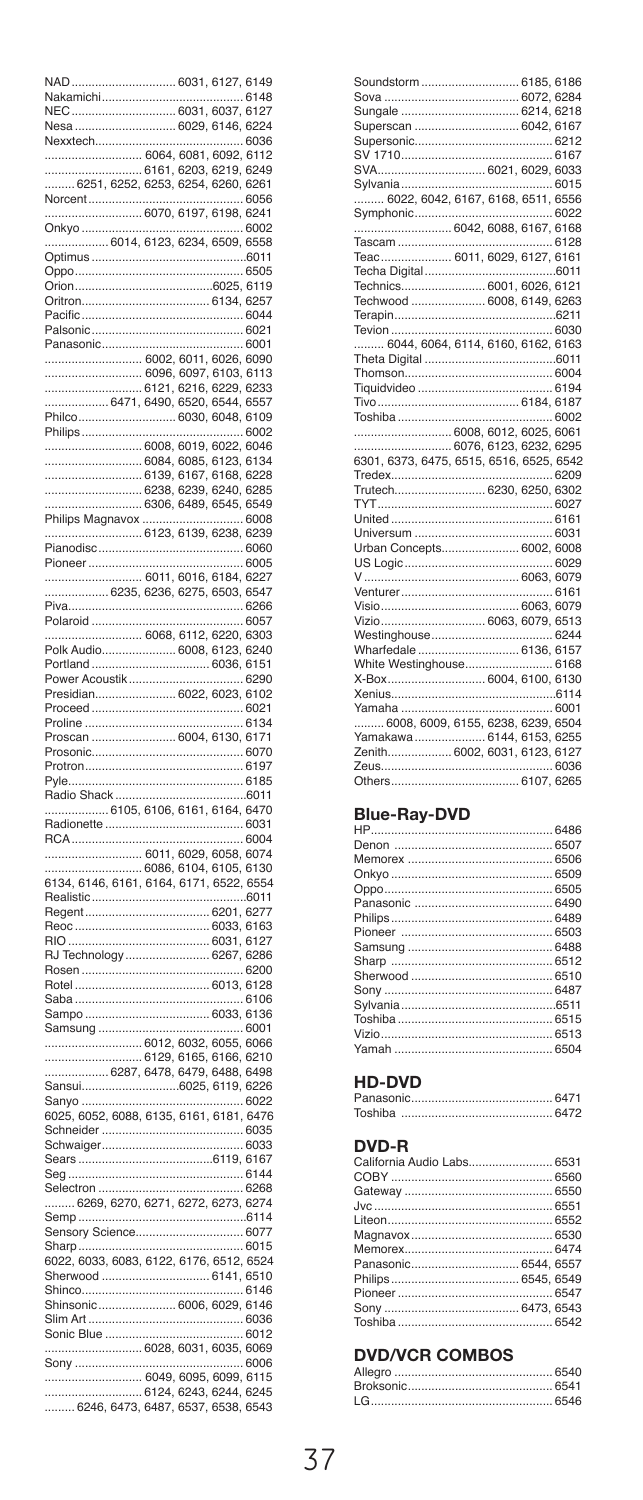#### **DVR/PVR**

| Hughes Network Systems 6349              |  |
|------------------------------------------|--|
| Humax 6187, 6349, 6561                   |  |
|                                          |  |
|                                          |  |
|                                          |  |
|                                          |  |
|                                          |  |
|                                          |  |
|                                          |  |
|                                          |  |
|                                          |  |
|                                          |  |
| Pananonic 6113, 6348, 6372, 6472         |  |
|                                          |  |
|                                          |  |
|                                          |  |
|                                          |  |
|                                          |  |
|                                          |  |
|                                          |  |
|                                          |  |
|                                          |  |
| 6245, 6246, 6351, 6372, 6456, 6463, 6465 |  |
|                                          |  |
|                                          |  |
|                                          |  |
|                                          |  |
|                                          |  |
| 6440. 6441. 6455. 6456. 6465. 6496       |  |
| Toshiba 6355. 6372. 6373                 |  |
|                                          |  |
|                                          |  |
|                                          |  |
|                                          |  |
|                                          |  |
|                                          |  |

#### **VCR**

| Adventura  6307, 6336, 6339, 6372        |  |  |
|------------------------------------------|--|--|
|                                          |  |  |
|                                          |  |  |
| 6312, 6339, 6361, 6372, 6375, 6403       |  |  |
|                                          |  |  |
|                                          |  |  |
|                                          |  |  |
|                                          |  |  |
|                                          |  |  |
|                                          |  |  |
| 6313, 6361, 6388, 6390, 6432             |  |  |
| A Mark  6307, 6336, 6372                 |  |  |
| American High6311, 6325, 6412            |  |  |
|                                          |  |  |
|                                          |  |  |
|                                          |  |  |
|                                          |  |  |
|                                          |  |  |
|                                          |  |  |
| Audio Dynamics 6324, 6382, 6457          |  |  |
|                                          |  |  |
|                                          |  |  |
|                                          |  |  |
| Beaumark 6336, 6445                      |  |  |
|                                          |  |  |
| 6311, 6313, 6317, 6319, 6327, 6342, 6402 |  |  |
|                                          |  |  |
| 6226, 6308, 6328, 6333                   |  |  |
|                                          |  |  |
|                                          |  |  |
|                                          |  |  |

| andle                                                                                                                                                                                                                                          |       |      | 6312   |
|------------------------------------------------------------------------------------------------------------------------------------------------------------------------------------------------------------------------------------------------|-------|------|--------|
|                                                                                                                                                                                                                                                |       |      |        |
|                                                                                                                                                                                                                                                |       |      | .6311  |
|                                                                                                                                                                                                                                                |       |      |        |
|                                                                                                                                                                                                                                                |       |      |        |
|                                                                                                                                                                                                                                                |       |      |        |
| Carver.                                                                                                                                                                                                                                        |       |      |        |
|                                                                                                                                                                                                                                                |       |      |        |
|                                                                                                                                                                                                                                                |       |      |        |
|                                                                                                                                                                                                                                                |       |      |        |
|                                                                                                                                                                                                                                                |       |      |        |
|                                                                                                                                                                                                                                                |       |      |        |
|                                                                                                                                                                                                                                                |       |      |        |
|                                                                                                                                                                                                                                                |       |      | .6372  |
|                                                                                                                                                                                                                                                |       |      |        |
|                                                                                                                                                                                                                                                |       |      |        |
| Craig                                                                                                                                                                                                                                          |       |      | . 6312 |
|                                                                                                                                                                                                                                                |       |      |        |
| Criterion                                                                                                                                                                                                                                      |       |      |        |
| Crosley  6307, 6311, 6325, 6329                                                                                                                                                                                                                |       |      |        |
| Curtis Mathes                                                                                                                                                                                                                                  |       |      | 6307   |
|                                                                                                                                                                                                                                                |       |      |        |
|                                                                                                                                                                                                                                                |       |      |        |
|                                                                                                                                                                                                                                                |       |      |        |
|                                                                                                                                                                                                                                                |       |      |        |
|                                                                                                                                                                                                                                                |       |      |        |
| Daewoo                                                                                                                                                                                                                                         |       |      | .6230  |
|                                                                                                                                                                                                                                                |       |      |        |
|                                                                                                                                                                                                                                                |       |      |        |
|                                                                                                                                                                                                                                                |       |      |        |
| Daytron                                                                                                                                                                                                                                        |       |      | .6372  |
|                                                                                                                                                                                                                                                |       |      |        |
|                                                                                                                                                                                                                                                |       |      | 6372   |
|                                                                                                                                                                                                                                                |       |      |        |
|                                                                                                                                                                                                                                                |       |      |        |
|                                                                                                                                                                                                                                                |       |      |        |
|                                                                                                                                                                                                                                                |       |      |        |
|                                                                                                                                                                                                                                                |       |      | .6307  |
|                                                                                                                                                                                                                                                |       |      |        |
|                                                                                                                                                                                                                                                |       |      |        |
|                                                                                                                                                                                                                                                |       |      |        |
|                                                                                                                                                                                                                                                |       |      |        |
|                                                                                                                                                                                                                                                |       |      |        |
|                                                                                                                                                                                                                                                |       |      |        |
|                                                                                                                                                                                                                                                |       |      |        |
|                                                                                                                                                                                                                                                |       |      |        |
|                                                                                                                                                                                                                                                |       |      | .6328  |
|                                                                                                                                                                                                                                                |       |      |        |
| Emerson                                                                                                                                                                                                                                        |       |      | 6167   |
|                                                                                                                                                                                                                                                |       |      |        |
|                                                                                                                                                                                                                                                |       |      |        |
|                                                                                                                                                                                                                                                |       |      |        |
|                                                                                                                                                                                                                                                |       |      |        |
|                                                                                                                                                                                                                                                |       |      |        |
|                                                                                                                                                                                                                                                |       |      |        |
|                                                                                                                                                                                                                                                |       |      |        |
|                                                                                                                                                                                                                                                |       |      |        |
|                                                                                                                                                                                                                                                |       |      |        |
|                                                                                                                                                                                                                                                |       |      |        |
|                                                                                                                                                                                                                                                |       |      |        |
| Emerson<br>6168, 6307, 6308, 6312<br>6316, 6328, 6332, 6332, 6332<br>6336, 6339, 6342, 6342<br>6358, 6339, 6342, 6342<br>636, 6339, 637, 637, 637, 637<br>637, 637, 637, 638, 636<br>6479, 6483, 6480, 6481<br>6442, 6432, 6433, 6432, 6432, 6 |       |      |        |
| Fisher                                                                                                                                                                                                                                         |       |      | 6307   |
|                                                                                                                                                                                                                                                |       |      |        |
|                                                                                                                                                                                                                                                |       |      |        |
|                                                                                                                                                                                                                                                |       |      |        |
|                                                                                                                                                                                                                                                |       | 6307 |        |
| Funai                                                                                                                                                                                                                                          | .<br> |      | 6167   |
|                                                                                                                                                                                                                                                |       |      |        |
|                                                                                                                                                                                                                                                |       |      |        |
|                                                                                                                                                                                                                                                |       |      | 6372   |
| GE                                                                                                                                                                                                                                             |       |      | 6307   |
|                                                                                                                                                                                                                                                |       |      |        |
|                                                                                                                                                                                                                                                |       |      |        |
|                                                                                                                                                                                                                                                |       |      |        |
|                                                                                                                                                                                                                                                |       |      |        |
|                                                                                                                                                                                                                                                |       |      |        |
|                                                                                                                                                                                                                                                |       |      | .6307  |
|                                                                                                                                                                                                                                                |       |      |        |
|                                                                                                                                                                                                                                                |       |      |        |
|                                                                                                                                                                                                                                                |       |      |        |
|                                                                                                                                                                                                                                                |       |      |        |
| Go Video                                                                                                                                                                                                                                       |       |      |        |
| .                                                                                                                                                                                                                                              |       |      |        |
|                                                                                                                                                                                                                                                |       |      |        |
|                                                                                                                                                                                                                                                |       |      |        |
|                                                                                                                                                                                                                                                |       |      |        |
|                                                                                                                                                                                                                                                |       |      |        |
|                                                                                                                                                                                                                                                |       |      |        |
|                                                                                                                                                                                                                                                |       |      |        |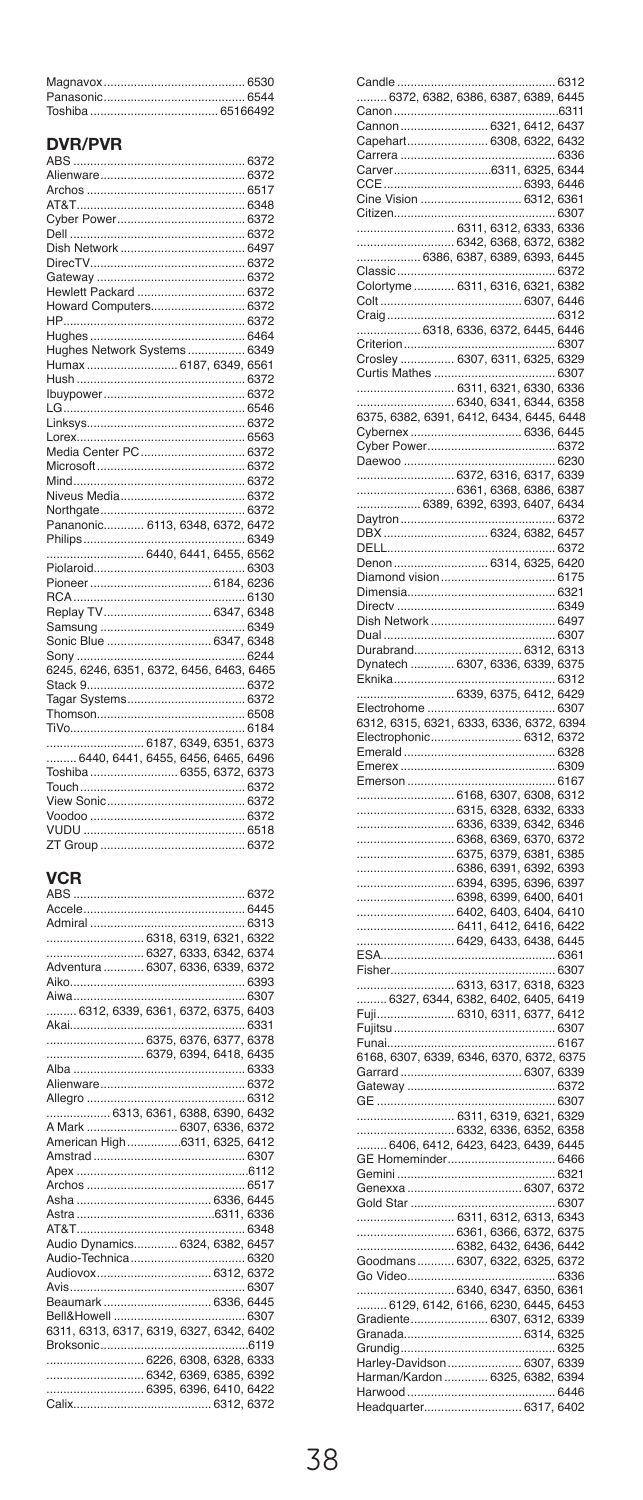| lewlett Packard                             |             |                                                   |                 |              |
|---------------------------------------------|-------------|---------------------------------------------------|-----------------|--------------|
| $IL-Q$                                      |             | 6307                                              | 6311, 6318      |              |
| <b>litachi</b>                              |             |                                                   | 314, 6316, 6    | 6307<br>326  |
| 6311,<br>6337, 6372, 6375, 6418, 6443, 645  |             |                                                   |                 | 4            |
| Home Automation                             |             |                                                   |                 | 6467         |
| Howard 0<br>Computers                       |             |                                                   |                 | 6372         |
| HP.                                         |             |                                                   |                 | 6<br>372     |
|                                             |             |                                                   |                 |              |
|                                             |             |                                                   |                 |              |
| Humax                                       |             | .<br>6187, 6349, 6561                             |                 |              |
| lush.<br>Hytek                              |             |                                                   | .6307, 6318     | 6372         |
| Ibuypower                                   |             |                                                   |                 | 6372         |
| Infinity                                    |             |                                                   |                 | 6409         |
|                                             |             |                                                   | 6031, 6312      |              |
| Instant Replay                              |             |                                                   | 6375, 6412      |              |
| Inteq.                                      |             |                                                   |                 | .6312        |
| ITT Nokia.                                  |             |                                                   | 6336, 6337      |              |
| Janeil<br>JC Penney                         |             |                                                   |                 | 6336<br>6266 |
|                                             |             | 6312, 6321, 6324, 6337                            |                 |              |
| 6382, 6402, 6412                            | 6418 6      |                                                   | 445, 6454, 6457 |              |
| JCL                                         |             |                                                   |                 | 6412         |
| Jensen                                      |             | 6324, 6418, 6454                                  |                 |              |
| JVC                                         |             |                                                   |                 | .6050        |
| .6382.                                      |             | 6178, 6320, 6324, 6364                            |                 |              |
| <b>KEC</b>                                  |             | 6390, 6402, 6418, 6457                            |                 | 6372         |
|                                             |             |                                                   |                 | .6317        |
| 6324, 6382, 6402, 6418, 6457                |             |                                                   |                 |              |
| KLH.                                        |             |                                                   |                 | 6446         |
| Kodak                                       |             | 6311, 6312, 6372, 6412                            |                 |              |
| KT<br>V.                                    |             |                                                   |                 | 6307         |
|                                             |             |                                                   |                 | 6031         |
|                                             |             | .6312, 6336, 6343, 6361<br>6372, 6375, 6432, 6436 |                 |              |
| Linksys                                     |             |                                                   |                 | 6372         |
| iteon<br>Ï                                  |             |                                                   |                 | 6462         |
| lovd                                        |             |                                                   | 6339            | , 6375       |
| Ï<br>loyd's                                 |             |                                                   | 6<br>307        | 6336         |
|                                             |             |                                                   |                 | 6325         |
|                                             |             | 6307                                              | 6336, 6446      | 6563         |
| orex                                        |             |                                                   |                 | .6317        |
| uxor                                        |             |                                                   |                 |              |
|                                             |             |                                                   |                 |              |
| XI<br>6312                                  | 6314        |                                                   |                 | 6307         |
| utron                                       |             | 6324, 6372, 6375                                  |                 | 6468         |
| Magnasonic                                  |             |                                                   |                 | .6307        |
|                                             |             | .6336, 6346, 6368, 6372                           |                 |              |
| Magnavox                                    |             |                                                   |                 | 6167         |
|                                             |             | 6189, 6228, 6307, 6311                            |                 |              |
|                                             |             | 6313, 6319, 6321, 6325                            |                 |              |
|                                             |             | 6329, 6336, 6344, 6346                            |                 |              |
|                                             |             |                                                   |                 |              |
| Magnin.                                     |             |                                                   |                 |              |
| Marantz                                     |             |                                                   |                 | 6311         |
| .                                           |             |                                                   |                 |              |
| $\ldots$ 6382, 6402, 6410, 6412, 6437, 6457 |             |                                                   |                 |              |
| Marta<br>Matsui.                            |             |                                                   | 6312, 6372      |              |
| Matsushita                                  |             |                                                   | 6372, 6333      | B<br>311     |
| .6325, 6330, 6341, 6364, 6412               |             |                                                   |                 |              |
| Medion.                                     |             |                                                   |                 | .6175        |
| <b>MEI</b>                                  |             |                                                   | 6311, 6412      |              |
| M Electronic                                |             |                                                   |                 | 6336         |
| Media Center PO<br>Memorex.                 |             |                                                   |                 | 6372<br>6307 |
|                                             |             |                                                   |                 |              |
|                                             |             | 6311, 6312, 6313, 6317<br>6318, 6319, 6322, 6327  |                 |              |
|                                             |             | 6330, 6333, 6336, 6337                            |                 |              |
|                                             |             | 6338, 6339, 6341, 6342                            |                 |              |
|                                             |             | 6344, 6364, 6366, 6367                            |                 |              |
|                                             |             | 6372, 6374, 6375, 6402                            |                 |              |
| 6412, 6419, 6422, 6432, 6435, 6445<br>Metz. |             |                                                   |                 | 6372         |
|                                             |             |                                                   |                 | 315<br>6     |
|                                             |             | 6321, 6336,                                       | 6394, 6411      |              |
| <b>MGN Technology</b>                       |             |                                                   | 6336,           | 6441         |
| Microsoft                                   |             |                                                   |                 | 6372         |
| Midland                                     |             |                                                   | 6336, 6406      | 6372         |
| Mind.<br>Minolta                            |             |                                                   |                 |              |
| Mitsubishi                                  | 6314,       |                                                   | 6337, 6454      | 6307         |
|                                             | 6314, 6315, |                                                   | 6318, 6319      |              |
|                                             |             |                                                   | 6352, 6394      |              |
|                                             |             | 4,                                                | 6457,           | 6495         |
| Montgomery Ward.                            |             |                                                   | 6374, 6415      |              |
| Motorola 6311, 6319, 6374, 6412<br>MTC      |             |                                                   |                 | 6307         |

| MTX.                                                                                                                                                                                                                                    |   |                          | 6307  |
|-----------------------------------------------------------------------------------------------------------------------------------------------------------------------------------------------------------------------------------------|---|--------------------------|-------|
|                                                                                                                                                                                                                                         |   |                          |       |
| 6445, 6446                                                                                                                                                                                                                              |   |                          |       |
| <b>NAD</b>                                                                                                                                                                                                                              |   | 6320, 6327, 6336         |       |
| NEC                                                                                                                                                                                                                                     |   |                          | .6324 |
|                                                                                                                                                                                                                                         |   |                          |       |
|                                                                                                                                                                                                                                         |   |                          |       |
|                                                                                                                                                                                                                                         |   |                          |       |
|                                                                                                                                                                                                                                         |   |                          |       |
|                                                                                                                                                                                                                                         |   |                          |       |
| Nishi                                                                                                                                                                                                                                   |   |                          |       |
| Niveus Media                                                                                                                                                                                                                            |   |                          | 6372  |
| Noblex                                                                                                                                                                                                                                  |   | 6336, 6445               |       |
| Northgate                                                                                                                                                                                                                               | . |                          | 6372  |
| Olympus  6311, 6327, 6330, 6412                                                                                                                                                                                                         |   |                          |       |
| Onkyo                                                                                                                                                                                                                                   |   |                          |       |
| Optimus                                                                                                                                                                                                                                 |   |                          | 6307  |
|                                                                                                                                                                                                                                         |   |                          |       |
|                                                                                                                                                                                                                                         |   |                          |       |
| $\begin{array}{r} 0.71, 0.71, 0.72, 0.77, 0.77, 0.77, 0.77, 0.77, 0.77, 0.77, 0.77, 0.77, 0.77, 0.77, 0.77, 0.77, 0.77, 0.77, 0.77, 0.77, 0.77, 0.77, 0.77, 0.77, 0.77, 0.77, 0.77, 0.77, 0.77, 0.77, 0.77, 0.77, 0.77, 0.77, 0.77, 0.$ |   |                          |       |
|                                                                                                                                                                                                                                         |   |                          |       |
|                                                                                                                                                                                                                                         |   |                          |       |
| Optonica  6322, 6415, 6445                                                                                                                                                                                                              |   |                          |       |
| <b>Drion</b>                                                                                                                                                                                                                            |   |                          | .6307 |
| 6308, 6327, 6328, 6333                                                                                                                                                                                                                  |   |                          |       |
| 6336, 6342, 6369, 6395, 6422                                                                                                                                                                                                            |   |                          |       |
| Panama                                                                                                                                                                                                                                  |   |                          |       |
| Panasonic(National)                                                                                                                                                                                                                     |   |                          | 6090  |
| 6307, 6311, 6321, 6330                                                                                                                                                                                                                  |   |                          |       |
|                                                                                                                                                                                                                                         |   |                          |       |
|                                                                                                                                                                                                                                         |   |                          |       |
| Penney                                                                                                                                                                                                                                  |   |                          | 6307  |
|                                                                                                                                                                                                                                         |   |                          |       |
|                                                                                                                                                                                                                                         |   |                          |       |
| Pentax                                                                                                                                                                                                                                  |   | . 6314, 6337, 6382, 6454 |       |
| Philco                                                                                                                                                                                                                                  | . | .                        | 6307  |
|                                                                                                                                                                                                                                         |   |                          |       |
|                                                                                                                                                                                                                                         |   |                          |       |
| Philips                                                                                                                                                                                                                                 |   |                          | .6167 |
|                                                                                                                                                                                                                                         |   |                          |       |
| 6307, 6311, 6316, 6319                                                                                                                                                                                                                  |   |                          |       |
|                                                                                                                                                                                                                                         |   |                          |       |
|                                                                                                                                                                                                                                         |   |                          |       |
|                                                                                                                                                                                                                                         |   |                          |       |
|                                                                                                                                                                                                                                         |   |                          |       |
|                                                                                                                                                                                                                                         |   |                          |       |
|                                                                                                                                                                                                                                         |   |                          |       |
|                                                                                                                                                                                                                                         |   |                          | 6303  |
| Piolaroid                                                                                                                                                                                                                               |   |                          |       |
| Pioneer                                                                                                                                                                                                                                 |   |                          | .6266 |
|                                                                                                                                                                                                                                         |   |                          |       |
| Polaroid                                                                                                                                                                                                                                |   |                          | 6112  |
|                                                                                                                                                                                                                                         |   |                          | .6325 |
| Portland 6387, 6389                                                                                                                                                                                                                     |   |                          |       |
|                                                                                                                                                                                                                                         |   |                          |       |
| Profitronic                                                                                                                                                                                                                             |   |                          | 6336  |
| Proscan                                                                                                                                                                                                                                 |   | 6321, 6332               |       |
|                                                                                                                                                                                                                                         |   |                          |       |
|                                                                                                                                                                                                                                         |   |                          |       |
|                                                                                                                                                                                                                                         |   |                          |       |
| Quarter                                                                                                                                                                                                                                 |   |                          |       |
| Quartz 6311, 6317, 6318, 6402                                                                                                                                                                                                           |   |                          |       |
| Quasar                                                                                                                                                                                                                                  |   |                          | 6308  |
| 6311, 6321, 6330, 6341                                                                                                                                                                                                                  |   |                          |       |
|                                                                                                                                                                                                                                         |   | 6358, 6364, 6367, 6412   |       |
| Radio Shack                                                                                                                                                                                                                             |   |                          | .6307 |
| 6311, 6312, 6372, 6317                                                                                                                                                                                                                  |   |                          |       |
|                                                                                                                                                                                                                                         |   |                          |       |
|                                                                                                                                                                                                                                         |   |                          |       |
|                                                                                                                                                                                                                                         |   |                          |       |
|                                                                                                                                                                                                                                         |   |                          |       |
|                                                                                                                                                                                                                                         |   |                          |       |
|                                                                                                                                                                                                                                         |   |                          |       |
|                                                                                                                                                                                                                                         |   |                          |       |
| RCA                                                                                                                                                                                                                                     | . |                          | 6130  |
| 6307, 6311, 6312, 6314                                                                                                                                                                                                                  |   |                          |       |
|                                                                                                                                                                                                                                         |   | 6316, 6319, 6320, 6321   |       |
|                                                                                                                                                                                                                                         |   |                          |       |
|                                                                                                                                                                                                                                         |   |                          |       |
|                                                                                                                                                                                                                                         |   |                          |       |
|                                                                                                                                                                                                                                         |   |                          |       |
| Realistic<br>p                                                                                                                                                                                                                          |   |                          | 6307  |
|                                                                                                                                                                                                                                         |   |                          |       |
|                                                                                                                                                                                                                                         |   |                          |       |
|                                                                                                                                                                                                                                         |   |                          |       |
|                                                                                                                                                                                                                                         |   |                          |       |
|                                                                                                                                                                                                                                         |   |                          |       |
|                                                                                                                                                                                                                                         |   |                          |       |
|                                                                                                                                                                                                                                         |   |                          |       |
|                                                                                                                                                                                                                                         |   |                          |       |
|                                                                                                                                                                                                                                         |   |                          | 6444  |
|                                                                                                                                                                                                                                         |   |                          |       |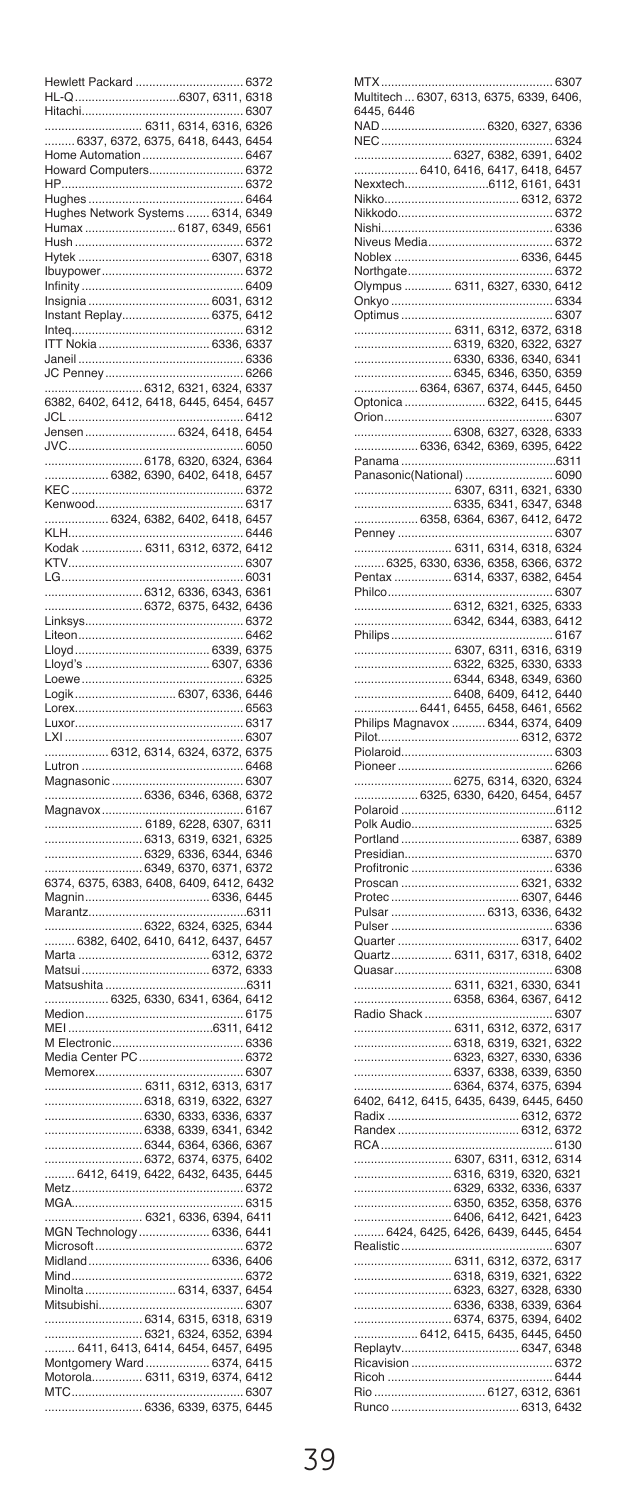| amsung                              |                |                                                   |                      |                  |
|-------------------------------------|----------------|---------------------------------------------------|----------------------|------------------|
|                                     |                | 6166, 6210, 6307                                  |                      | , 6316           |
|                                     | 6321, 6336,    |                                                   | 6340,                | 6349             |
|                                     | 6356           | 6<br>378.                                         | 6386, 6435           |                  |
|                                     |                | 6445, 6448, 6454, 6494                            |                      |                  |
| Samtron                             |                |                                                   | 6336, 6445           |                  |
| Sanky                               |                | 6313, 6319, 6374, 6432                            |                      |                  |
| iansui                              |                |                                                   |                      | 6119             |
|                                     |                | 6226, 6307, 6308, 6324<br>.6333, 6336, 6342, 6369 |                      |                  |
|                                     |                | 6395, 6418, 6422,                                 |                      | 6457             |
| Sanyo.                              |                |                                                   |                      | 6307             |
|                                     |                | 6317, 6318, 6327, 6336                            |                      |                  |
| 6337, 6342, 6380, 6402, 6419, 6445, |                |                                                   |                      | 6493             |
| cott                                |                |                                                   |                      | .6315            |
|                                     |                | .6316, 6328, 6385,                                |                      | 6386             |
| 6392, 6396, 6399, 6411,             |                |                                                   |                      | 6438             |
| Sears.                              |                |                                                   |                      | 6119             |
|                                     |                | 6167, 6266, 6307,                                 |                      | 6310<br>6314     |
|                                     |                | 6311, 6312, 6313,                                 |                      | 6318             |
|                                     |                | 6315, 6316, 6317,<br>6319, 6320,                  | 6321,                | 6323             |
|                                     |                | 6324, 6327, 6330, 6333                            |                      |                  |
|                                     |                | 6337, 6344, 6366, 6372                            |                      |                  |
|                                     |                | 6402, 6405, 6412,                                 |                      | 6454             |
| Sharp                               |                |                                                   |                      | .6307            |
|                                     |                | 6309, 6318, 6319, 6322                            |                      |                  |
|                                     |                | 6352, 6354, 6374, 6375                            |                      |                  |
| 6387                                |                | 4, 6401, 6415, 6449, 6450                         |                      |                  |
| Shintom                             |                |                                                   |                      | 6307             |
| 313, 6336, 63                       |                | , 6444, 6446, 6447,                               |                      | 6454             |
| Shogun.<br>Siemens.                 |                |                                                   | 6336, 6445<br>.6327, | 6372             |
| Signature                           |                |                                                   |                      | 6307             |
|                                     |                | 6311, 6317, 6319, 6321                            |                      |                  |
| 6323, 6329, 6342, 6372,<br>.        |                |                                                   |                      | 6375             |
| Singer                              |                | 6336, 6372, 6412, 6446                            |                      |                  |
| onic Blue                           |                | .6347                                             | 6348,                | 6361             |
| Sonographe                          |                |                                                   |                      | 6317             |
| Sony                                |                |                                                   |                      | 6115             |
|                                     |                | 6307, 6309, 6310, 6311                            |                      |                  |
|                                     | 6317           | 6318, 6324, 6351                                  |                      |                  |
|                                     | 6357<br>.6427, | , 6365, 6372,                                     |                      | 637<br>ī<br>6451 |
| . 6452, 6451, 6456, 6459,           |                | 6428, 6444,                                       |                      | 6460             |
|                                     |                |                                                   |                      |                  |
|                                     |                |                                                   |                      |                  |
| Soundmaster<br>Stack 9              |                |                                                   |                      | 6307<br>6372     |
| <b>STS</b>                          |                |                                                   |                      |                  |
| Superscan                           |                | 6314, 6337, 6412, 6454                            |                      | 6167             |
| SV1710                              |                |                                                   |                      | 6307             |
| VA                                  |                |                                                   |                      | 6307             |
| Sylvania                            |                |                                                   |                      | 6167             |
|                                     | 6168, 6307     |                                                   | 6311                 | 6315             |
|                                     |                | 6321, 6325, 6339, 6344                            |                      |                  |
|                                     |                | 6375, 6384, 6411,                                 |                      | 6412             |
| Symphonic                           |                |                                                   |                      | 6167             |
| 6307, 6308, 6336, 6339              |                |                                                   |                      |                  |
| 6346, 6370, 6375, 6384              |                |                                                   |                      |                  |
| Systemax<br>Tagar Systems           |                |                                                   |                      | .6372<br>.6372   |
| Tandy.<br>6307, 6327, 6375, 6402    |                |                                                   |                      |                  |
| Tashiko                             |                |                                                   |                      | 6312             |
| Tatung                              |                |                                                   |                      | 6307             |
|                                     |                | 6319, 6324, 6325, 6418                            |                      |                  |
| Teac                                |                |                                                   |                      | .6307            |
| <b>Technics</b>                     |                |                                                   |                      | 6307             |
|                                     |                | 6311, 6330, 6372, 6412                            |                      |                  |
| Techwood                            |                |                                                   |                      | .6263            |
| Teknika                             |                | .6307                                             | 6311, 6372           |                  |
| Telecorder                          |                |                                                   |                      | 6336             |
| Tevion                              |                |                                                   |                      | 6342             |
| Thomas                              |                |                                                   | 6307, 6308           |                  |
| Thomson                             |                | 6321                                              | 6332,                | 6508             |
| Tivo                                |                |                                                   |                      | 6349             |
| 6351, 6373, 6455, 6456, 6496        |                |                                                   |                      | .6307            |
| TMK                                 |                |                                                   |                      |                  |
| $T$ nix                             |                | .6336, 6391, 6416, 6445                           |                      | 6372             |
| Tocom                               |                |                                                   |                      | 6336             |
| Toshiba                             |                |                                                   |                      | .6061            |
|                                     |                | 6123, 6307, 6315, 6316                            |                      |                  |
|                                     |                | 6322, 6323, 6333, 6336                            |                      |                  |
|                                     |                | 6344, 6353, 6355, 6363                            |                      |                  |
|                                     |                | 6372, 6373, 6386,                                 |                      | 6411             |
|                                     |                | 6438, 6448, 6454,                                 |                      | 6492             |
| Totevision<br>Touch                 |                | 6312, 6336, 6372,                                 |                      | 6445<br>6372     |
| Trix                                |                |                                                   |                      | 6372             |
| Trutech                             |                |                                                   |                      |                  |
| Ultra                               |                |                                                   |                      | 6316             |

| 6328, 6382, 6386, 6457                   |  |
|------------------------------------------|--|
|                                          |  |
|                                          |  |
|                                          |  |
|                                          |  |
| Videosonic 6307, 6336, 6445              |  |
|                                          |  |
|                                          |  |
|                                          |  |
|                                          |  |
|                                          |  |
| 6307, 6310, 6311, 6314                   |  |
|                                          |  |
|                                          |  |
|                                          |  |
|                                          |  |
|                                          |  |
| 6415. 6430. 6438. 6445. 6446. 6454       |  |
|                                          |  |
| White Westinghouse 6307                  |  |
| 6333. 6342. 6375. 6407                   |  |
| World 6308, 6333, 6342                   |  |
|                                          |  |
|                                          |  |
| 6311. 6336. 6339. 6412. 6446             |  |
| Yamaha  6324, 6382, 6418, 6457           |  |
|                                          |  |
|                                          |  |
| 6333. 6342. 6361. 6362                   |  |
| 6369. 6372. 6374. 6375                   |  |
| 6377. 6380. 6388. 6390                   |  |
| 6393. 6401. 6409. 6422                   |  |
| 6432, 6436, 6443, 6444, 6448, 6453, 6457 |  |
|                                          |  |

#### **AUX**

| Accurian 7025, 7078, 7085      |  |  |
|--------------------------------|--|--|
|                                |  |  |
|                                |  |  |
|                                |  |  |
|                                |  |  |
|                                |  |  |
|                                |  |  |
| 7150. 7251. 7254. 7261. 7269   |  |  |
|                                |  |  |
|                                |  |  |
|                                |  |  |
|                                |  |  |
| Altec Lansing 7057, 7074, 7126 |  |  |
|                                |  |  |
|                                |  |  |
|                                |  |  |
|                                |  |  |
|                                |  |  |
|                                |  |  |
|                                |  |  |
|                                |  |  |
|                                |  |  |
|                                |  |  |
|                                |  |  |
|                                |  |  |
|                                |  |  |
|                                |  |  |
|                                |  |  |
|                                |  |  |
|                                |  |  |
|                                |  |  |
|                                |  |  |
| Cambridge Soundworks 7137      |  |  |
|                                |  |  |
|                                |  |  |
|                                |  |  |
|                                |  |  |
|                                |  |  |
|                                |  |  |
|                                |  |  |
|                                |  |  |
|                                |  |  |
|                                |  |  |
|                                |  |  |
|                                |  |  |
|                                |  |  |
|                                |  |  |
|                                |  |  |
|                                |  |  |
|                                |  |  |
|                                |  |  |
|                                |  |  |
|                                |  |  |
|                                |  |  |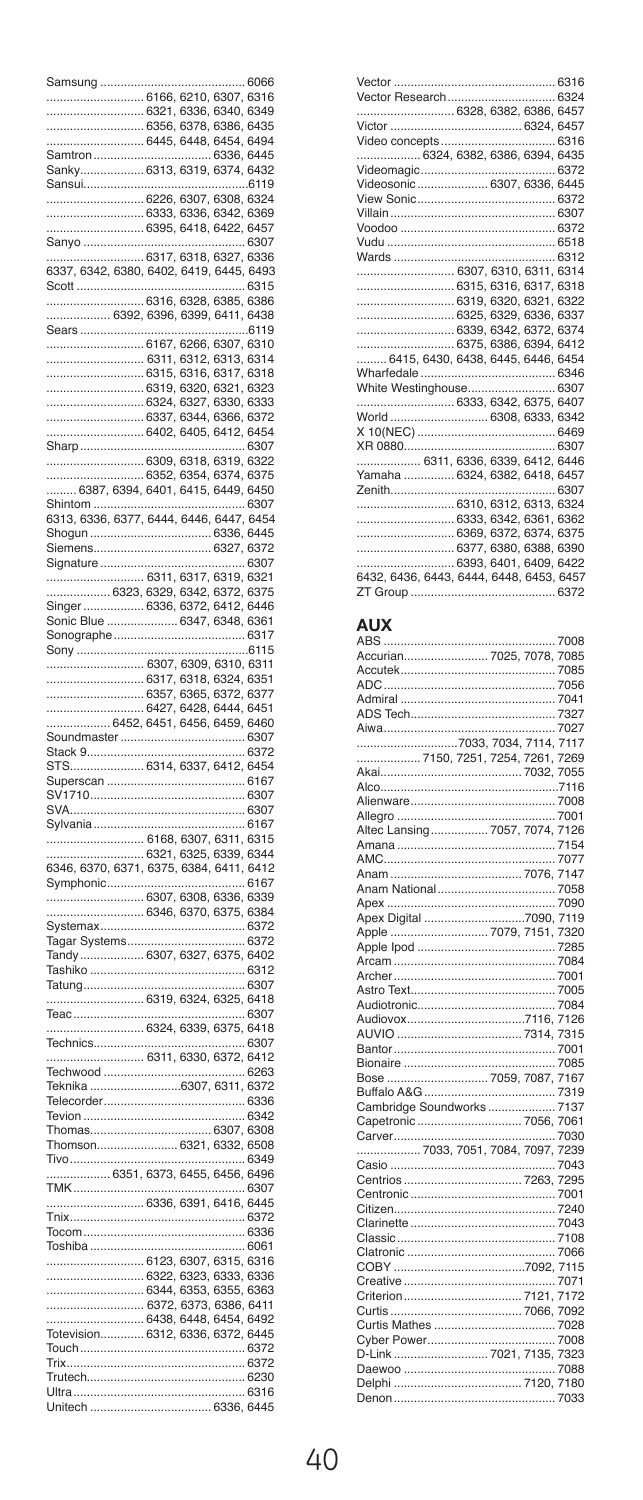| 7082, 7109, 7123, 7219,                                     | 7233, 7262 |              |
|-------------------------------------------------------------|------------|--------------|
| DLO                                                         |            | 7086         |
| p<br>merson.                                                | 7043,      | 7056         |
|                                                             |            | 7328         |
| Enscient                                                    |            |              |
| Epson                                                       |            | 7022         |
| F<br>isher                                                  |            | 7030         |
| 7044, 7051, 7066, 7161, 7230,                               |            | 7236         |
| Frigidaire                                                  |            | 7106         |
| $\overline{7047}$<br>Garrard.                               | <br>7055,  | 7064         |
| Gateway                                                     | 7008,      | 7132         |
| GE                                                          |            | 7046         |
| GE<br>GC Electronics                                        |            | 7001         |
| Glory Horse                                                 |            | 7092         |
| Go Video                                                    | 7108,      | 7139         |
| Gold Star                                                   |            | 7198         |
|                                                             | 7140,      |              |
| Goodmans                                                    |            | 7066         |
| GPX                                                         |            | 7064         |
| Grandtec                                                    |            | 7342         |
| Hanwah                                                      |            | 7063         |
|                                                             | 7220       | 7234         |
|                                                             | 7008,      | 7322         |
|                                                             |            | 7161         |
|                                                             |            | 7085         |
| Howard Computers                                            |            | 7008         |
| HP                                                          | 7007,      | 7008         |
| Hush.                                                       |            | 7008         |
|                                                             |            |              |
| Ibuypower                                                   |            | 7008         |
| Imerge                                                      |            | 127          |
| Initial                                                     |            | ,<br>7122    |
| Insignia                                                    |            | 7341         |
| Integra<br>7069                                             | 7100.      | 7160         |
| lpod                                                        |            | 7151         |
| lport                                                       | 7166,      | 7168         |
| Jebsee.                                                     |            | 7001         |
| Jensen                                                      |            | 7065         |
| JVC                                                         |            | 7016         |
| 7092,<br><br>7075,                                          |            | 7111         |
|                                                             | <br>7099,  |              |
| 7209,<br>7164,                                              | 7229,      | 7235         |
| Kansai.                                                     |            | 7055         |
| Kawasaki                                                    |            | 7116         |
| Kenmore.                                                    |            | 7140         |
| Kenwood                                                     |            | 7030         |
| 7042, 7048, 7049,<br>7144, 7145, 7176,<br>7232, 7242, 7244, |            | 7102         |
|                                                             |            | 7224         |
|                                                             | 7244,      | 7277         |
| <br>KLH                                                     | <br>7116,  |              |
|                                                             |            |              |
|                                                             |            | 7119         |
| 7064,<br>Koss                                               | 7110,      | 717<br>f     |
| I G<br>7098,                                                | 7140,      | 7345         |
| Linksys                                                     | 7014.      | 7334         |
| Lindemann                                                   |            | 7316         |
| Liquid Video                                                |            | 7110         |
|                                                             |            | 7043         |
| Lloyd's                                                     |            | 7340         |
| Logitech<br>$x_{1}$<br>ı                                    |            | 7064         |
|                                                             | 7040.      |              |
| Macro Image Technology                                      |            | 7015         |
| Macsense                                                    |            | 7331         |
| Magnavox                                                    |            | 7043         |
| .                                                           |            | 7093         |
|                                                             |            | 7293         |
| Marantz                                                     |            | 7084         |
| 7093, 7097, 7127, 7178,                                     |            | 7238         |
| <br>Marmitek                                                |            | 7036         |
| Mcintosh                                                    |            | 7097         |
|                                                             |            | 7008         |
| Memorex                                                     | 7050,      | 7073         |
|                                                             |            | 7084         |
| Micromega                                                   |            |              |
| Microsoft                                                   |            | 7008         |
| Mind                                                        |            | 7008         |
| Mitsubishi                                                  |            | 7282         |
| Modulaire                                                   |            | 7043         |
| Motorola                                                    | 7012,      | 7336         |
| Myhd                                                        |            | 7015         |
|                                                             |            | 7084         |
| <br>NAD<br><br>7183,                                        | <br>7187,  | 188          |
| NAD<br>Nakamichi                                            |            | .<br>7102    |
| Navipod                                                     |            | 7151         |
| <b>NEO</b>                                                  |            | 7184         |
| 7318                                                        | 7335.      | 7339         |
| Netgear                                                     |            | 7024         |
| Nexxtech.                                                   |            |              |
| 7092, 7203, 7208, 7243, 7263<br>ł.                          | <br>7270,  | 7295         |
| Nikko                                                       |            | 7058         |
| Niveus Media                                                |            | 7008         |
| Norcent.                                                    | 115.       | 7291         |
| Northgate                                                   |            | 7008         |
| Nova.                                                       |            | 7115         |
| NTDE Geniesom                                               |            | 7064         |
| Olive                                                       |            | 329          |
| <br>Dmnifi<br>ć                                             | .<br>146,  | 7332         |
|                                                             |            | 7036         |
| One For All                                                 |            |              |
|                                                             |            | 7069         |
| Optimus                                                     | 7228.      | 7287<br>7026 |

| Orient Power                                                                                                                                                                                                                                 |  |      |
|----------------------------------------------------------------------------------------------------------------------------------------------------------------------------------------------------------------------------------------------|--|------|
|                                                                                                                                                                                                                                              |  |      |
|                                                                                                                                                                                                                                              |  |      |
|                                                                                                                                                                                                                                              |  |      |
|                                                                                                                                                                                                                                              |  |      |
|                                                                                                                                                                                                                                              |  |      |
|                                                                                                                                                                                                                                              |  |      |
|                                                                                                                                                                                                                                              |  |      |
|                                                                                                                                                                                                                                              |  |      |
|                                                                                                                                                                                                                                              |  |      |
|                                                                                                                                                                                                                                              |  |      |
|                                                                                                                                                                                                                                              |  |      |
|                                                                                                                                                                                                                                              |  |      |
|                                                                                                                                                                                                                                              |  |      |
|                                                                                                                                                                                                                                              |  |      |
|                                                                                                                                                                                                                                              |  |      |
|                                                                                                                                                                                                                                              |  |      |
|                                                                                                                                                                                                                                              |  |      |
|                                                                                                                                                                                                                                              |  |      |
|                                                                                                                                                                                                                                              |  |      |
|                                                                                                                                                                                                                                              |  |      |
|                                                                                                                                                                                                                                              |  |      |
| Perception Digital 7107, 7116, 7337<br>Philips (1717, 7230, 7237, 7238, 7239, 7321, 7038, 7471, 7230, 7237, 7238, 7329, 7321, 7329, 7329, 7329, 7329, 7329, 7329, 7329, 7329, 7329, 7329, 7329, 7329, 7329, 7329, 7329, 7329, 73             |  |      |
|                                                                                                                                                                                                                                              |  |      |
|                                                                                                                                                                                                                                              |  |      |
|                                                                                                                                                                                                                                              |  |      |
|                                                                                                                                                                                                                                              |  |      |
|                                                                                                                                                                                                                                              |  |      |
|                                                                                                                                                                                                                                              |  |      |
|                                                                                                                                                                                                                                              |  |      |
|                                                                                                                                                                                                                                              |  |      |
|                                                                                                                                                                                                                                              |  |      |
|                                                                                                                                                                                                                                              |  |      |
|                                                                                                                                                                                                                                              |  |      |
|                                                                                                                                                                                                                                              |  |      |
|                                                                                                                                                                                                                                              |  |      |
|                                                                                                                                                                                                                                              |  |      |
|                                                                                                                                                                                                                                              |  |      |
|                                                                                                                                                                                                                                              |  |      |
|                                                                                                                                                                                                                                              |  |      |
|                                                                                                                                                                                                                                              |  |      |
|                                                                                                                                                                                                                                              |  |      |
|                                                                                                                                                                                                                                              |  |      |
| Rio                                                                                                                                                                                                                                          |  | 7170 |
| Processor (1994)<br>Top 1004, 1008, 1009<br>Top 1004, 1008, 1009, 1009<br>Top 1004, 1008, 1009, 1009<br>Top 1004, 1009, 1147, 1194<br>Top 1004, 1009, 1147, 1152, 1158, 1269<br>Top 1004, 1008, 1168, 1269<br>Top 1004, 1278, 1278, 1278, 12 |  |      |
|                                                                                                                                                                                                                                              |  |      |
|                                                                                                                                                                                                                                              |  |      |
|                                                                                                                                                                                                                                              |  |      |
|                                                                                                                                                                                                                                              |  |      |
|                                                                                                                                                                                                                                              |  |      |
|                                                                                                                                                                                                                                              |  |      |
|                                                                                                                                                                                                                                              |  |      |
|                                                                                                                                                                                                                                              |  |      |
|                                                                                                                                                                                                                                              |  |      |
|                                                                                                                                                                                                                                              |  |      |
|                                                                                                                                                                                                                                              |  |      |
|                                                                                                                                                                                                                                              |  |      |
|                                                                                                                                                                                                                                              |  |      |
|                                                                                                                                                                                                                                              |  |      |
|                                                                                                                                                                                                                                              |  |      |
|                                                                                                                                                                                                                                              |  |      |
|                                                                                                                                                                                                                                              |  |      |
|                                                                                                                                                                                                                                              |  |      |
|                                                                                                                                                                                                                                              |  |      |
|                                                                                                                                                                                                                                              |  |      |
|                                                                                                                                                                                                                                              |  |      |
|                                                                                                                                                                                                                                              |  |      |
|                                                                                                                                                                                                                                              |  |      |
|                                                                                                                                                                                                                                              |  |      |
|                                                                                                                                                                                                                                              |  |      |
|                                                                                                                                                                                                                                              |  |      |
|                                                                                                                                                                                                                                              |  |      |
|                                                                                                                                                                                                                                              |  |      |
|                                                                                                                                                                                                                                              |  |      |
|                                                                                                                                                                                                                                              |  |      |
|                                                                                                                                                                                                                                              |  |      |
|                                                                                                                                                                                                                                              |  |      |
|                                                                                                                                                                                                                                              |  |      |
|                                                                                                                                                                                                                                              |  |      |
|                                                                                                                                                                                                                                              |  |      |
| SSI                                                                                                                                                                                                                                          |  | 7135 |
|                                                                                                                                                                                                                                              |  | 7008 |
|                                                                                                                                                                                                                                              |  |      |
|                                                                                                                                                                                                                                              |  |      |
|                                                                                                                                                                                                                                              |  |      |
|                                                                                                                                                                                                                                              |  |      |
|                                                                                                                                                                                                                                              |  |      |
|                                                                                                                                                                                                                                              |  |      |
|                                                                                                                                                                                                                                              |  |      |
|                                                                                                                                                                                                                                              |  | 7184 |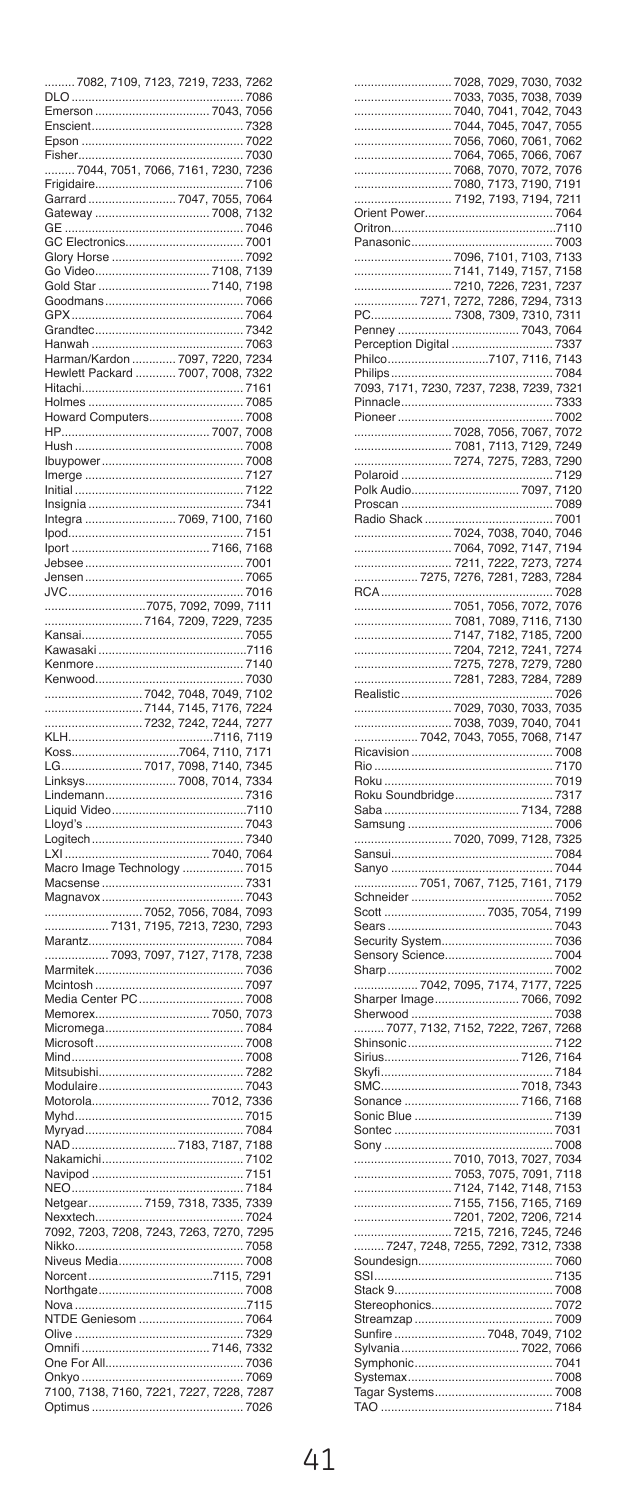| Teac                               |  | 7035 |
|------------------------------------|--|------|
|                                    |  |      |
|                                    |  |      |
|                                    |  |      |
|                                    |  |      |
|                                    |  |      |
| Techwood  7052, 7058, 7061         |  |      |
|                                    |  |      |
|                                    |  |      |
|                                    |  |      |
| Toshiba 7008. 7028. 7069. 7081     |  |      |
|                                    |  |      |
|                                    |  |      |
|                                    |  |      |
|                                    |  |      |
| View Sonic 7008, 7011, 7324, 7344  |  |      |
|                                    |  |      |
|                                    |  |      |
|                                    |  |      |
|                                    |  |      |
|                                    |  |      |
|                                    |  |      |
|                                    |  |      |
|                                    |  |      |
|                                    |  |      |
|                                    |  |      |
|                                    |  |      |
|                                    |  |      |
| 7104. 7112. 7162. 7163             |  |      |
|                                    |  |      |
| 7253, 7256, 7257, 7258, 7259, 7330 |  |      |
|                                    |  |      |
|                                    |  |      |
|                                    |  |      |
|                                    |  |      |
|                                    |  |      |
|                                    |  |      |
|                                    |  |      |

|  | Digital Media System (DMS) |  |
|--|----------------------------|--|
|  |                            |  |

| Hewlett Packard  7322    |  |
|--------------------------|--|
|                          |  |
|                          |  |
|                          |  |
|                          |  |
|                          |  |
|                          |  |
|                          |  |
| Netgear 7318, 7335, 7339 |  |
|                          |  |
|                          |  |
| Perception Digital  7337 |  |
|                          |  |
|                          |  |
| Roku Soundbridge 7317    |  |
|                          |  |
|                          |  |
|                          |  |
|                          |  |
|                          |  |
|                          |  |

#### **AUDIO**

| Aiwa7251, 7254, 7261, 7269      |  |
|---------------------------------|--|
|                                 |  |
|                                 |  |
|                                 |  |
|                                 |  |
|                                 |  |
|                                 |  |
|                                 |  |
|                                 |  |
|                                 |  |
| Denon  7219, 7233, 7262         |  |
|                                 |  |
|                                 |  |
| Harman/Kardon  7220. 7234       |  |
|                                 |  |
|                                 |  |
|                                 |  |
| 7224, 7232, 7242, 7244, 7277    |  |
|                                 |  |
| Magnavox 7195, 7213, 7230, 7293 |  |
|                                 |  |
|                                 |  |
| NAD 7183 7187 7188              |  |

| 7092, 7203, 7208, 7243, 7263, 7270, 7295 |  |  |
|------------------------------------------|--|--|
|                                          |  |  |
| Onkyo  7221, 7227, 7228, 7287            |  |  |
|                                          |  |  |
|                                          |  |  |
|                                          |  |  |
|                                          |  |  |
|                                          |  |  |
|                                          |  |  |
|                                          |  |  |
|                                          |  |  |
|                                          |  |  |
|                                          |  |  |
|                                          |  |  |
| 7274, 7275, 7276, 7281, 7283, 7284       |  |  |
| <b>RCA</b>                               |  |  |
|                                          |  |  |
|                                          |  |  |
|                                          |  |  |
| 7278, 7279, 7280, 7281, 7283, 7284,      |  |  |
| 7289                                     |  |  |
|                                          |  |  |
|                                          |  |  |
|                                          |  |  |
|                                          |  |  |
|                                          |  |  |
|                                          |  |  |
|                                          |  |  |
|                                          |  |  |
|                                          |  |  |
|                                          |  |  |
|                                          |  |  |
|                                          |  |  |
| 7247, 7248, 7255, 7292, 7312             |  |  |
|                                          |  |  |
|                                          |  |  |
|                                          |  |  |
|                                          |  |  |
|                                          |  |  |
|                                          |  |  |
|                                          |  |  |
|                                          |  |  |
|                                          |  |  |
|                                          |  |  |
|                                          |  |  |
|                                          |  |  |
|                                          |  |  |
| 7197, 7198, 7205, 7207, 7230, 7260       |  |  |

#### AMP

| Optimus  7296, 7297, 7300, 7305 |  |
|---------------------------------|--|
|                                 |  |
| Pioneer  7297, 7300, 7305       |  |
|                                 |  |
|                                 |  |
|                                 |  |
| Realistic 7296, 7297, 7299      |  |
|                                 |  |
|                                 |  |
|                                 |  |
|                                 |  |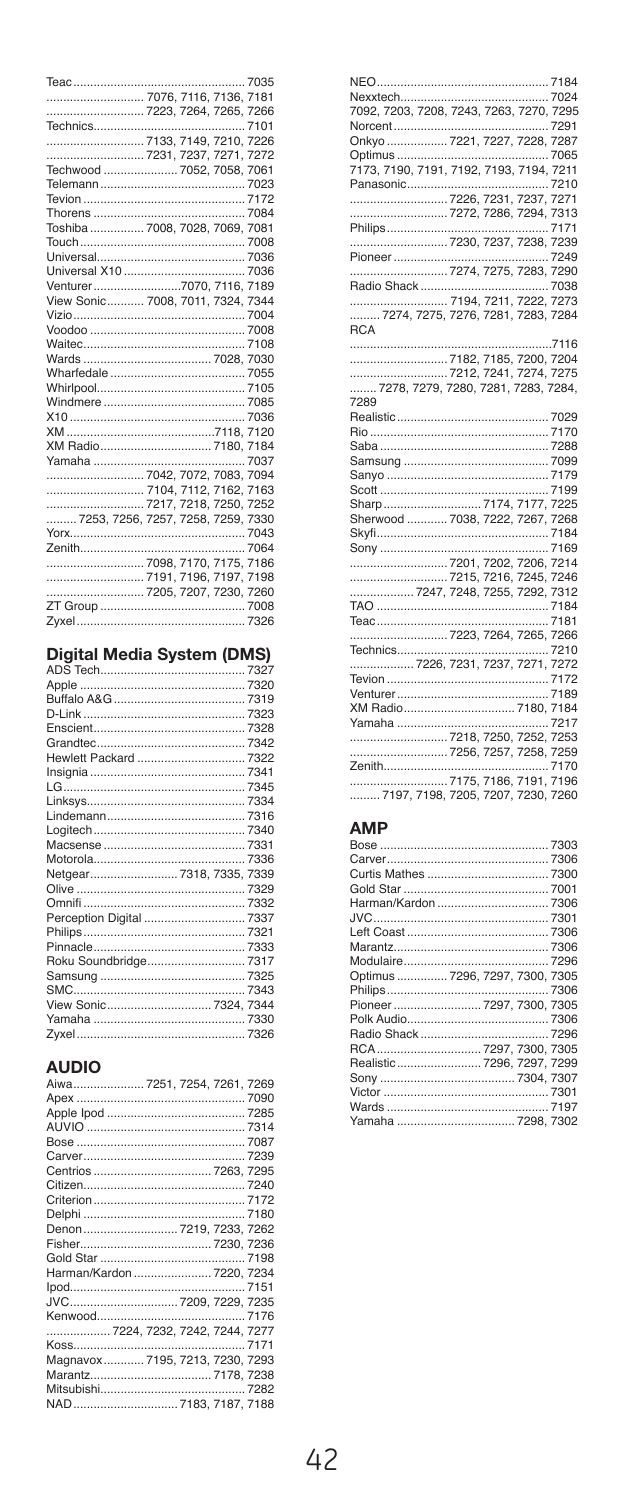# Notes - Notas